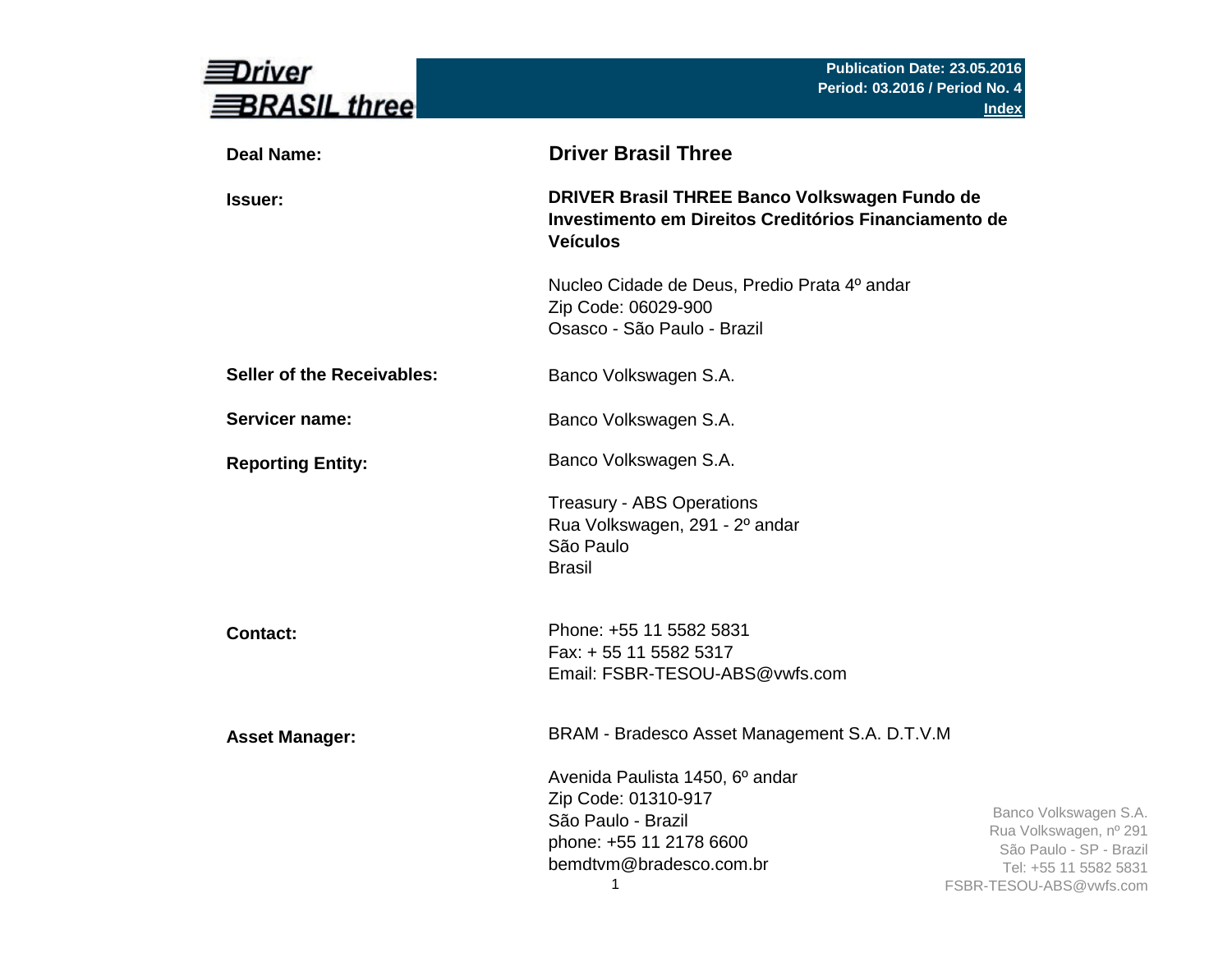

### **Contents**

| Page           | <b>Table of Contents</b>                  |
|----------------|-------------------------------------------|
| 1              | Cover                                     |
| $\overline{2}$ | <b>Contents</b>                           |
| 3              | <b>Reporting Details</b>                  |
| 4              | <b>Parties Overview</b>                   |
| 5              | <b>Transaction Events I</b>               |
| 6              | <b>Transaction Events II</b>              |
| $\overline{7}$ | <b>Transaction Events III</b>             |
| 8              | Information regarding the Notes I         |
| 9              | <b>Information regarding the Notes II</b> |
| 10             | <b>Credit Enhancement</b>                 |
| 11             | <b>Swap Fixing / Waterfall</b>            |
| 12             | <b>Amortisation Profile I</b>             |
| 13             | <b>Amortisation Profile II</b>            |
| 14             | <b>Run Out Schedule I</b>                 |
| 15             | <b>Run Out Schedule II</b>                |
| 16             | <b>Outstanding Contracts</b>              |
| 17             | <b>Delinquencies</b>                      |
| 18             | <b>Recoveries</b>                         |
| 19             | Pool Data I                               |
| 20             | Pool Data II                              |
| 21             | Pool Data III                             |
| 22             | Pool Data IV                              |
| 23             | Pool Data V                               |
| 24             | Pool Data VI                              |
| 25             | <b>Glossary</b>                           |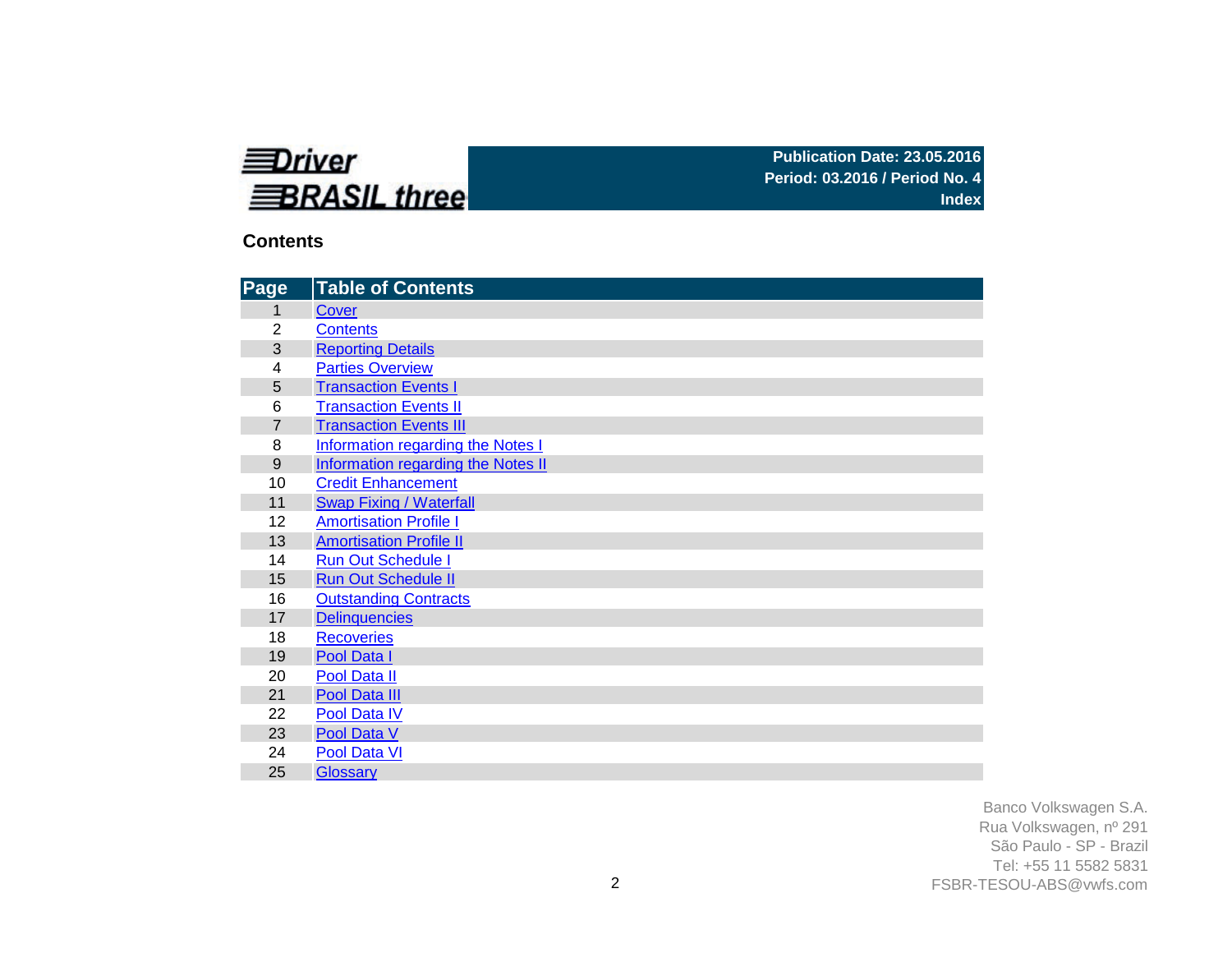

# **Reporting Details**

| <b>Deal Overview</b>            |                                      |                                          |                                                                     |                                                                                |
|---------------------------------|--------------------------------------|------------------------------------------|---------------------------------------------------------------------|--------------------------------------------------------------------------------|
| <b>Cut-Off Date</b>             |                                      | 15/12/2015 Publication Date:             |                                                                     | 23/5/2016                                                                      |
| Scheduled Date of Clean-Up-Call | November 2017 Payment Date:          |                                          |                                                                     | 04/03/2016 (4th of each month)                                                 |
| <b>Legal Maturity Date</b>      | December 2020 Reporting Date:        |                                          |                                                                     | 31/03/2016 (last day of each month)                                            |
| <b>Issue Date</b>               |                                      | 10/12/2015 Asset Collection Period:      |                                                                     | from 01/03/2016 until 31/03/2016                                               |
| Period No.:                     |                                      | 4 Interest Accrual Period                |                                                                     | from 04/02/2016 until 04/03/2016                                               |
| Reporting frequency:            |                                      | monthly Note Payment Period:             |                                                                     | from 04/02/2016 until 04/03/2016                                               |
| <b>Next Payment Date:</b>       |                                      | 6/4/2016 Days accrued:                   |                                                                     | 20                                                                             |
|                                 |                                      |                                          |                                                                     |                                                                                |
| <b>Type of Car at Pool Cut</b>  | <b>Number of</b><br><b>Contracts</b> | <b>Percentage of</b><br><b>Contracts</b> | <b>Outstanding</b><br><b>Discounted</b><br><b>Principal Balance</b> | <b>Percentage Outstanding</b><br><b>Discounted Principal</b><br><b>Balance</b> |

New Cars 68.792 88,84% 964.929.634,90 89,93% 11,16% 108.051.743,36 **Total 77.435 100,00% 1.072.981.378,26 100,00%**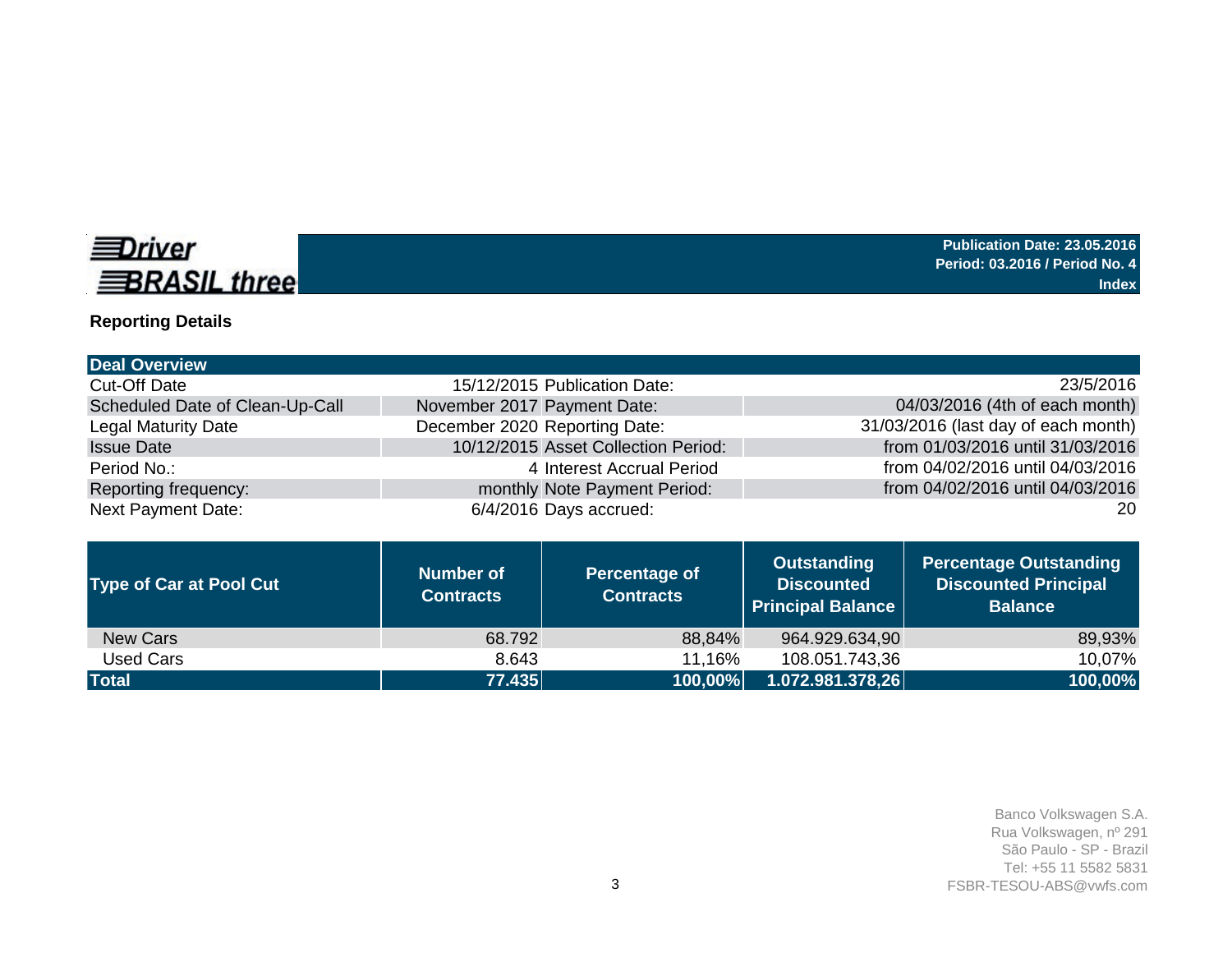

#### **Parties Overview**

| <b>Administrator:</b>     | <b>BEM DISTRIBUIDORA DE TÍTULOS E VALORES</b><br><b>MOBILIÁRIOS LTDA</b><br>Cidade de Deus<br>Bairro Vila Yara - 4º andar<br>Osasco - São Paulo - Brazil<br>phone: +55 11 3684 4522<br>http://www.bradescobemdtvm.com.br/                                                                                                                                                             | <b>Asset Manager:</b>    | BRAM - Bradesco Asset Management S.A. D.T.V.M<br>Avenida Paulista 1450, 6º andar<br>Zip Code: 01310-917<br>São Paulo - Brazil<br>phone: +55 11 2178 6600<br>bemdtvm@bradesco.com.br                |
|---------------------------|---------------------------------------------------------------------------------------------------------------------------------------------------------------------------------------------------------------------------------------------------------------------------------------------------------------------------------------------------------------------------------------|--------------------------|----------------------------------------------------------------------------------------------------------------------------------------------------------------------------------------------------|
| <b>Custodian Bank:</b>    | <b>Banco Bradesco S.A.</b><br>Cidade de Deus<br>Bairro Vila Yara - 2º andar<br>Osasco - São Paulo - Brazil<br>phone: 3684 9431<br>www.bradescocustodia.com.br                                                                                                                                                                                                                         | <b>Collection Agent:</b> | Banco Volkswagen S.A.<br>Treasury - ABS Operations<br>Rua Volkswagen, 291<br>São Paulo<br><b>Brazil</b><br>Phone: +55 11 5582 5831<br>FSBR-TESOU-ABS@vwfs.com                                      |
| <b>Swap Counterparty:</b> | <b>Banco Santander (Brasil) S.A.</b><br>Avenida Presidente Juscelino Kubitschek, 2235<br>Bloco A<br>São Paulo - SP<br><b>Brazil</b><br>phone: +55 11 3553 6792<br>www.santander.com.br                                                                                                                                                                                                | <b>Clearing System:</b>  | <b>CETIP S.A. - Mercados Organizados</b><br>Av. Brigadeiro Faria Lima, 1663, 1º andar<br>Jardim Paulistano São Paulo - SP<br>CEP: 01452-001<br>phone: +55 11 4152 9370<br>atendimento@cetip.com.br |
| <b>Rating Agencies</b>    | Moody's América Latina Ltda.<br>Avenida Nações Unidas, 12551 16º andar<br>04578-903 São Paulo<br><b>Brazil</b><br>phone: +55 11 3043 7305<br>daniela.jayesuria@moodys.com<br>www.moodys.com.br<br>Fitch Ratings Brasil Ltda.<br>Alameda Santos, 700 7° andar<br>01418-100 São Paulo<br>Brazil<br>phone: +55 11 4504 2200<br>juliana.ayoub@fitchratings.com<br>www.fitchratings.com.br |                          | Banco Volkswagen S.A.<br>Rua Volkswagen, nº 291<br>São Paulo - SP - Brazil<br>Tel: +55 11 5582 5831                                                                                                |
|                           |                                                                                                                                                                                                                                                                                                                                                                                       | 4                        | FSBR-TESOU-ABS@vwfs.com                                                                                                                                                                            |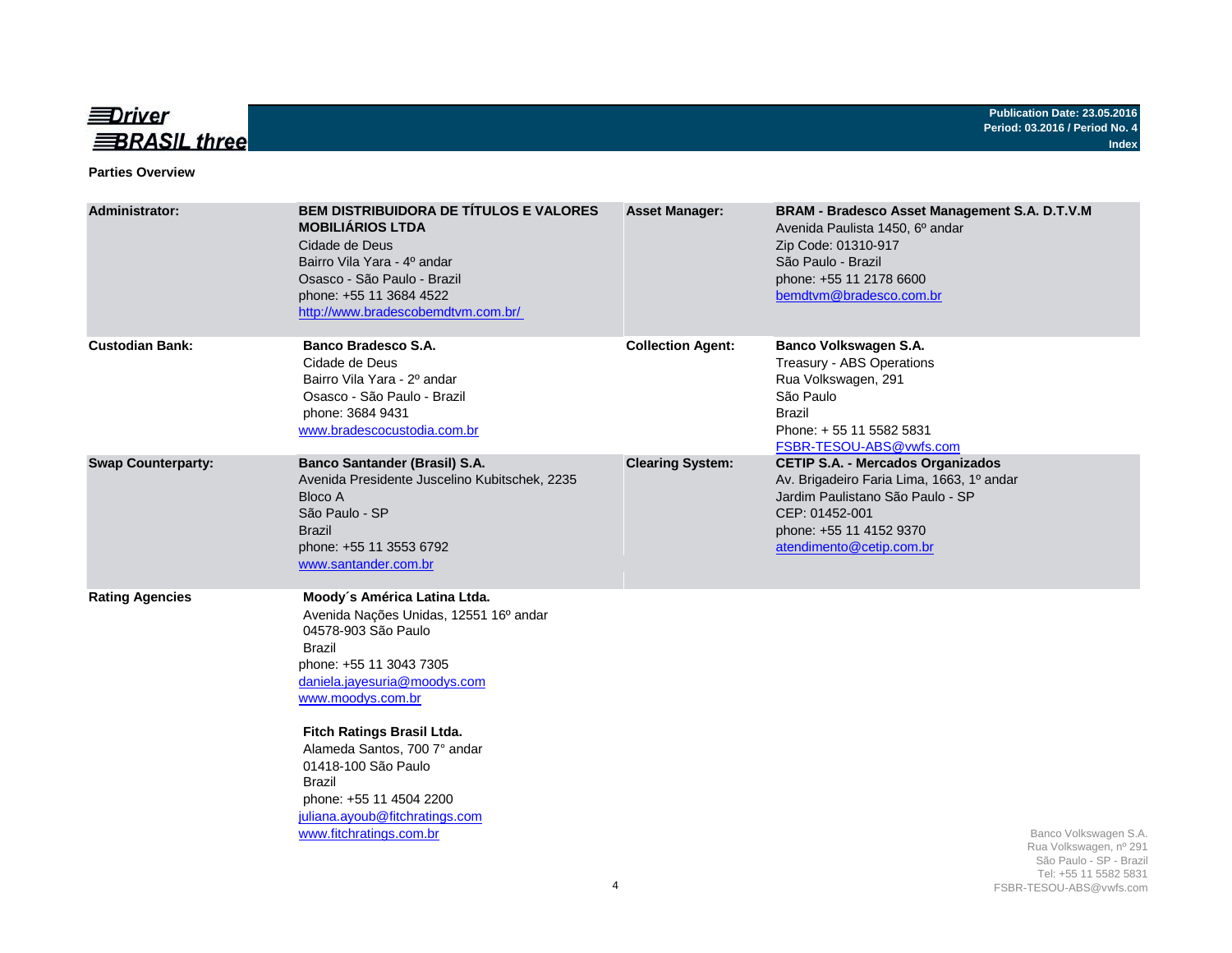

### **Transaction Events (I)**

| <b>Clean-Up Call Condition</b>                         |        |                                                                        |
|--------------------------------------------------------|--------|------------------------------------------------------------------------|
| Percentage of Current Outstanding Discounted Portfolio | 75.96% |                                                                        |
| Min. Percentage of Outstanding Discounted Portfolio    | 10.00% | The Clean-Up-Call Condition is planned to be reached in November 2017. |

### **Clean-Up Call**

Banco Volkswagen S.A. will have the right at its option to exercise a Clean-Up Call and to repurchase the Loan Receivables from Driver Brasil One when the sum of the Discounted Principal Balance for all loan contracts is less than 10 per cent. of the sum of the Discounted Principal Balance for all Loan contracts as of the Cut Off Date, provided that all payment obligations under the Quotas will be thereby fulfilled.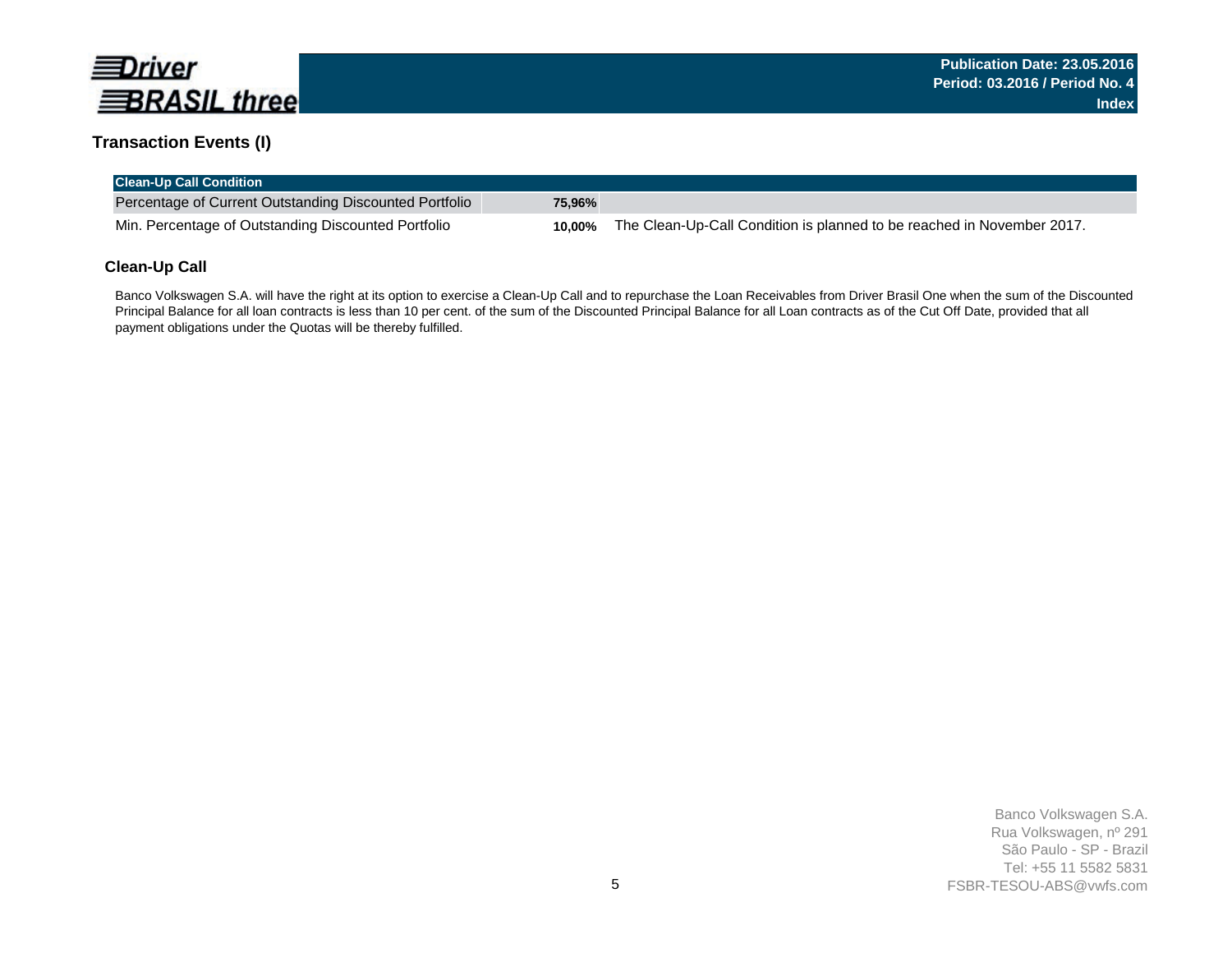

### **Transaction Events (II)**

| <b>Credit Enhancement Increase Conditions</b>                                                                                                                 |           |
|---------------------------------------------------------------------------------------------------------------------------------------------------------------|-----------|
| Level 1a Credit Enhancement Increase Condition - Cumulative Late Delinguencies do not amount to 1.5% for any<br>Payment Date before and incp. 12/2016         | NO.       |
| Level 1b Credit Enhancement Increase Condition -Cumulative Late Delinguencies do not amount to 3.5% for any<br>Payment Date between 01/2017 and incp. 12/2017 | NO.       |
| Level 2 Credit Enhancement Increase Condition - Cumulative Late Delinguencies do not amount to 5.0% for any<br><b>Payment Date</b>                            | <b>NO</b> |

|                                   | <b>Outstanding</b><br><b>Discounted Principal</b><br><b>Balance (in Arrears)</b> | <b>Outstanding</b><br><b>Discounted Principal</b><br><b>Balance (at Late</b><br>Delinquency) |
|-----------------------------------|----------------------------------------------------------------------------------|----------------------------------------------------------------------------------------------|
| Cumulative Late Delinguencies BOP |                                                                                  |                                                                                              |
| Late Delinquencies                | R\$                                                                              | R\$                                                                                          |
| Cumulative Late Delinguencies EOP |                                                                                  |                                                                                              |
|                                   |                                                                                  |                                                                                              |

R\$ 1.072.981.378,26 Cumulative Late Delinquency as percentage of DPB at Pool-Cut 0,00000% *Discounted Principal Balance as of Pool-Cut Date*

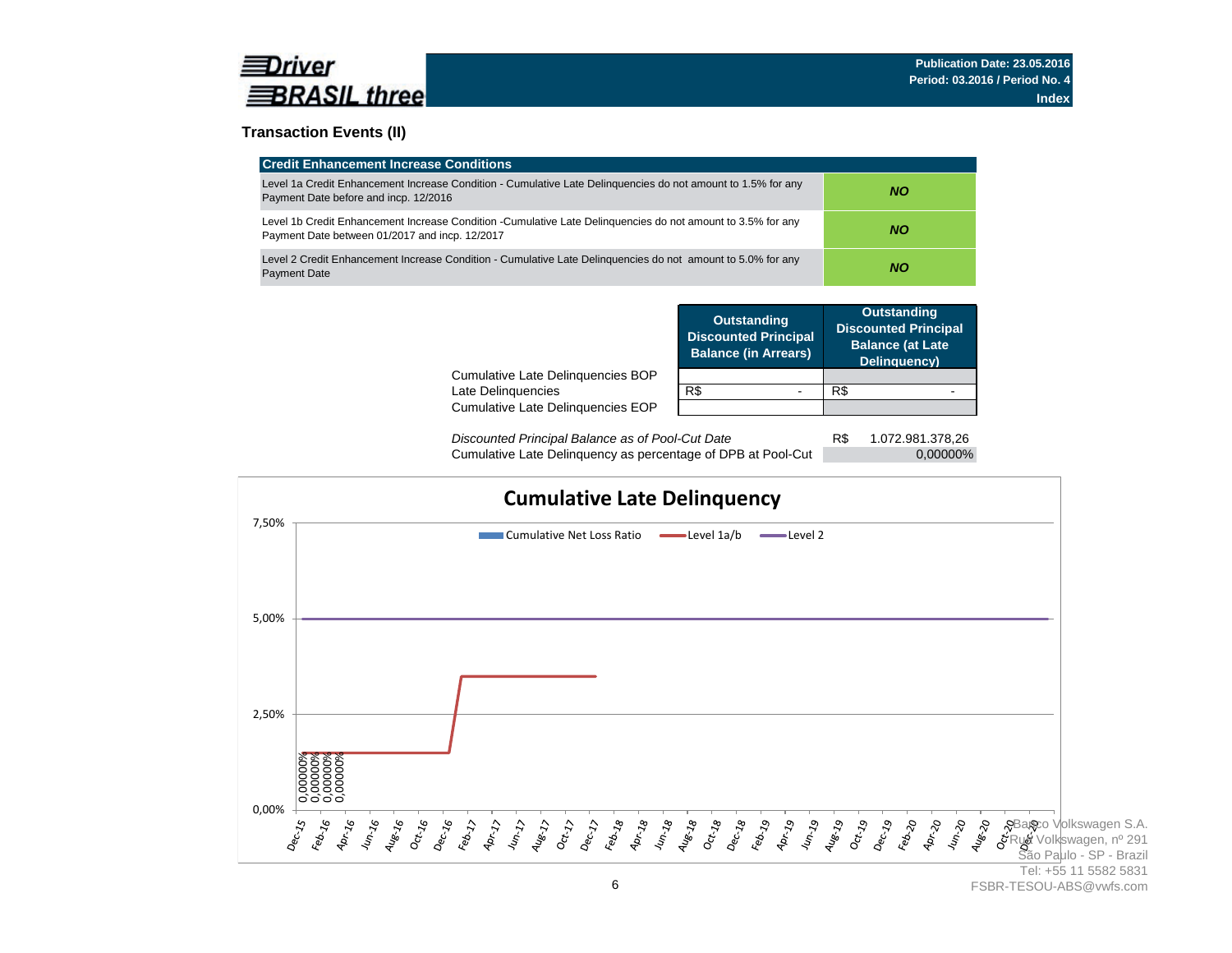

# **Transaction Events (III)**

| Administrator            | <b>Fitch</b>                       |                | <b>Moody's</b>   |                 |  |
|--------------------------|------------------------------------|----------------|------------------|-----------------|--|
| <b>BEM DTVM</b>          | <b>Outlook</b><br><b>Long Term</b> |                | <b>Long Term</b> | <b>Outlook</b>  |  |
| Rating                   | AAA (bra)                          | <b>Stable</b>  | Aaa.br           | <b>Stable</b>   |  |
|                          |                                    |                |                  |                 |  |
| <b>Custodian Bank</b>    | <b>Fitch</b>                       |                | Moody's          |                 |  |
| Banco Bradesco           | <b>Long Term</b>                   | <b>Outlook</b> | <b>Long Term</b> | <b>Outlook</b>  |  |
| Rating                   | AAA (bra)                          | Stable         | Aaa.br           | <b>Stable</b>   |  |
|                          |                                    |                |                  |                 |  |
| <b>Swap Counterparty</b> | <b>Fitch</b>                       |                | Moody's          |                 |  |
| Santander                | <b>Long Term</b>                   | <b>Outlook</b> | <b>Long Term</b> | <b>Outlook</b>  |  |
| Rating                   | AAA (bra)<br><b>Negative</b>       |                | Aaa.br           | <b>Negative</b> |  |
|                          |                                    |                |                  |                 |  |
| <b>Servicer</b>          | <b>Fitch</b>                       |                | Moody's          |                 |  |
| Banco Volkswagen S.A.    | <b>Long Term</b>                   | <b>Outlook</b> | <b>Long Term</b> | <b>Outlook</b>  |  |

Rating and the method of the method is a method in the method in the method in the method in a method in a met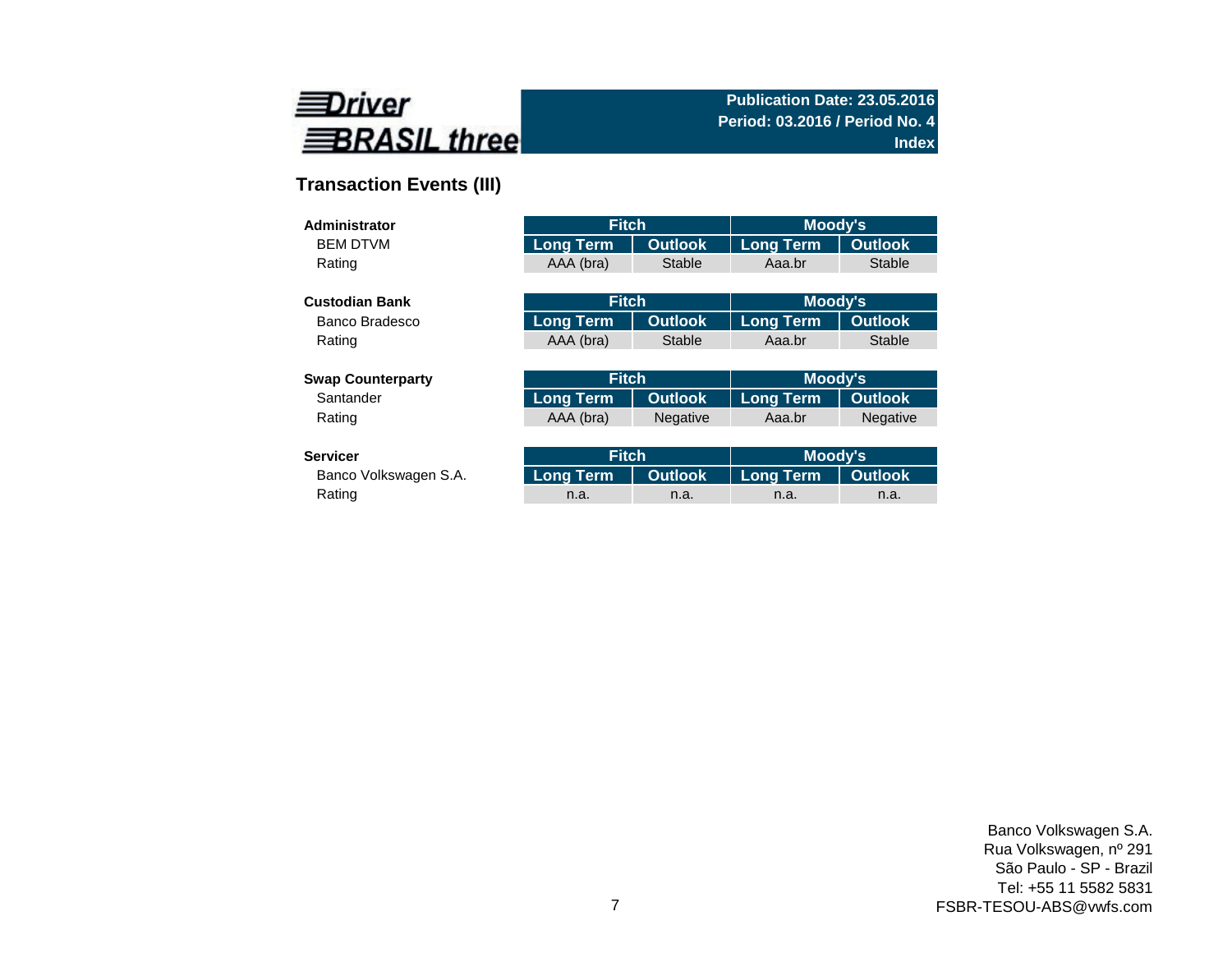

# **Information regarding the Notes I**

| <b>Rating at Issue Date</b>    | <b>Senior Quota</b> | <b>Mezzanine Quota</b> |
|--------------------------------|---------------------|------------------------|
| Moody's                        | Aaa.br (sf)         | $A+(bra)$              |
| <b>Standard &amp; Poors</b>    | Aaa.br              | Aa2.br                 |
| <b>Current Rating</b>          | <b>Senior Quota</b> | <b>Mezzanine Quota</b> |
| Moody's                        | Aaa.br (sf)         | Aaa.br (sf)            |
| <b>Standard &amp; Poors</b>    | Aaa.br              | Aa2.br                 |
| <b>Information on Notes</b>    | <b>Senior Quota</b> | <b>Mezzanine Quota</b> |
| Legal maturity date            | December 2020       | December 2020          |
| <b>Scheduled Clean Up Call</b> | November 2017       | November 2017          |
| ISIN:                          | BRDRVRCTF006        | BRDRVRCTF014           |
| <b>Nominal Amount</b>          | R\$<br>10.000,00    | 10.000,00<br>R\$       |
| <b>Information on Interest</b> | <b>Senior Quota</b> | <b>Mezzanine Quota</b> |
| Spread/Margin                  | $175$ bps           | $285$ bps              |
| <b>Index Rate</b>              | Daily CDI           | Daily CDI              |
| Fixed/Floating                 | floating            | floating               |
| <b>Current Coupon</b>          | Daily CDI + 175     | Daily CDI + 285        |
| Day Count Convention           | actual/252          | actual/252             |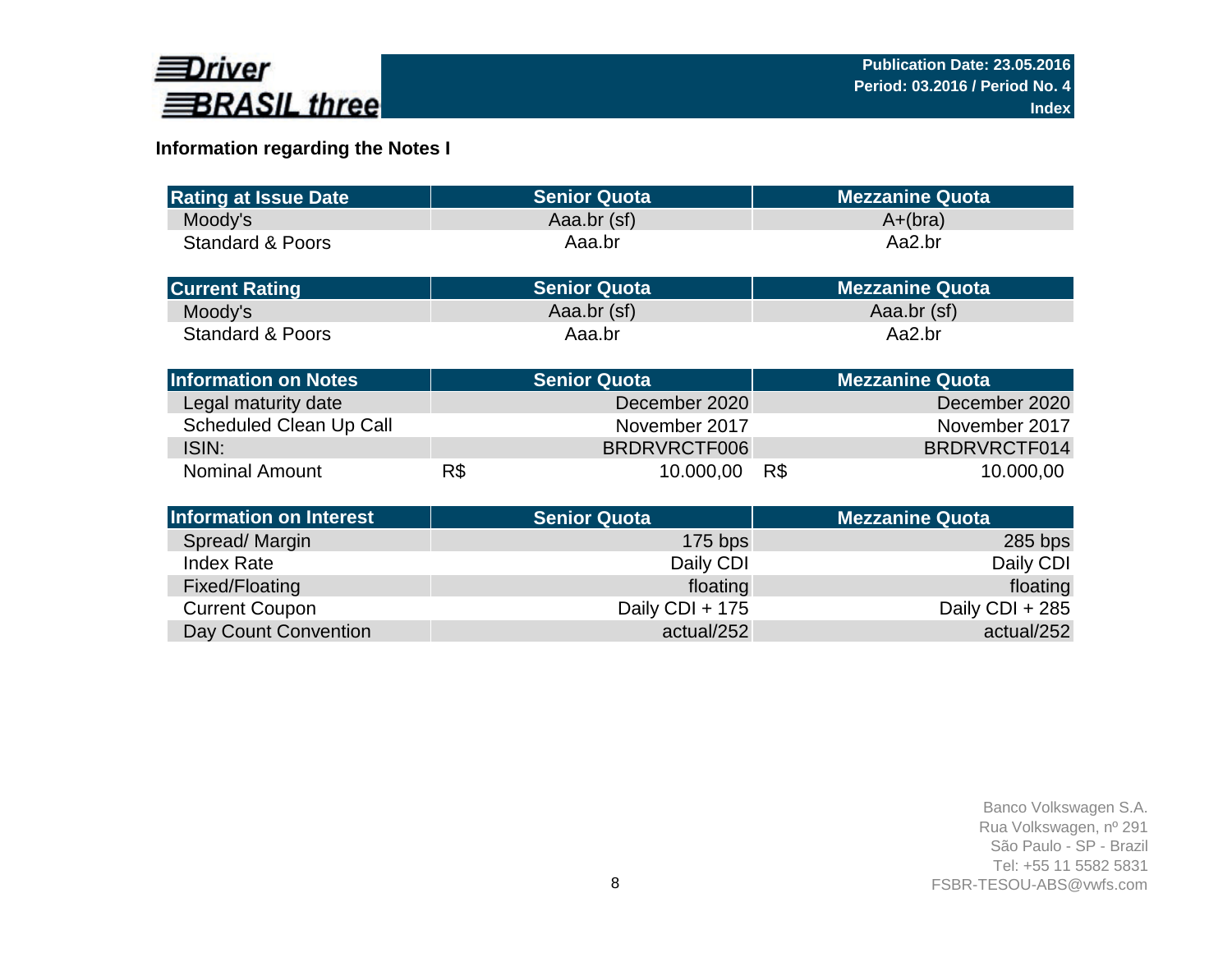

## **Information regarding the Notes II**

| <b>Monthly Period:</b>               | 31/3/2016                   |
|--------------------------------------|-----------------------------|
| Payment Date:                        | 4/3/2016                    |
| Interest Accrual Period (from/until) | 04/02/2016 until 04/03/2016 |
| Days accrued                         | 20                          |
| Index Rate                           | Daily CDI                   |
| Index Rate as of Month End           | 14.13%                      |
| Day Count Convention                 | actual/252                  |

| <b>Interest Payments</b>                      |     | Senior Quota   Mezzanine Quota |  |            |  |
|-----------------------------------------------|-----|--------------------------------|--|------------|--|
| Total Interest Amount of the Reporting Period | R\$ | 9.732.692,33 R\$               |  | 186.003.75 |  |

| <b>Note Balance</b>                     | <b>Senior Quota</b> |                     |     | <b>Mezzanine Quota</b> |
|-----------------------------------------|---------------------|---------------------|-----|------------------------|
| Note Balance as of Beginning of Period  | R\$                 | 858.500.000,00      | R\$ | 15.300.000,00          |
| Note Balance as of End of Period        | R\$                 | 800.752.000,00      | R\$ | 15.300.000,00          |
| <b>Principal Amortization</b>           | R\$                 | 57.747.999,99 R\$   |     |                        |
|                                         |                     |                     |     |                        |
| <b>Payments to Investors (per note)</b> |                     | <b>Senior Quota</b> |     | <b>Mezzanine Quota</b> |
| Interest                                | R\$                 | 97.95               | R\$ | 121,57                 |
| <b>Principal Amortization</b>           | R\$                 | 581,20              | R\$ |                        |
| Number of Notes                         |                     | 99.360              |     | 1.530                  |
|                                         |                     |                     |     |                        |
| <b>Overcollateralisation</b>            |                     | <b>Senior Quota</b> |     | <b>Mezzanine Quota</b> |
| Initial OC Percentage at Poolcut        |                     | 7,3982%             |     | 5,9723%                |
| <b>Current OC Percentage</b>            |                     | 9,5294%             |     | 7,8008%                |
| Target OC Percentage                    |                     | 10,0000%            |     | 6,6000%                |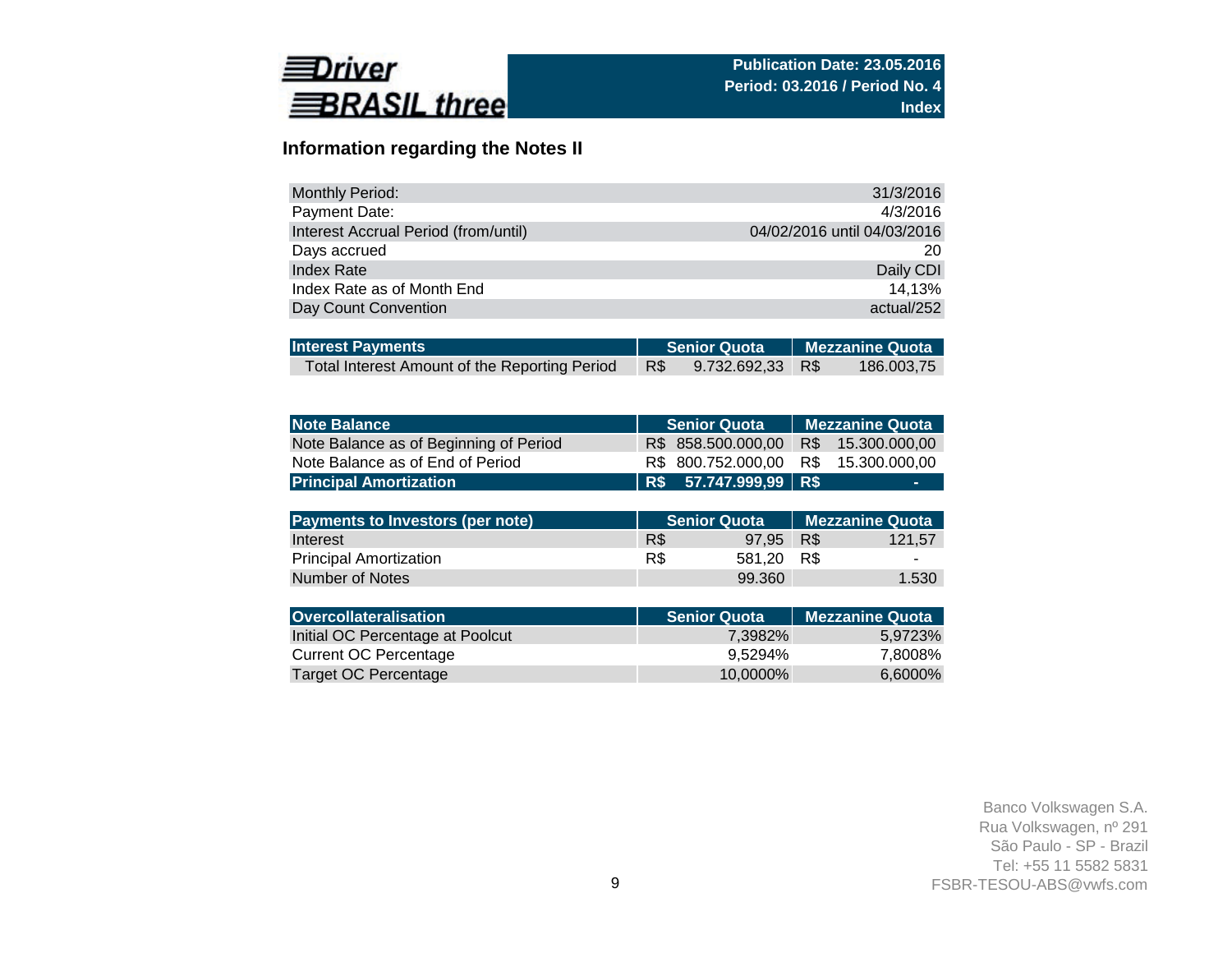

## **Credit Enhancement**

| <b>Credit Enhancement @ Pool-Cut</b> | % of Discounted Principal Balance | Value          |
|--------------------------------------|-----------------------------------|----------------|
| Mezzanine Quota                      | 1,43% R\$                         | 15.300.000,00  |
| <b>Subordinated Quota</b>            | 8,56% R\$                         | 91.900.000.00  |
| Overcollateralization                | 9,99% R\$                         | 107.200.000,00 |
| Cash Collateral Account              | 1,00% R\$                         | 10.729.813.78  |

### **Calculation of Credit Enhancement**

- The Senior Quota benefits from the Mezzanine, Subordinated Quotas and the Cash Collateral Account;
- The Mezanine Quota benefits from the Subordinated Quota and the Cash Collateral Account;
- The transaction starts with sequential amortisation and therefore initially only the Senior Quota will receive principal payments;

 ● The transaction switches into pro rata amortisation once an overcollateralisation percentage (i.e. credit enhancement excluding cash collateral) of OC-Percentage for the Senior Quota and OC-Percentage for the Mezanine Quota has been reached.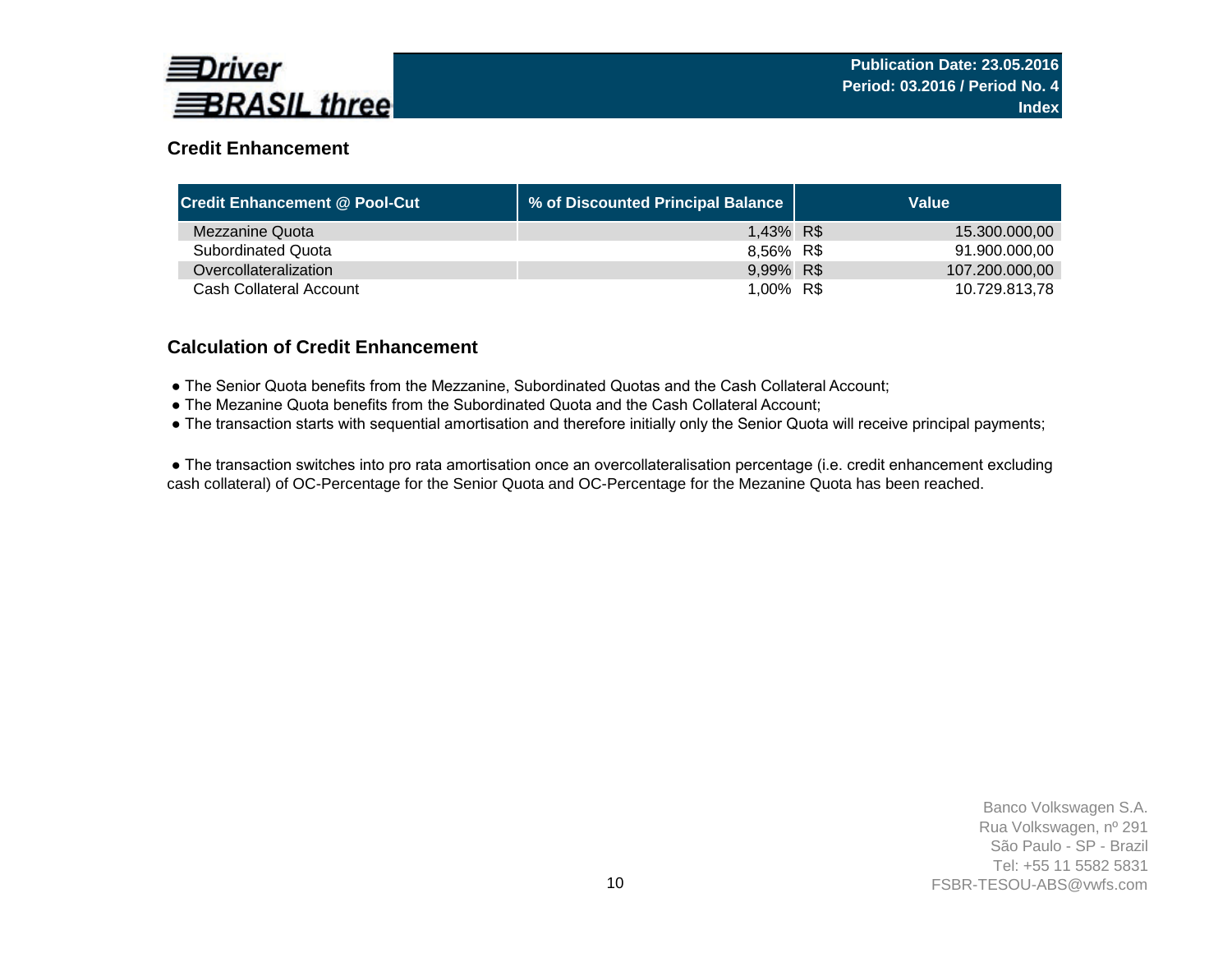

# **Swap Fixing / Waterfall**

| <b>Amortising Interest Rate Swap</b>             |     | <b>Senior Quota</b>           | <b>Mezzanine Quota</b>        |
|--------------------------------------------------|-----|-------------------------------|-------------------------------|
| Initial Principal                                | R\$ | 993.600.000,00                | R\$<br>15.300.000,00          |
| <b>Underlying Principal for Reporting Period</b> | R\$ | 800.752.000,00                | 15.300.000,00<br>R\$          |
| Paying Leg                                       |     | Fix Interest Rate             | <b>Fix Interest Rate</b>      |
| Receiving Leg                                    |     | <b>Floating Interest Rate</b> | <b>Floating Interest Rate</b> |
|                                                  |     |                               |                               |
| <b>Waterfall</b>                                 |     |                               |                               |
| <b>Available Distribution Amount</b>             | R\$ | 79.772.832,77                 |                               |
| 1) Fees                                          | R\$ | (92.721, 80)                  |                               |
| 2) Net Swap Payments                             | R\$ | (1.295.187, 22)               |                               |
| 3) Interest Senior Quota                         | R\$ | (9.732.692, 33)               |                               |
| 4) Interest Mezzanine Quota                      | R\$ | (186.003,75)                  |                               |
| 5) Payment to Cash Collateral Account            | R\$ | (10.717.780,68)               |                               |
| 6) Redemption Senior Quota                       | R\$ | (57.748.000,00)               |                               |
| 7) Redemption Mezzanine Quota                    | R\$ |                               |                               |
| 8) Redemption Subordinated Quota                 | R\$ | $\overline{\phantom{0}}$      |                               |
| 9) Remaining Amount Due to Rounding              | R\$ | (446, 99)                     |                               |
| <b>Remaining Balance from Current Period</b>     | R\$ | (0,00)                        |                               |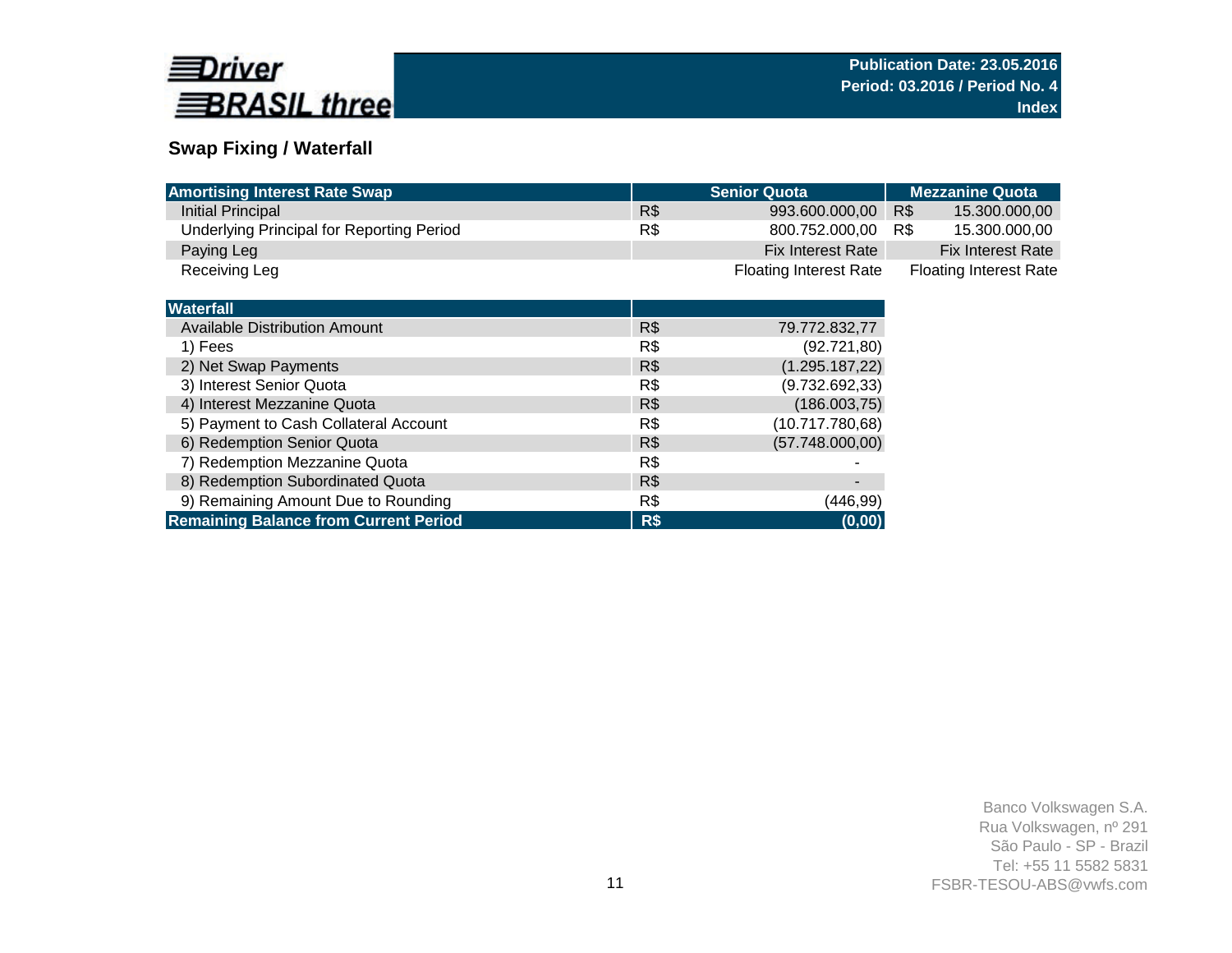

**Amortisation Profile I\***

|                         | <b>Senior Quota</b>        | <b>Mezzanine Quota</b>               |
|-------------------------|----------------------------|--------------------------------------|
| <b>Reporting Period</b> | <b>Actual Note Balance</b> | <b>Actual Note</b><br><b>Balance</b> |
| Poolcut                 | 993.600.000,00             | 15.300.000,00                        |
| 12/2015                 | 993.600.000,00             | 15.300.000,00                        |
| 01/2016                 | 993.600.000,00             | 15.300.000,00                        |
| 02/2016                 | 858.500.000,00             | 15.300.000,00                        |
| 03/2016                 | 800.752.000,00             | 15.300.000,00                        |
| 04/2016                 | 738.752.000,00             | 15.300.000,00                        |
| 05/2016                 | 684.752.000,00             | 15.300.000,00                        |
| 06/2016                 | 643.240.573,61             | 15.300.000,00                        |
| 07/2016                 | 600.511.282,97             | 15.300.000,00                        |
| 08/2016                 | 559.079.903,35             | 15.300.000,00                        |
| 09/2016                 | 518.298.408,78             | 15.300.000,00                        |
| 10/2016                 | 478.020.009,29             | 15.300.000,00                        |
| 11/2016                 | 438.310.896,88             | 15.300.000,00                        |
| 12/2016                 | 399.086.005,26             | 15.076.582,42                        |
| 01/2017                 | 360.415.501,17             | 13.615.696,71                        |
| 02/2017                 | 322.313.068,33             | 12.176.271,47                        |
| 03/2017                 | 284.607.891,63             | 10.751.853,68                        |
| 04/2017                 | 247.501.771,12             | 9.350.066,91                         |
| 05/2017                 | 210.824.676,60             | 7.964.487,78                         |
| 06/2017                 | 174.547.890,62             | 6.594.031,42                         |
| 07/2017                 | 138.770.505,93             | 5.242.441,34                         |
| 08/2017                 | 103.412.603,19             | 3.906.698,34                         |

<sup>+</sup>Based on the following assumptions: CPR of 14,5%, Clean Up Call at 10%, Net Losses at 1,25%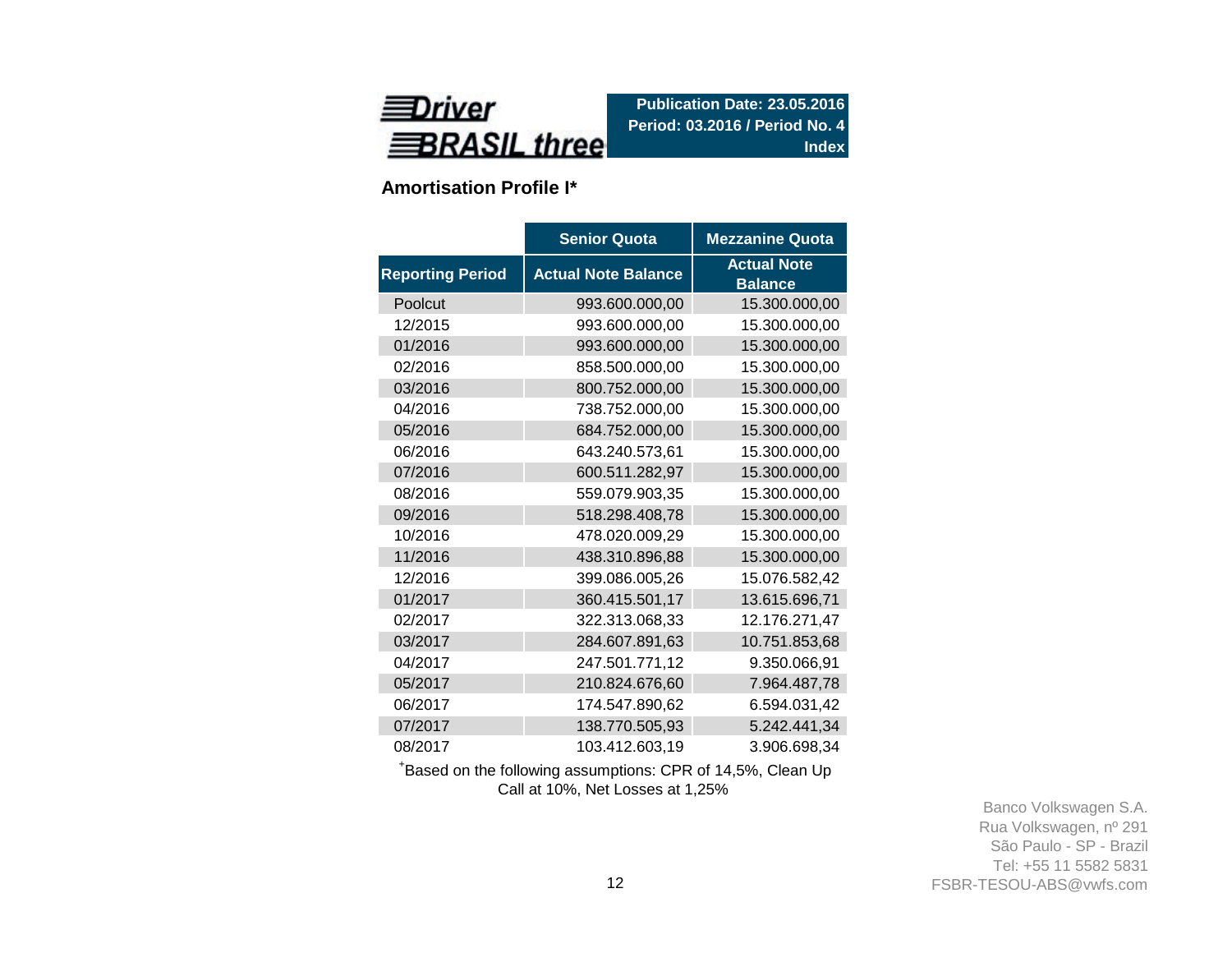

### **Amortisation Profile II**

0

Agocotic

**Hydrock** ozlovec

**Reporting Period**



Banco Volkswagen S.A. Rua Volkswagen, nº 291 São Paulo - SP - Brazil Tel: +55 11 5582 5831 FSBR-TESOU-ABS@vwfs.com

**Manufacture** 

**SIDROW PARTICIPALE**  Journal R

**BURNER** 

**MARIATION** 

**MARITAGE** 

**DIVIDED PARK BRANCE** 

**PATROL** 

BEIRDER OSTRON

**ONTROP** 

**Barrows** 

**BRANCH** OSTRONE

**BANQUE** 

**PINDICE**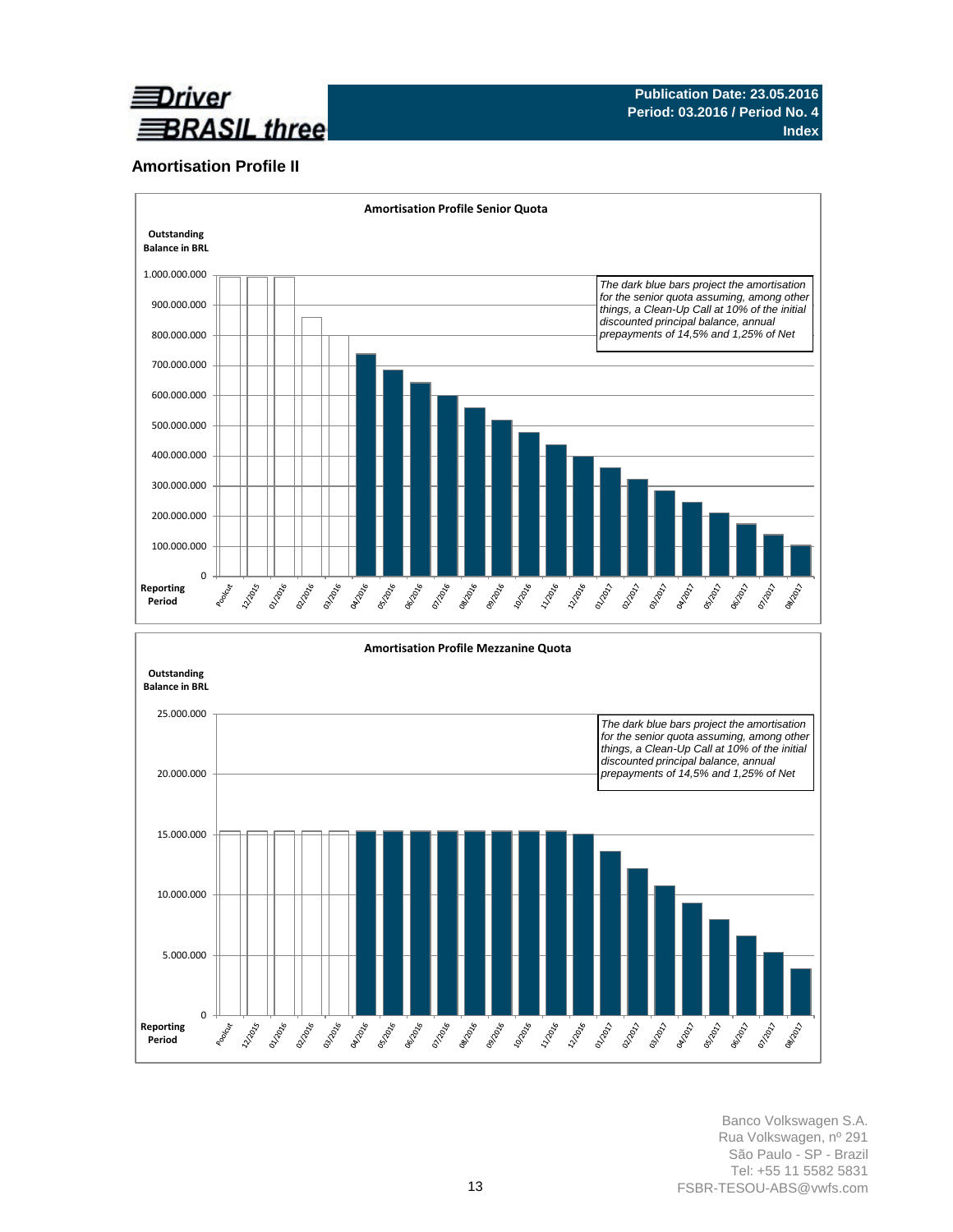

# **Run Out Schedule I**

| <b>Payment Date</b> | <b>Remaining Interest</b> |                |     | <b>Outstanding Discounted</b><br><b>Principal Balance</b> | <b>ABS Remaining</b><br><b>Nominal</b> |                |  |
|---------------------|---------------------------|----------------|-----|-----------------------------------------------------------|----------------------------------------|----------------|--|
| arrears             | R\$                       | 717.241,00     | R\$ | 2.541.795,67                                              | R\$                                    | 3.259.036,67   |  |
| 04/2016             | R\$                       | 11.392.742,96  | R\$ | 48.704.966,66                                             | R\$                                    | 60.097.709,62  |  |
| 05/2016             | R\$                       | 10.861.079,60  | R\$ | 48.825.507,22                                             | R\$                                    | 59.686.586,82  |  |
| 06/2016             | R\$                       | 10.184.550,95  | R\$ | 47.892.290,57                                             | R\$                                    | 58.076.841,52  |  |
| 07/2016             | R\$                       | 9.509.818,15   | R\$ | 46.530.737,93                                             | R\$                                    | 56.040.556,08  |  |
| 08/2016             | R\$                       | 8.848.913,02   | R\$ | 45.180.406,15                                             | R\$                                    | 54.029.319,17  |  |
| 09/2016             | R\$                       | 8.205.499,02   | R\$ | 43.176.288,30                                             | R\$                                    | 51.381.787,32  |  |
| 10/2016             | R\$                       | 7.591.634,01   | R\$ | 40.351.351,89                                             | R\$                                    | 47.942.985,90  |  |
| 11/2016             | R\$                       | 7.016.014,35   | R\$ | 38.572.995,81                                             | R\$                                    | 45.589.010,16  |  |
| 12/2016             | R\$                       | 6.466.095,74   | R\$ | 37.278.816,25                                             | R\$                                    | 43.744.911,99  |  |
| 01/2017             | R\$                       | 5.934.179,42   | R\$ | 35.644.275,60                                             | R\$                                    | 41.578.455,02  |  |
| 02/2017             | R\$                       | 5.426.007,92   | R\$ | 33.971.734,84                                             | R\$                                    | 39.397.742,76  |  |
| 03/2017             | R\$                       | 4.941.288,37   | R\$ | 32.763.731,66                                             | R\$                                    | 37.705.020,03  |  |
| 04/2017             | R\$                       | 4.474.609,10   | R\$ | 31.023.995,34                                             | R\$                                    | 35.498.604,44  |  |
| 05/2017             | R\$                       | 4.032.316,79   | R\$ | 29.696.550,95                                             | R\$                                    | 33.728.867,74  |  |
| 06/2017             | R\$                       | 3.608.967,25   | R\$ | 27.956.058,79                                             | R\$                                    | 31.565.026,04  |  |
| 07/2017             | R\$                       | 3.210.034,76   | R\$ | 26.514.951,80                                             | R\$                                    | 29.724.986,56  |  |
| 08/2017             | R\$                       | 2.831.693,09   | R\$ | 24.384.901,31                                             | R\$                                    | 27.216.594,40  |  |
| 09/2017             | R\$                       | 2.483.639,10   | R\$ | 22.278.786,31                                             | R\$                                    | 24.762.425,41  |  |
| 10/2017             | R\$                       | 2.165.656,30   | R\$ | 20.307.519,69                                             | R\$                                    | 22.473.175,99  |  |
| 11/2017             | R\$                       | 1.875.787,16   | R\$ | 18.819.663,49                                             | R\$                                    | 20.695.450,65  |  |
| 12/2017             | R\$                       | 1.607.338,03   | R\$ | 17.545.734,17                                             | R\$                                    | 19.153.072,20  |  |
| 01/2018             | R\$                       | 1.356.691,64   | R\$ | 15.718.302,14                                             | R\$                                    | 17.074.993,78  |  |
| 02/2018             | R\$                       | 1.132.611,56   | R\$ | 14.130.682,22                                             | R\$                                    | 15.263.293,78  |  |
| 03/2018             | R\$                       | 930.970,43     | R\$ | 12.953.219,43                                             | R\$                                    | 13.884.189,86  |  |
| 04/2018             | R\$                       | 746.085,31     | R\$ | 11.419.644,00                                             | R\$                                    | 12.165.729,31  |  |
| 05/2018             | R\$                       | 583.085,69     | R\$ | 10.152.559,54                                             | R\$                                    | 10.735.645,23  |  |
| 06/2018             | R\$                       | 438.185,72     | R\$ | 8.794.705,55                                              | R\$                                    | 9.232.891,27   |  |
| 07/2018             | R\$                       | 312.832,14     | R\$ | 7.511.513,70                                              | R\$                                    | 7.824.345,84   |  |
| 08/2018             | R\$                       | 205.731,63     | R\$ | 5.811.143,34                                              | R\$                                    | 6.016.874,97   |  |
| 09/2018             | R\$                       | 122.726,15     | R\$ | 4.169.091,50                                              | R\$                                    | 4.291.817,65   |  |
| 10/2018             | R\$                       | 63.364,15      | R\$ | 2.517.400,69                                              | R\$                                    | 2.580.764,84   |  |
| 11/2018             | R\$                       | 27.498,88      | R\$ | 1.547.052,64                                              | R\$                                    | 1.574.551,52   |  |
| 12/2018             | R\$                       | 5.482,35       | R\$ | 385.718,47                                                | R\$                                    | 391.200,82     |  |
| <b>Total</b>        | R\$                       | 129.310.371,74 | R\$ | 815.074.093,62                                            | R\$                                    | 944.384.465,36 |  |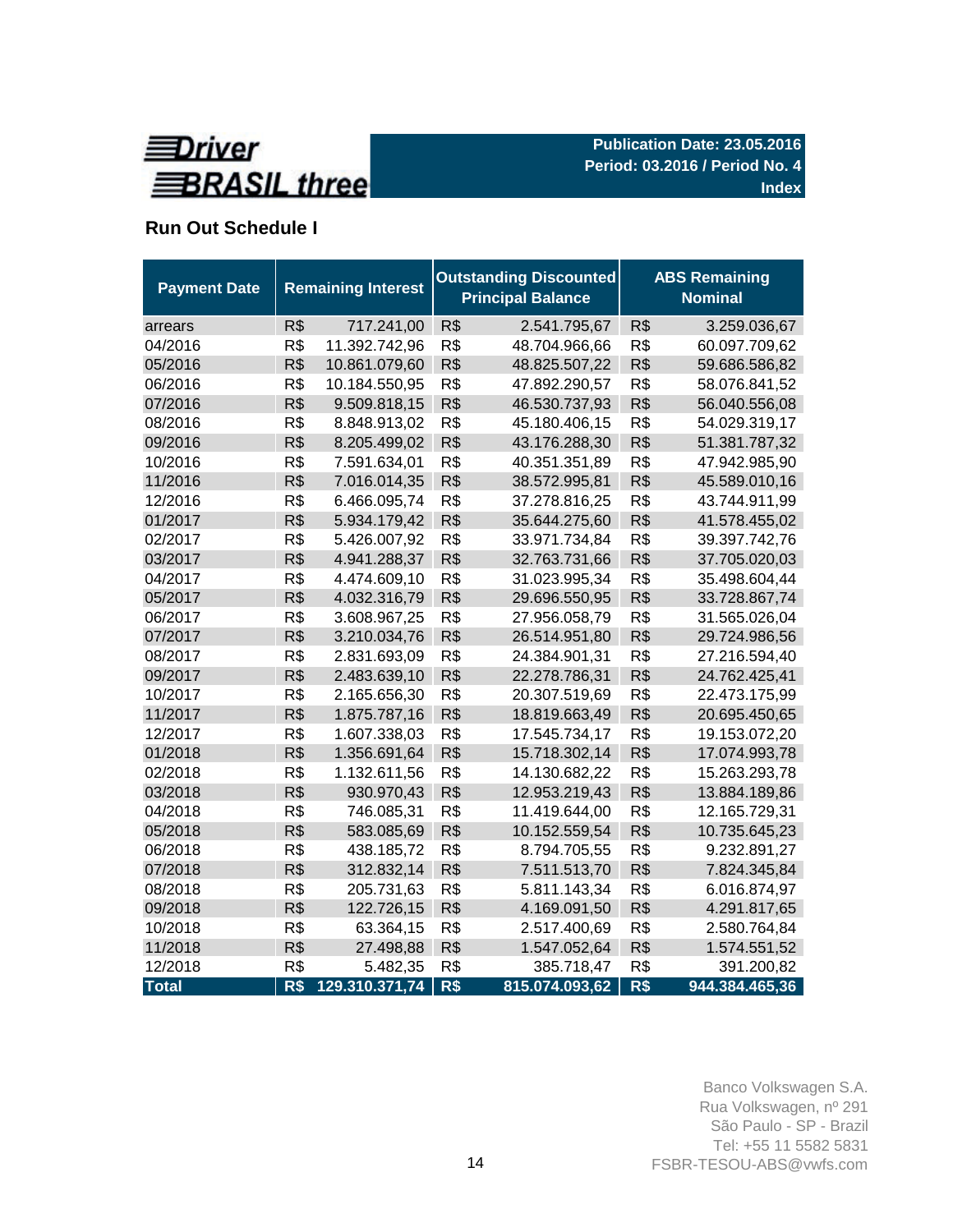

**Run Out Schedule II**

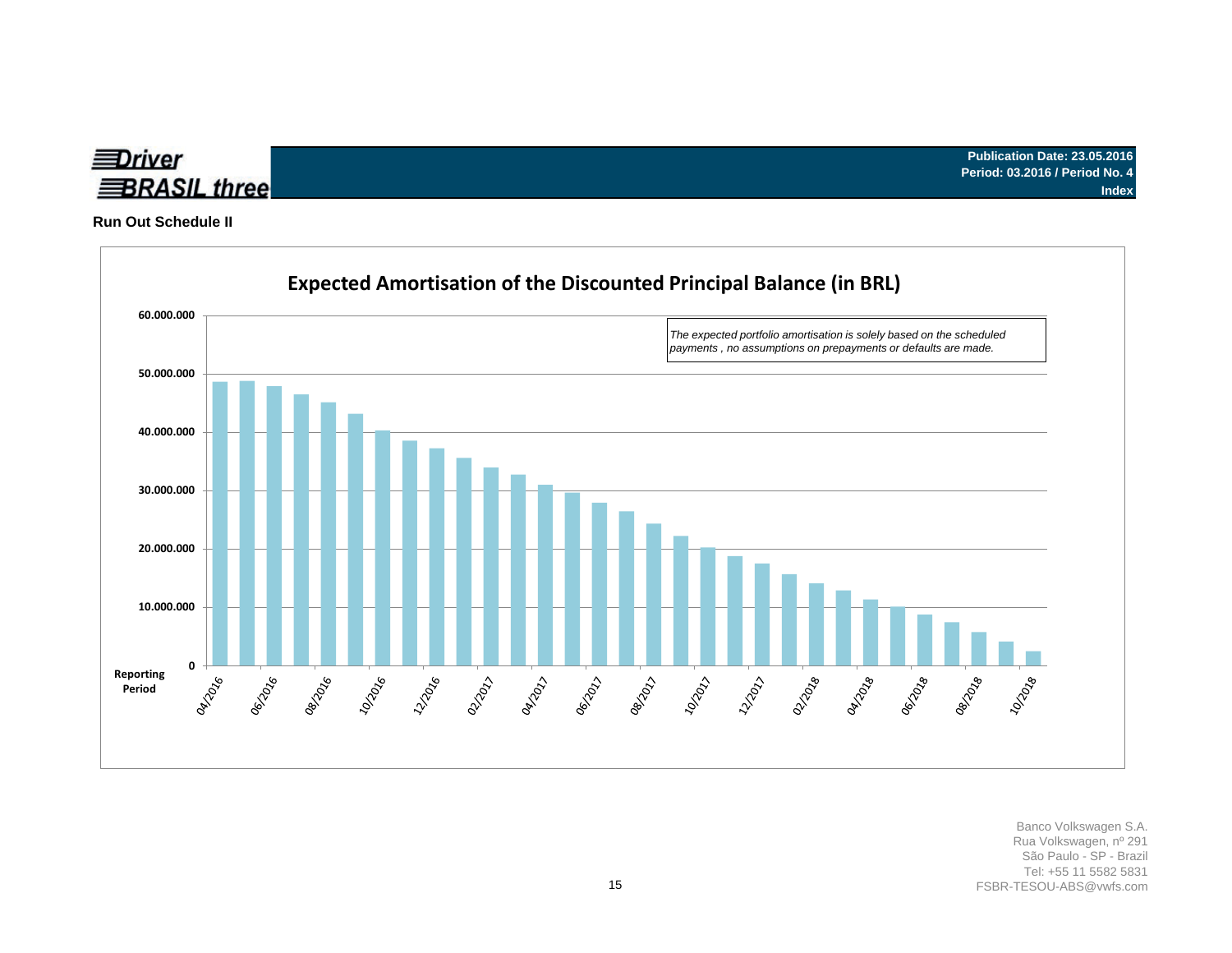#### **Overview Outstanding Contracts**

| <b>Status</b>              | Number of<br><b>Contracts</b> | <b>Outstanding Discounted</b><br><b>Principal Balance</b> |                |  |  |  |
|----------------------------|-------------------------------|-----------------------------------------------------------|----------------|--|--|--|
| <b>Beginning of Period</b> | 67.727 R\$                    |                                                           | 877.986.568.26 |  |  |  |
| End of Period              | 65.559 R\$                    |                                                           | 815.074.093.62 |  |  |  |
| <b>Total</b>               | 2.168 R\$                     |                                                           | 62.912.474.64  |  |  |  |

| Walk b/w BOP and EOP    | Number of<br><b>Contracts</b> |
|-------------------------|-------------------------------|
| <b>Early Settlement</b> | 990                           |
| Write-Off               |                               |
| End of Term             | 1.157                         |
| Renegotiation           | 21                            |
| <b>Total</b>            | 2.168                         |

| <b>Total Portfolio as of Beginning of Period</b> |                  |        |                          |                     | <b>Type of Car</b> |                          |                  | <b>Customer Type</b> |                                                                                                                                                                 |                  |        |                          |                  |     |                                                                |
|--------------------------------------------------|------------------|--------|--------------------------|---------------------|--------------------|--------------------------|------------------|----------------------|-----------------------------------------------------------------------------------------------------------------------------------------------------------------|------------------|--------|--------------------------|------------------|-----|----------------------------------------------------------------|
|                                                  |                  |        | <b>New Vehicle</b>       | <b>Used Vehicle</b> |                    |                          | Retail           |                      |                                                                                                                                                                 | Corporate        |        |                          |                  |     |                                                                |
| <b>Contract Status Development</b>               | <b>Contracts</b> |        | <b>Principal Balance</b> | <b>Contracts</b>    |                    | <b>Principal Balance</b> | <b>Contracts</b> |                      | Number of Outstanding Discounted Number of Outstanding Discounted Number of Outstanding Discounted Number of Outstanding Discounted<br><b>Principal Balance</b> | <b>Contracts</b> |        | <b>Principal Balance</b> | <b>Contracts</b> |     | Number of   Outstanding Discounted<br><b>Principal Balance</b> |
| Current                                          | 63.994 R\$       |        | 822.512.534.88           | 56.535 R\$          |                    | 738.172.039.84           | 7.459 R\$        |                      | 84.340.495.04                                                                                                                                                   | 57,820 R\$       |        | 724.585.750.35           | 6.174 R\$        |     | 97.926.784.53                                                  |
| Early Settlement                                 | 2.271 R\$        |        |                          | 1.966 R\$           |                    |                          |                  | 305 R\$              |                                                                                                                                                                 | 2.003 R\$        |        |                          | 268 R\$          |     |                                                                |
| Delinguent                                       | 3.733 R\$        |        | 55.474.033.38            | 3.145 R\$           |                    | 48.118.935.56            |                  | 588 R\$              | 7.355.097.82                                                                                                                                                    | 3.299 R\$        |        | 47.048.491.00            | 434 R\$          |     | 8.425.542.38                                                   |
| Write Off                                        |                  | 0 R\$  |                          |                     | R\$                |                          |                  | 0 R\$                |                                                                                                                                                                 |                  | R\$    |                          |                  |     |                                                                |
| End of Term                                      | 7.415 R\$        |        | $-$                      | 7.126 R\$           |                    |                          |                  | 289 R\$              | $\sim$                                                                                                                                                          | 6.378 R\$        |        | $\overline{a}$           | 1.037 R\$        |     |                                                                |
| Renegotiation                                    |                  | 22 R\$ |                          | 20                  | R\$                |                          |                  | $\times$ R\$         |                                                                                                                                                                 |                  | 21 R\$ |                          |                  | R\$ |                                                                |
| <b>Total</b>                                     | 67.727 R\$       |        | 877.986.568.26           | 59.680 R\$          |                    | 786.290.975.40           | 8.047 R\$        |                      | 91.695.592.86                                                                                                                                                   | 61.119 R\$       |        | 771.634.241.35           | 6.608 R\$        |     | 106.352.326.91                                                 |

| <b>Total Portfolio as of End of Period</b> |                                                                                                                                                                                                                                                                                                                                    |        |                    |                          | <b>Type of Car</b> |                  |                          | <b>Customer Type</b> |               |            |        |                          |             |     |               |
|--------------------------------------------|------------------------------------------------------------------------------------------------------------------------------------------------------------------------------------------------------------------------------------------------------------------------------------------------------------------------------------|--------|--------------------|--------------------------|--------------------|------------------|--------------------------|----------------------|---------------|------------|--------|--------------------------|-------------|-----|---------------|
|                                            |                                                                                                                                                                                                                                                                                                                                    |        | <b>New Vehicle</b> | <b>Used Vehicle</b>      |                    |                  | <b>Retail</b>            |                      |               | Corporate  |        |                          |             |     |               |
| <b>Contract Status Development</b>         | Outstanding Discounted  Number of  Outstanding Discounted  Number of  Outstanding Discounted  Number of  Outstanding Discounted <br>Number of   Outstanding Discounted   Number of<br><b>Principal Balance</b><br><b>Principal Balance</b><br><b>Principal Balance</b><br><b>Contracts</b><br><b>Contracts</b><br><b>Contracts</b> |        | <b>Contracts</b>   | <b>Principal Balance</b> |                    | <b>Contracts</b> | <b>Principal Balance</b> |                      |               |            |        |                          |             |     |               |
| Current                                    | 62.295 R\$                                                                                                                                                                                                                                                                                                                         |        | 768.499.750.31     | 55.019 R\$               |                    | 689.238.416.57   | 7.276 R\$                |                      | 79.261.333.74 | 56.302 R\$ |        | 677.552.741.25           | 5.993 R\$   |     | 90.947.009.06 |
| Early Settlement                           | 3.261 R\$                                                                                                                                                                                                                                                                                                                          |        |                    | 2.833 R\$                |                    |                  |                          | 428 R\$              |               | 2.910 R\$  |        |                          | 351 R\$     |     |               |
| Delinguent                                 | 3.264 R\$                                                                                                                                                                                                                                                                                                                          |        | 46.574.343.31      | 2.716 R\$                |                    | 39.572.708.19    |                          | 548 R\$              | 7.001.635.12  | 2.939 R\$  |        | 40.354.286.02            | 325 R\$     |     | 6.220.057,29  |
| Write Off                                  |                                                                                                                                                                                                                                                                                                                                    | 0 R\$  |                    |                          | R\$                |                  |                          | 0 R\$                |               |            | R\$    |                          |             | R\$ |               |
| End of Term                                | 8.572 R\$                                                                                                                                                                                                                                                                                                                          |        | $\sim$ 100 $\mu$   | 8.185 R\$                |                    |                  |                          | 387 R\$              | $\sim$        | 7.330 R\$  |        | $\overline{\phantom{a}}$ | 1.242 R\$   |     | $-$           |
| Renegotiation                              |                                                                                                                                                                                                                                                                                                                                    | 43 R\$ |                    |                          | 39 R\$             |                  |                          | 4 R\$                |               |            | 40 R\$ |                          |             | R\$ |               |
| <b>Total</b>                               | 65.559 R\$                                                                                                                                                                                                                                                                                                                         |        | 815.074.093.62     | 57.735 R\$               |                    | 728.811.124.76   | 7.824 R\$                |                      | 86.262.968.86 | 59.241 R\$ |        | 717.907.027.27           | $6.318$ R\$ |     | 97.167.066.35 |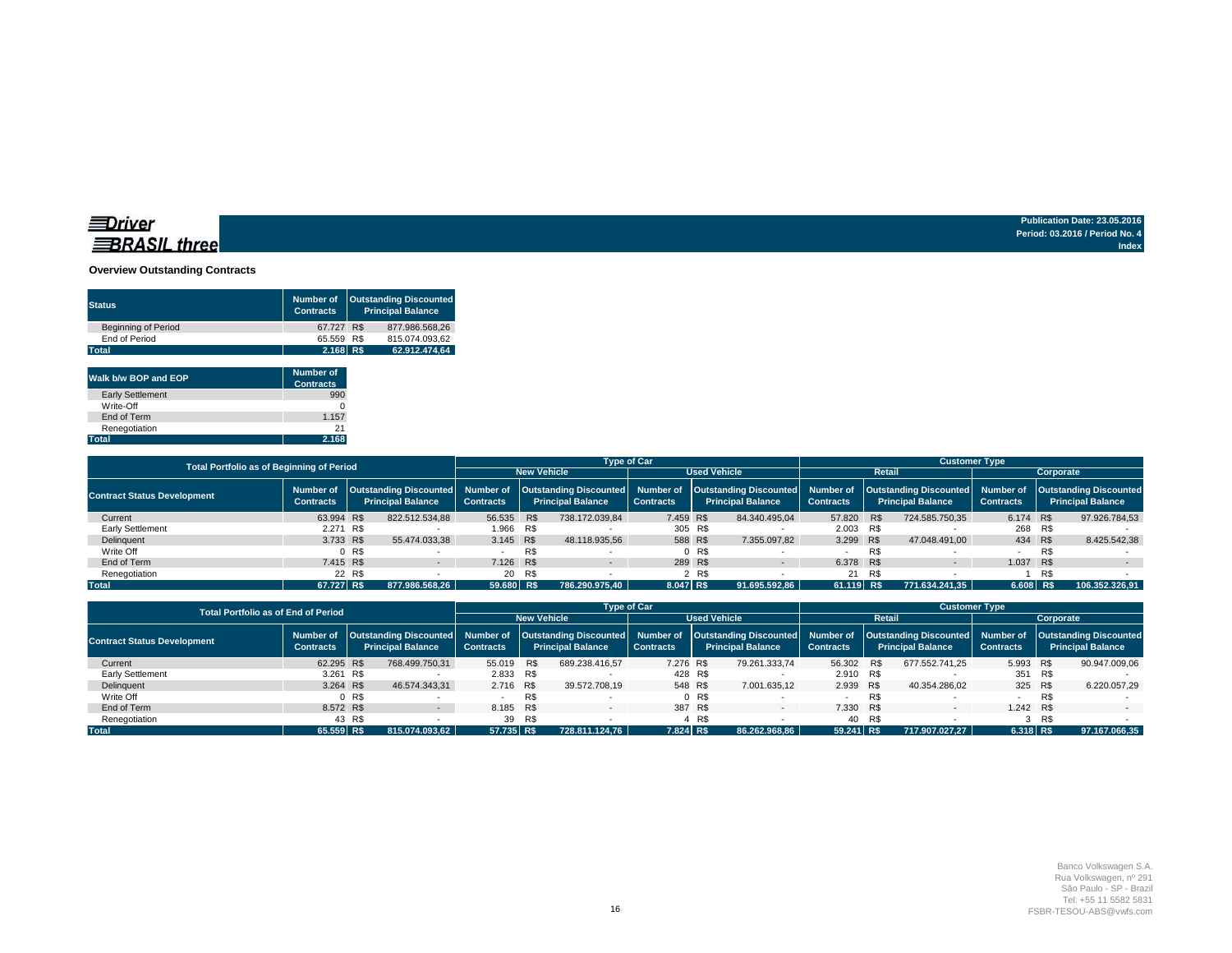| <u>abriver</u>      | Publication Date: 23.05.2016   |
|---------------------|--------------------------------|
|                     | Period: 03.2016 / Period No. 4 |
| <b>BRASIL three</b> | Index                          |

#### **Delinquencies**

| <b>Delinquent Contracts</b> |                  |                      |  |                             |                          |                  |                    |                             | <b>Type of Car</b>  |                    |                             |                  |                | Customer Type               |                  |         |                             |  |
|-----------------------------|------------------|----------------------|--|-----------------------------|--------------------------|------------------|--------------------|-----------------------------|---------------------|--------------------|-----------------------------|------------------|----------------|-----------------------------|------------------|---------|-----------------------------|--|
|                             |                  |                      |  |                             |                          |                  | <b>New Vehicle</b> |                             | <b>Used Vehicle</b> |                    | Retail                      | Corporate        |                |                             |                  |         |                             |  |
|                             | Number of        | <b>Percentage of</b> |  | Outstanding                 | Percentage of            | <b>Number of</b> | <b>Outstanding</b> |                             | <b>Number of</b>    | <b>Outstanding</b> |                             | Number o         | Outstanding    |                             | <b>Number of</b> |         | Outstanding                 |  |
| Delinquency Profile         | <b>Contracts</b> | <b>Contracts</b>     |  | <b>Discounted Principal</b> | <b>Discounted</b>        | <b>Contracts</b> |                    | <b>Discounted Principal</b> | <b>Contracts</b>    |                    | <b>Discounted Principal</b> | <b>Contracts</b> |                | <b>Discounted Principal</b> | <b>Contracts</b> |         | <b>Discounted Principal</b> |  |
|                             |                  |                      |  | <b>Balance</b>              | <b>Principal Balance</b> |                  |                    | <b>Balance</b>              |                     |                    | <b>Balance</b>              |                  | <b>Balance</b> |                             |                  |         | <b>Balance</b>              |  |
| from $1 - 14$ days          | 3.000            | 91.91% R\$           |  | 2.123.667.86                | 83,55%                   | 2.496 R\$        |                    | 1.858.419.83                | 504 R\$             |                    | 265.248,03                  | 2.729            | R\$            | 1.826.991.75                | 271              | R\$     | 296.676,11                  |  |
| from $15 - 30$ days         | 64               | 1.96% R\$            |  | 40.934.84                   | 1,61%                    |                  | 52 R\$             | 35.155.79                   |                     | 12 R\$             | 5.779.05                    |                  | 58 R\$         | 36.350,28                   |                  | 6 R\$   | 4.584.56                    |  |
| from $31 - 60$ days         | 116              | 3.55% R\$            |  | 190.776.24                  | 7,51%                    |                  | 92 R\$             | 147.666.39                  |                     | 24 R\$             | 43.109.85                   |                  | 89 R\$         | 114.846.23                  |                  | 27 R\$  | 75.930.01                   |  |
| from $61 - 90$ days         | 56               | 1.72% R\$            |  | 104.908.91                  | 4,13%                    |                  | 51 R\$             | 97.691.51                   |                     | 5 R\$              | 7.217.40                    |                  | 40 R\$         | 64.393,60                   |                  | 16 R\$  | 40.515,31                   |  |
| from 91 - 120 days          | 28               | 0.86% R\$            |  | 81.507.82                   | 3,21%                    |                  | 25 R\$             | 77.264.87                   |                     | 3 R\$              | 4.242.95                    |                  | 23 R\$         | 59.154.78                   |                  | 5 R\$   | 22.353.04                   |  |
| <b>Total</b>                | 3.264            | 100.00% R\$          |  | 2.541.795.67                | 100,00%                  | $2.716$ R\$      |                    | 2.216.198.39                | 548 R\$             |                    | 325.597.28                  | $2.939$ R\$      |                | 2.101.736,64                |                  | 325 R\$ | 440.059,03                  |  |

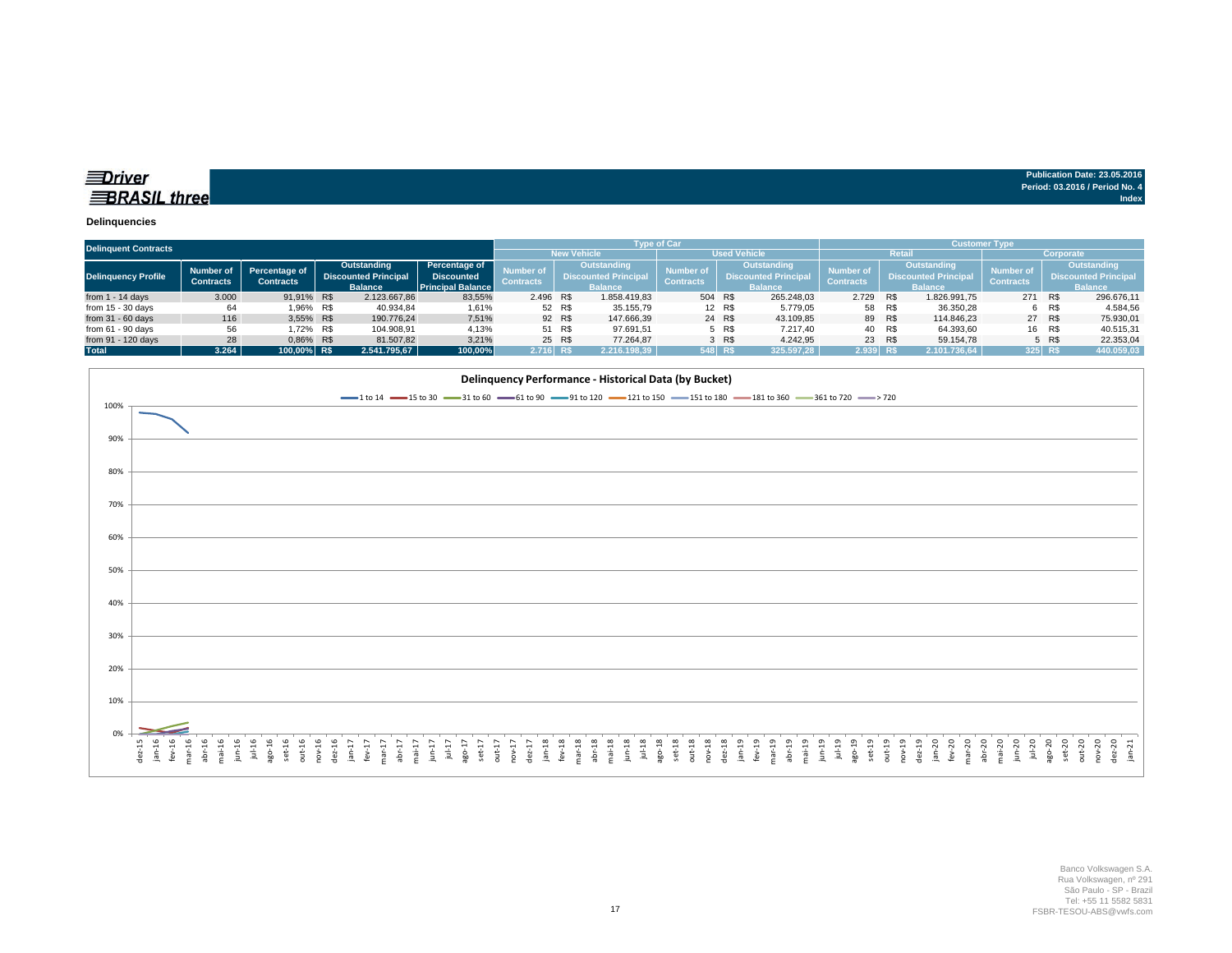

## **Recoveries**

| <b>Relevant Pool-Cut Data</b>      |  |
|------------------------------------|--|
| Number of Contracts                |  |
| <b>Outstanding Nominal Balance</b> |  |

| $(+)$<br>Outstanding<br>Nominal Balance at Transactions/<br>Day of Write Off | (-)<br><b>Prior</b><br>Negotiations | $(-)$<br><b>Recoveries</b>      | (-)                             | $(=)$<br>Discounts for   Current Outstanding<br>for Current Period Current Period Nominal Balance |
|------------------------------------------------------------------------------|-------------------------------------|---------------------------------|---------------------------------|---------------------------------------------------------------------------------------------------|
| R\$                                                                          | R\$                                 | R\$<br>$\overline{\phantom{0}}$ | R\$<br>$\overline{\phantom{a}}$ | R\$                                                                                               |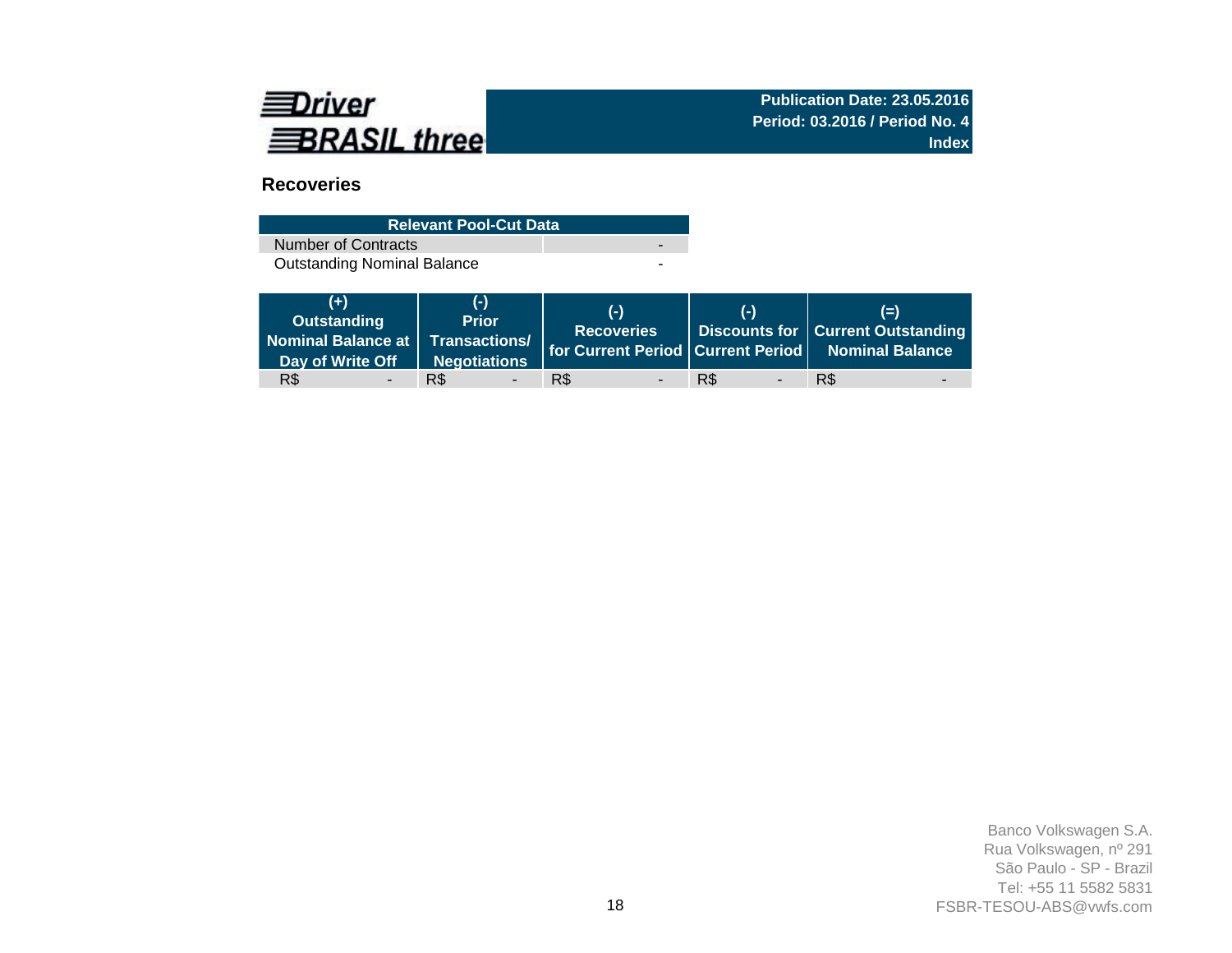**EDriver BRASIL** three

**Publication Date: 23.05.2016 Period: 03.2016 / Period No. 4 Index**

**Pool Data I**

|                                                                   |                               |                            | <b>Total Porfolio</b>                                        |                |                                                                   |                               |                                                                     | <b>Type of Car</b>                   |                |                                                                     | <b>Customer Type</b>                 |        |                                                                    |                                      |                                                                     |  |  |
|-------------------------------------------------------------------|-------------------------------|----------------------------|--------------------------------------------------------------|----------------|-------------------------------------------------------------------|-------------------------------|---------------------------------------------------------------------|--------------------------------------|----------------|---------------------------------------------------------------------|--------------------------------------|--------|--------------------------------------------------------------------|--------------------------------------|---------------------------------------------------------------------|--|--|
|                                                                   |                               |                            |                                                              |                |                                                                   |                               | <b>New Vehicle</b>                                                  |                                      |                | <b>Used Vehicle</b>                                                 |                                      | Retail |                                                                    | Corporate                            |                                                                     |  |  |
| <b>Distribution by</b><br><b>Contract</b><br><b>Concentration</b> | Number of<br><b>Contracts</b> | Percentage<br>of Contracts | Outstanding<br><b>Discounted Principal</b><br><b>Balance</b> |                | Percentage of<br><b>Discounted</b><br>Principal<br><b>Balance</b> | Number of<br><b>Contracts</b> | <b>Outstanding</b><br><b>Discounted Principal</b><br><b>Balance</b> | <b>Number of</b><br><b>Contracts</b> |                | <b>Outstanding</b><br><b>Discounted Principal</b><br><b>Balance</b> | <b>Number of</b><br><b>Contracts</b> |        | Outstanding<br>Discounted Principal <sup>1</sup><br><b>Balance</b> | <b>Number of</b><br><b>Contracts</b> | <b>Outstanding</b><br><b>Discounted Principal</b><br><b>Balance</b> |  |  |
|                                                                   | 61.571                        | 93.92% R\$                 |                                                              | 760.477.686.73 | 93,30%                                                            | 53.904 R\$                    | 676.436.739.06                                                      |                                      | 7.667 R\$      | 84.040.947.67                                                       | 57.793 R\$                           |        | 697.718.084.21                                                     | 3.778                                | 62.759.603                                                          |  |  |
| $2 - 3$                                                           | 2.695                         | 4.11% R\$                  |                                                              | 39.660.774.52  | 4,87%                                                             | 2.543 R\$                     | 37.532.355.27                                                       |                                      | 152 R\$        | 2.128.419.25                                                        | 1.448 R\$                            |        | 20.188.943.06                                                      | 1.247                                | 19.471.831                                                          |  |  |
| $4 - 5$                                                           | 452                           | 0.69% R\$                  |                                                              | 5.911.748.40   | 0,73%                                                             | 450 R\$                       | 5.868.036,00                                                        |                                      | 2 R\$          | 43.712.40                                                           |                                      |        |                                                                    | 452                                  | 5.911.748                                                           |  |  |
| $6 - 10$                                                          | 506                           | 0.77% R\$                  |                                                              | 5.625.856,53   | 0,69%                                                             | 503 R\$                       | 5.575.966,99                                                        |                                      | 3 R\$          | 49.889,54                                                           |                                      |        |                                                                    | 506                                  | 5.625.857                                                           |  |  |
| >10                                                               | 335                           | 0.51% R\$                  |                                                              | 3.398.027.44   | 0,42%                                                             | 335 R\$                       | 3.398.027,44                                                        |                                      | 0 <sub>R</sub> |                                                                     |                                      |        |                                                                    | 335                                  | 3.398.027                                                           |  |  |
| <b>Total</b>                                                      | 65.559                        | 100.00% R\$                |                                                              | 815.074.093.62 | 100,00%                                                           | 57.735 R\$                    | 728.811.124.76                                                      |                                      | 7.824 R\$      | 86.262.968.86                                                       | 59.24                                |        | 717.907.027.27                                                     | 6.318 R\$                            | 97.167.066,35                                                       |  |  |

|                                                    | <b>Total Porfolio</b>                   |                            |                                                              |                                                                   |                                      |                    |                                                                     | <b>Type of Car</b>                   |                                                              | <b>Customer Type</b>                 |       |                                                                     |                                      |           |                                                                     |  |
|----------------------------------------------------|-----------------------------------------|----------------------------|--------------------------------------------------------------|-------------------------------------------------------------------|--------------------------------------|--------------------|---------------------------------------------------------------------|--------------------------------------|--------------------------------------------------------------|--------------------------------------|-------|---------------------------------------------------------------------|--------------------------------------|-----------|---------------------------------------------------------------------|--|
|                                                    |                                         |                            |                                                              |                                                                   |                                      | <b>New Vehicle</b> |                                                                     |                                      | <b>Used Vehicle</b>                                          |                                      |       | <b>Retail</b>                                                       |                                      | Corporate |                                                                     |  |
| <b>Distribution by largest</b><br><b>customers</b> | <b>Contract</b><br><b>Concentration</b> | Percentage<br>of Contracts | Outstanding<br><b>Discounted Principal</b><br><b>Balance</b> | Percentage of<br><b>Discounted</b><br>Principal<br><b>Balance</b> | <b>Number of</b><br><b>Contracts</b> |                    | <b>Outstanding</b><br><b>Discounted Principal</b><br><b>Balance</b> | <b>Number of</b><br><b>Contracts</b> | Outstanding<br><b>Discounted Principal</b><br><b>Balance</b> | <b>Number of</b><br><b>Contracts</b> |       | <b>Outstanding</b><br><b>Discounted Principal</b><br><b>Balance</b> | <b>Number of</b><br><b>Contracts</b> |           | <b>Outstanding</b><br><b>Discounted Principal</b><br><b>Balance</b> |  |
|                                                    |                                         | 0,00% R\$                  | 74.483,35                                                    | 0,01%                                                             |                                      | 1 R\$              | 74.483,35                                                           |                                      | 0 R\$<br>$\sim$                                              |                                      | R\$   | 74.483,35                                                           |                                      | 0 R\$     |                                                                     |  |
|                                                    |                                         | 0,01% R\$                  | 73.110,64                                                    | 0,01%                                                             |                                      | 6 R\$              | 73.110,64                                                           |                                      | 0 R\$<br>$\overline{\phantom{a}}$                            |                                      | 0 R\$ |                                                                     |                                      | 6 R\$     | 73.110,64                                                           |  |
|                                                    |                                         | 0,01% R\$                  | 72.867,31                                                    | 0,01%                                                             |                                      | 4 R\$              | 72.867,31                                                           |                                      | 0 R\$<br>$\overline{\phantom{a}}$                            |                                      | 0 R\$ | $\sim$                                                              |                                      | 4 R\$     | 72.867,31                                                           |  |
|                                                    |                                         | 0,00% R\$                  | 71.985,45                                                    | 0,01%                                                             |                                      | 3 R\$              | 71.985,45                                                           |                                      | 0 R\$<br>٠                                                   |                                      | 0 R\$ |                                                                     |                                      | 3 R\$     | 71.985,45                                                           |  |
|                                                    |                                         | 0,00% R\$                  | 71.900,58                                                    | 0,01%                                                             |                                      | 1 R\$              | 71.900,58                                                           |                                      | 0 R\$<br>$\sim$                                              |                                      | 0 R\$ | $\sim$                                                              |                                      | R\$       | 71.900,58                                                           |  |
|                                                    |                                         | 0,00% R\$                  | 71.856,25                                                    | 0,01%                                                             |                                      | 3 R\$              | 71.856,25                                                           |                                      | 0 R\$                                                        |                                      | 0 R\$ |                                                                     |                                      | 3 R\$     | 71.856,25                                                           |  |
|                                                    |                                         | 0,01% R\$                  | 71.797,04                                                    | 0,01%                                                             |                                      | 4 R\$              | 71.797,04                                                           |                                      | 0 R\$<br>$\sim$                                              |                                      | 0 R\$ | $\sim$                                                              |                                      | 4 R\$     | 71.797,04                                                           |  |
|                                                    |                                         | 0,00% R\$                  | 71.794,59                                                    | 0,01%                                                             |                                      | 1 R\$              | 71.794,59                                                           |                                      | 0 R\$<br>$\overline{\phantom{a}}$                            |                                      | R\$   | 71.794,59                                                           |                                      | 0 R\$     |                                                                     |  |
| 9                                                  |                                         | 0,00% R\$                  | 71.684,20                                                    | 0,01%                                                             |                                      | 1 R\$              | 71.684,20                                                           |                                      | 0 R\$<br>٠                                                   |                                      | R\$   | 71.684,20                                                           |                                      | 0 R\$     | $\sim$                                                              |  |
| 10                                                 |                                         | 0,00% R\$                  | 71.661,70                                                    | 0,01%                                                             |                                      | 1 R\$              | 71.661,70                                                           |                                      | 0 R\$                                                        |                                      | R\$   | 71.661,70                                                           |                                      | 0 R\$     |                                                                     |  |
| 11                                                 | 3                                       | 0,00% R\$                  | 71.624,82                                                    | 0,01%                                                             |                                      | 3 R\$              | 71.624,82                                                           |                                      | 0 R\$<br>$\sim$                                              |                                      | 0 R\$ | $\sim$                                                              |                                      | 3 R\$     | 71.624,82                                                           |  |
| 12                                                 |                                         | 0,00% R\$                  | 71.247,34                                                    | 0,01%                                                             |                                      | 1 R\$              | 71.247,34                                                           |                                      | 0 R\$<br>$\overline{\phantom{a}}$                            |                                      | R\$   | 71.247,34                                                           |                                      | 0 R\$     |                                                                     |  |
| 13                                                 |                                         | 0,00% R\$                  | 71.096,07                                                    | 0,01%                                                             |                                      | 3 R\$              | 71.096,07                                                           |                                      | 0 R\$<br>٠                                                   |                                      | 0 R\$ | $\sim$                                                              |                                      | 3 R\$     | 71.096,07                                                           |  |
| 14                                                 |                                         | 0,00% R\$                  | 70.923,39                                                    | 0,01%                                                             |                                      | 3 R\$              | 70.923,39                                                           |                                      | 0 R\$                                                        |                                      | 0 R\$ |                                                                     |                                      | 3 R\$     | 70.923,39                                                           |  |
| 15                                                 |                                         | 0,00% R\$                  | 70.831,05                                                    | 0,01%                                                             |                                      | 1 R\$              | 70.831,05                                                           |                                      | 0 R\$<br>$\overline{\phantom{a}}$                            |                                      | R\$   | 70.831,05                                                           |                                      | 0 R\$     | $\sim$                                                              |  |
| 16                                                 |                                         | 0,00% R\$                  | 70.806,59                                                    | 0,01%                                                             |                                      | R\$                | 70.806,59                                                           |                                      | 0 R\$                                                        |                                      | R\$   | 70.806,59                                                           |                                      | 0 R\$     |                                                                     |  |
| 17                                                 |                                         | 0,00% R\$                  | 70.662,76                                                    | 0,01%                                                             |                                      | 1 R\$              | 70.662,76                                                           |                                      | 0 R\$<br>$\sim$                                              |                                      | 0 R\$ | $\sim$                                                              |                                      | R\$       | 70.662,76                                                           |  |
| 18                                                 |                                         | 0,00% R\$                  | 70.614,67                                                    | 0,01%                                                             |                                      | 1 R\$              | 70.614,67                                                           |                                      | 0 R\$                                                        |                                      | 0 R\$ |                                                                     |                                      | R\$       | 70.614,67                                                           |  |
| 19                                                 |                                         | 0,00% R\$                  | 70.574,64                                                    | 0,01%                                                             |                                      | 1 R\$              | 70.574.64                                                           |                                      | 0 R\$<br>$\sim$                                              |                                      | 0 R\$ | $\sim$                                                              |                                      | R\$       | 70.574,64                                                           |  |
| 20                                                 |                                         | 0,00% R\$                  | 70.559,40                                                    | 0,01%                                                             |                                      | 3 R\$              | 70.559,40                                                           |                                      | 0 R\$<br>٠                                                   |                                      | 0 R\$ |                                                                     |                                      | 3 R\$     | 70.559,40                                                           |  |
| <b>Total 1 - 20</b>                                | 43 <sup>1</sup>                         | 0,07% R\$                  | 1.432.081,84                                                 | 0,18%                                                             |                                      | 43 R\$             | 1.432.081,84                                                        |                                      | 0 RS                                                         |                                      | 7 R\$ | 502.508,82                                                          |                                      | 36 R\$    | 929.573,02                                                          |  |

|              | 65.559 | 100,00% R\$ | 815.074.093,62 |         |
|--------------|--------|-------------|----------------|---------|
| <b>Total</b> |        |             |                | 100,00% |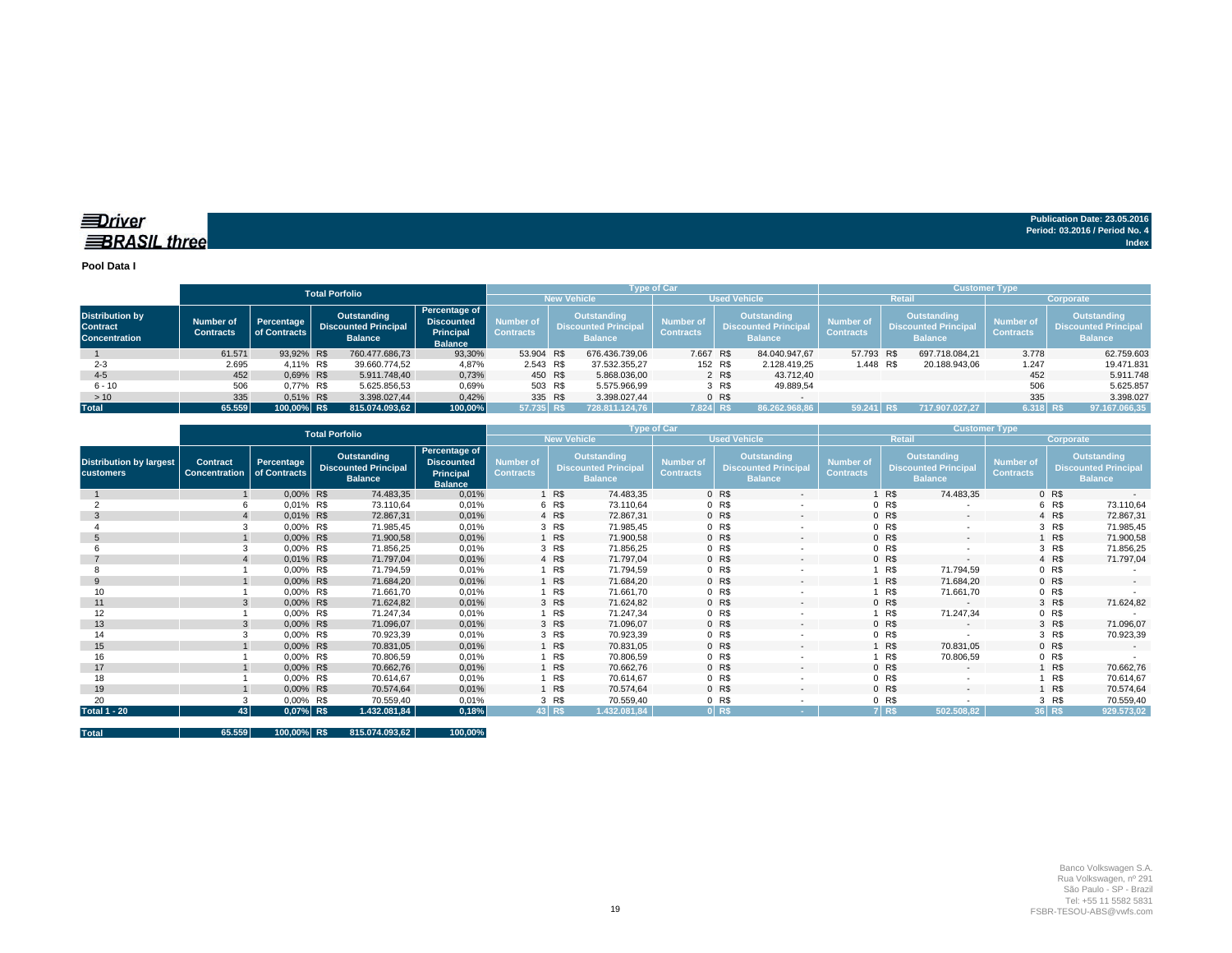#### **Pool Data II**

|                                                                                       |                               |              | <b>Total Porfolio</b> |                                                                |                                                                   |                                      |        |                                                                     | Type of Car                          |         |                                                              | <b>Customer Type</b>                 |        |                                                                     |                                      |           |                                                              |  |
|---------------------------------------------------------------------------------------|-------------------------------|--------------|-----------------------|----------------------------------------------------------------|-------------------------------------------------------------------|--------------------------------------|--------|---------------------------------------------------------------------|--------------------------------------|---------|--------------------------------------------------------------|--------------------------------------|--------|---------------------------------------------------------------------|--------------------------------------|-----------|--------------------------------------------------------------|--|
|                                                                                       |                               |              |                       |                                                                |                                                                   |                                      |        | <b>New Vehicle</b>                                                  |                                      |         | <b>Used Vehicle</b>                                          |                                      | Retail |                                                                     |                                      | Corporate |                                                              |  |
| <b>Distribution by</b><br>Outstanding<br><b>Disounted Principal</b><br><b>Balance</b> | Number of<br><b>Contracts</b> | of Contracts |                       | Percentage   Oustanding Discounted<br><b>Principal Balance</b> | Percentage of<br><b>Discounted</b><br>Principal<br><b>Balance</b> | <b>Number of</b><br><b>Contracts</b> |        | <b>Outstanding</b><br><b>Discounted Principal</b><br><b>Balance</b> | <b>Number of</b><br><b>Contracts</b> |         | Outstanding<br><b>Discounted Principal</b><br><b>Balance</b> | <b>Number of</b><br><b>Contracts</b> |        | <b>Outstanding</b><br><b>Discounted Principal</b><br><b>Balance</b> | <b>Number of</b><br><b>Contracts</b> |           | Outstanding<br><b>Discounted Principal</b><br><b>Balance</b> |  |
| $\le$ = 5000.00                                                                       | 10.274                        | 15.67% R\$   |                       | 29.779.582.77                                                  | 3,65%                                                             | 8.739 R\$                            |        | 25.359.956.38                                                       | 1.535 R\$                            |         | 4.419.626.39                                                 | 9.284 R\$                            |        | 26.856.656.29                                                       | 990                                  | R\$       | 2.922.926.48                                                 |  |
| 5000.01 < 10000.00                                                                    | 18.280                        | 27.88% R\$   |                       | 140.616.810.22                                                 | 17,25%                                                            | 15.874 R\$                           |        | 122.322.108.76                                                      | 2.406 R\$                            |         | 18.294.701.46                                                | 16.973                               | R\$    | 130.933.090.03                                                      | 1.307                                | R\$       | 9.683.720,19                                                 |  |
| 10000.01 < 15000.00                                                                   | 18.179                        | 27.73% R\$   |                       | 224.414.253.12                                                 | 27,53%                                                            | 16.010 R\$                           |        | 197.840.021.02                                                      | 2.169 R\$                            |         | 26.574.232.10                                                | 16.797                               | R\$    | 207.237.759.36                                                      | 1.382                                | R\$       | 17.176.493.76                                                |  |
| 15000.01 < 20000.00                                                                   | 10.183                        | 15.53% R\$   |                       | 175.192.863.12                                                 | 21,49%                                                            | 9.163 R\$                            |        | 157.705.971.96                                                      | 1.020 R\$                            |         | 17.486.891.16                                                | 9.177                                | R\$    | 157.693.676.47                                                      | 1.006                                | R\$       | 17.499.186.65                                                |  |
| 20000.01 < 25000.00                                                                   | 4.124                         | 6.29% R\$    |                       | 91.597.794.25                                                  | 11.24%                                                            | 3.786 R\$                            |        | 84.083.928.29                                                       |                                      | 338 R\$ | 7.513.865.96                                                 | 3.492 R\$                            |        | 77.479.524.62                                                       | 632 R\$                              |           | 14.118.269.63                                                |  |
| 25000.01 < 30000.00                                                                   | 2.119                         | 3.23% R\$    |                       | 57.772.674.12                                                  | 7,09%                                                             | 1.959 R\$                            |        | 53.397.162.82                                                       |                                      | 160 R\$ | 4.375.511.30                                                 | 1.716 R\$                            |        | 46.806.925.85                                                       | 403                                  | R\$       | 10.965.748.27                                                |  |
| 30000.01 < 40000.00                                                                   | 1.517                         | 2.31% R\$    |                       | 51.522.773.25                                                  | 6.32%                                                             | 1.382 R\$                            |        | 46.977.870.24                                                       |                                      | 135 R\$ | 4.544.903.01                                                 | 1.182 R\$                            |        | 40.123.256.28                                                       | 335                                  | R\$       | 11.399.516.97                                                |  |
| 40000.01 < 50000.00                                                                   | 520                           | 0.79% R\$    |                       | 23.179.968.96                                                  | 2,84%                                                             | 486 R\$                              |        | 21.659.685.26                                                       |                                      | 34 R\$  | 1.520.283.70                                                 | 381 R\$                              |        | 16.957.779.45                                                       | 139                                  | R\$       | 6.222.189.51                                                 |  |
| 50000.01 < 60000.00                                                                   | 245                           | 0.37% R\$    |                       | 13.326.970.20                                                  | 1,64%                                                             | 224 R\$                              |        | 12.182.214.67                                                       |                                      | 21 R\$  | 1.144.755.53                                                 | 162 R\$                              |        | 8.825.253.48                                                        |                                      | 83 R\$    | 4.501.716,72                                                 |  |
| 60000.01 < 70000.00                                                                   | 105                           | 0.16% R\$    |                       | 6.743.789.15                                                   | 0,83%                                                             |                                      | 99 R\$ | 6.355.590.90                                                        |                                      | 6 R\$   | 388.198.25                                                   | 68 R\$                               |        | 4.350.243.63                                                        |                                      | 37 R\$    | 2.393.545,52                                                 |  |
| 70000,01 < 80000,00                                                                   | 13                            | 0.02% R\$    |                       | 926.614,46                                                     | 0,11%                                                             |                                      | 13 R\$ | 926.614.46                                                          |                                      | 0 R     | $\sim$                                                       |                                      | 9 R\$  | 642.861.81                                                          |                                      | 4 R\$     | 283.752,65                                                   |  |
| <b>Total</b>                                                                          | 65.559                        | 100.00% R\$  |                       | 815.074.093.62                                                 | 100.00%                                                           | 57.735 R\$                           |        | 728.811.124.76                                                      | 7.824 R\$                            |         | 86.262.968.86                                                | 59.24'                               |        | 717.907.027.27                                                      | 6.318 R\$                            |           | 97.167.066.35                                                |  |

| <b>Statistics</b>                                |     |           |
|--------------------------------------------------|-----|-----------|
| Minimum Outstanding Discounted Principal Balance | R\$ | 47.93     |
| Maximum Outstanding Discounted Principal Balance | R\$ | 74.483.35 |
| Average Outstanding Discounted Principal Balance | R\$ | 12.432.68 |

|                                                                                  |                               | <b>Total Porfolio</b> |  |                                                                |                                                                   |                                      | <b>Type of Car</b> |                                                                     |                                      | Customer Type, |                                                              |                                      |        |                                                              |                                      |           |                                                                     |
|----------------------------------------------------------------------------------|-------------------------------|-----------------------|--|----------------------------------------------------------------|-------------------------------------------------------------------|--------------------------------------|--------------------|---------------------------------------------------------------------|--------------------------------------|----------------|--------------------------------------------------------------|--------------------------------------|--------|--------------------------------------------------------------|--------------------------------------|-----------|---------------------------------------------------------------------|
|                                                                                  |                               |                       |  |                                                                |                                                                   |                                      |                    | <b>New Vehicle</b>                                                  |                                      |                | <b>Used Vehicle</b>                                          |                                      |        | Retail                                                       |                                      | Corporate |                                                                     |
| <b>Distribution by</b><br><b>Original Discounted</b><br><b>Principal Balance</b> | Number of<br><b>Contracts</b> | of Contracts          |  | Percentage   Oustanding Discounted<br><b>Principal Balance</b> | Percentage of<br><b>Discounted</b><br>Principal<br><b>Balance</b> | <b>Number of</b><br><b>Contracts</b> |                    | <b>Outstanding</b><br><b>Discounted Principal</b><br><b>Balance</b> | <b>Number of</b><br><b>Contracts</b> |                | Outstanding<br><b>Discounted Principal</b><br><b>Balance</b> | <b>Number of</b><br><b>Contracts</b> |        | Outstanding<br><b>Discounted Principal</b><br><b>Balance</b> | <b>Number of</b><br><b>Contracts</b> |           | <b>Outstanding</b><br><b>Discounted Principal</b><br><b>Balance</b> |
| $\leq 5000,00$                                                                   | 80                            | 0,12% R\$             |  | 156.862,90                                                     | 0,02%                                                             |                                      | 33 R\$             | 60.177.48                                                           | 47 R\$                               |                | 96.685,42                                                    |                                      | 79 R\$ | 156.361,72                                                   |                                      | 1 R\$     | 501,18                                                              |
| 5000.01 < 10000.00                                                               | 1.743                         | 2,66% R\$             |  | 7.075.080,92                                                   | 0,87%                                                             | 926 R\$                              |                    | 3.450.961,45                                                        | 817 R\$                              |                | 3.624.119.47                                                 | 1.710 R\$                            |        | 6.965.814.65                                                 |                                      | 33 R\$    | 109.266,27                                                          |
| 10000.01 < 15000.00                                                              | 6.556                         | 10,00% R\$            |  | 42.342.486,72                                                  | 5,19%                                                             | 4.567 R\$                            |                    | 28.030.743.10                                                       | 1.989 R\$                            |                | 14.311.743.62                                                | 6.281 R\$                            |        | 40.839.262.27                                                | 275 R\$                              |           | 1.503.224,45                                                        |
| 15000.01 < 20000.00                                                              | 14.788                        | 22.56% R\$            |  | 131.924.149.57                                                 | 16,19%                                                            | 12.542 R\$                           |                    | 109.144.923.26                                                      | 2.246 R\$                            |                | 22.779.226.31                                                | 13.882 R\$                           |        | 124.724.277.51                                               | 906 R\$                              |           | 7.199.872.06                                                        |
| 20000.01 < 25000.00                                                              | 15.941                        | 24.32% R\$            |  | 170.213.443,55                                                 | 20,88%                                                            | 14.484 R\$                           |                    | 151.575.521.22                                                      | 1.457 R\$                            |                | 18.637.922.33                                                | 14.755 R\$                           |        | 157.625.990.35                                               | 1.186 R\$                            |           | 12.587.453.20                                                       |
| 25000.01 < 30000.00                                                              | 10.491                        | 16.00% R\$            |  | 139.442.218.77                                                 | 17.11%                                                            | 9.894 R\$                            |                    | 129.639.772.89                                                      | 597 R\$                              |                | 9.802.445.88                                                 | 9.431 R\$                            |        | 125.646.077.67                                               | 1.060 R\$                            |           | 13.796.141,10                                                       |
| 30000.01 < 40000.00                                                              | 9.121                         | 13,91% R\$            |  | 155.156.606,98                                                 | 19,04%                                                            | 8.722 R\$                            |                    | 146.903.018.71                                                      | 399 R\$                              |                | 8.253.588.27                                                 | 7.602 R\$                            |        | 129.532.963,71                                               | 1.519 R\$                            |           | 25.623.643,27                                                       |
| 40000.01 < 50000.00                                                              | 3.242                         | 4.95% R\$             |  | 67.648.403.62                                                  | 8,30%                                                             | 3.114 R\$                            |                    | 64.127.906.18                                                       | 128 R\$                              |                | 3.520.497.44                                                 | 2.751 R\$                            |        | 57.139.646.64                                                | 491 R\$                              |           | 10.508.756.98                                                       |
| 50000.01 < 60000.00                                                              | 1.573                         | 2.40% R\$             |  | 35.260.584.28                                                  | 4,33%                                                             | 1.506 R\$                            |                    | 33.175.276.62                                                       |                                      | 67 R\$         | 2.085.307.66                                                 | 1.282 R\$                            |        | 28.624.529.30                                                | 291 R\$                              |           | 6.636.054,98                                                        |
| 60000.01 < 70000.00                                                              | 1.088                         | 1.66% R\$             |  | 30.626.151.03                                                  | 3,76%                                                             | 1.046 R\$                            |                    | 29.022.049.90                                                       |                                      | 42 R\$         | 1.604.101.13                                                 | 846 R\$                              |        | 23.376.322.93                                                | 242 R\$                              |           | 7.249.828,10                                                        |
| 70000.01 < 80000.00                                                              | 466                           | 0.71% R\$             |  | 15.622.670.17                                                  | 1.92%                                                             | 446 R\$                              |                    | 14.791.927.00                                                       |                                      | 20 R\$         | 830.743.17                                                   | 339 R\$                              |        | 11.339.814.26                                                | 127 R\$                              |           | 4.282.855.91                                                        |
| >80000,00                                                                        | 470                           | 0.72% R\$             |  | 19.605.435,11                                                  | 2,41%                                                             | 455 R\$                              |                    | 18.888.846.95                                                       |                                      | 15 R\$         | 716.588,16                                                   | 283 R\$                              |        | 11.935.966.26                                                | 187 R\$                              |           | 7.669.468,85                                                        |
| <b>Total</b>                                                                     | 65.559                        | 100.00% R\$           |  | 815.074.093.62                                                 | 100,00%                                                           | 57.735 R\$                           |                    | 728.811.124.76                                                      | 7.824 RS                             |                | 86.262.968.86                                                | 59.241 RS                            |        | 717.907.027.27                                               | 6.318 RS                             |           | 97.167.066.35                                                       |

| <b>Statistics</b>                |     |            |
|----------------------------------|-----|------------|
| Minimum Original Nominal Balance | R\$ | 2.652.60   |
| Maximum Original Nominal Balance | R\$ | 329.161.20 |
| Average Original Nominal Balance | R\$ | 32.411.56  |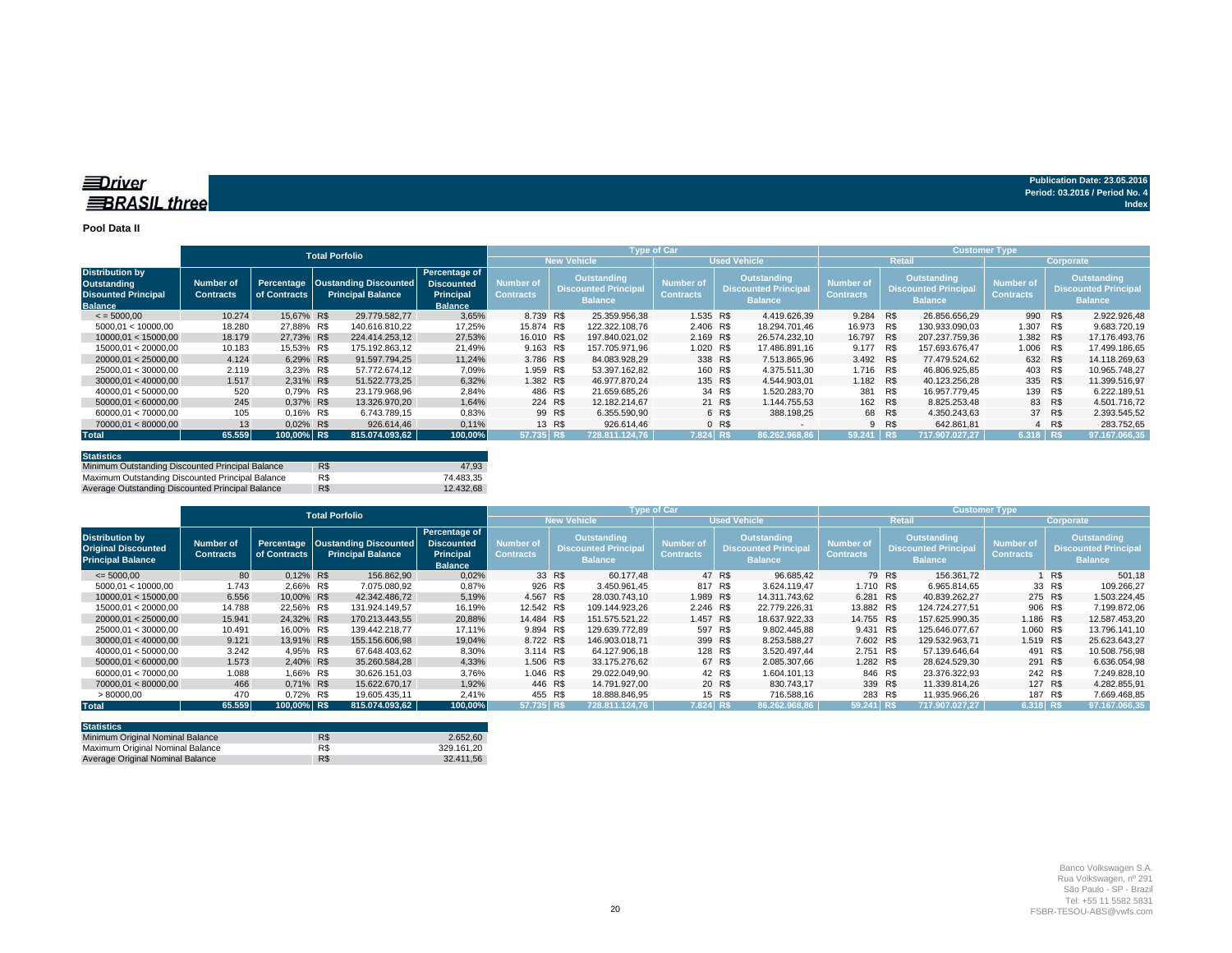| <b>EDriver</b>      | Publication Date: 23.05.2016   |
|---------------------|--------------------------------|
|                     | Period: 03.2016 / Period No. 4 |
| <b>BRASIL three</b> | Index                          |
|                     |                                |

#### **Pool Data III**

|                                                |                                      |              | <b>Total Porfolio</b>                                                       |                                                     |                               |                                                                     | <b>Type of Car</b>                   |                     |                                                              | <b>Customer Type</b>                 |                                                              |                                      |                                                              |  |  |  |
|------------------------------------------------|--------------------------------------|--------------|-----------------------------------------------------------------------------|-----------------------------------------------------|-------------------------------|---------------------------------------------------------------------|--------------------------------------|---------------------|--------------------------------------------------------------|--------------------------------------|--------------------------------------------------------------|--------------------------------------|--------------------------------------------------------------|--|--|--|
|                                                |                                      |              |                                                                             |                                                     |                               | <b>New Vehicle</b>                                                  |                                      | <b>Used Vehicle</b> |                                                              |                                      | Retai                                                        | Corporate                            |                                                              |  |  |  |
| <b>Distribution by</b><br><b>Original Term</b> | <b>Number of</b><br><b>Contracts</b> | of Contracts | Percentage   Oustanding Discounted   Discounted<br><b>Principal Balance</b> | Percentage of<br><b>Principal</b><br><b>Balance</b> | Number of<br><b>Contracts</b> | <b>Outstanding</b><br><b>Discounted Principal</b><br><b>Balance</b> | <b>Number of</b><br><b>Contracts</b> |                     | Outstanding<br><b>Discounted Principal</b><br><b>Balance</b> | <b>Number of</b><br><b>Contracts</b> | Outstanding<br><b>Discounted Principal</b><br><b>Balance</b> | <b>Number of</b><br><b>Contracts</b> | Outstanding<br><b>Discounted Principal</b><br><b>Balance</b> |  |  |  |
| $01 - 12$                                      | 804                                  | 1.23% R\$    | 8.652.111.52                                                                | 1.06%                                               | 694                           | 8.144.686                                                           | 110 R\$                              |                     | 507.425.94                                                   | 607                                  | 6.194.847                                                    | 197                                  | 2.457.264                                                    |  |  |  |
| $13 - 24$                                      | 13.901                               | 21,20% R\$   | 172.773.766.93                                                              | 21,20%                                              | 12.740                        | 161.538.452                                                         | 1.161 R\$                            |                     | 11.235.315.30                                                | 11.131                               | 133.659.021                                                  | 2.770                                | 39.114.746                                                   |  |  |  |
| $25 - 36$                                      | 26.223                               | 40,00% R\$   | 334.406.369.20                                                              | 41,03%                                              | 23.379                        | 299.816.106                                                         | 2.844 R\$                            |                     | 34.590.262.78                                                | 23.737                               | 291.833.633                                                  | 2.486                                | 42.572.736                                                   |  |  |  |
| $37 - 48$                                      | 15.789                               | 24.08% R\$   | 198.214.599,56                                                              | 24.32%                                              | 12.758                        | 165,179,149                                                         | 3.031 R\$                            |                     | 33.035.450.97                                                | 15.100                               | 187.345.944                                                  | 689                                  | 10.868.655                                                   |  |  |  |
| $49 - 60$                                      | 8.715                                | 13.29% R\$   | 100.761.226.29                                                              | 12,36%                                              | 8.037                         | 93.866.712                                                          | 678 R\$                              |                     | 6.894.513.87                                                 | 8.540                                | 98.609.376                                                   | 175                                  | 2.151.850                                                    |  |  |  |
| $61 - 72$                                      | 127                                  | 0.19% R\$    | 266.020.12                                                                  | 0,03%                                               | 127                           | 266,020                                                             |                                      | 0 R\$               | $\sim$                                                       | 126                                  | 264.205                                                      |                                      | 1.815                                                        |  |  |  |
| <b>Total</b>                                   | 65.559                               | 100,00% R\$  | 815.074.093,62                                                              | 100.00%                                             | 57.735 R\$                    | 728.811.124.76                                                      | 7.824 R\$                            |                     | 86.262.968.86                                                | 59.241 R\$                           | 717.907.027.27                                               | 6.318 R\$                            | 97.167.066,35                                                |  |  |  |

| <b>Statistics</b>              |      |
|--------------------------------|------|
| Minimum Original Term          |      |
| Maximum Original Term          |      |
| Weighted Average Original Term | 38.8 |

|                                                 |                                      |              | <b>Total Porfolio</b> |                                                                |                                                                          |                               |                                                                     | <b>Type of Car</b>            |                                                                     | <b>Customer Type</b>                   |  |                                                                     |                               |                                                                     |  |  |
|-------------------------------------------------|--------------------------------------|--------------|-----------------------|----------------------------------------------------------------|--------------------------------------------------------------------------|-------------------------------|---------------------------------------------------------------------|-------------------------------|---------------------------------------------------------------------|----------------------------------------|--|---------------------------------------------------------------------|-------------------------------|---------------------------------------------------------------------|--|--|
|                                                 |                                      |              |                       |                                                                |                                                                          |                               | New Vehicle                                                         |                               | <b>Used Vehicle</b>                                                 |                                        |  | Retail                                                              | <b>Corporate</b>              |                                                                     |  |  |
| <b>Distribution by</b><br><b>Remaining Term</b> | <b>Number of</b><br><b>Contracts</b> | of Contracts |                       | Percentage   Oustanding Discounted<br><b>Principal Balance</b> | Percentage of<br><b>Discounted</b><br><b>Principal</b><br><b>Balance</b> | Number of<br><b>Contracts</b> | <b>Outstanding</b><br><b>Discounted Principal</b><br><b>Balance</b> | Number of<br><b>Contracts</b> | <b>Outstanding</b><br><b>Discounted Principal</b><br><b>Balance</b> | Number of <b>'</b><br><b>Contracts</b> |  | <b>Outstanding</b><br><b>Discounted Principal</b><br><b>Balance</b> | Number of<br><b>Contracts</b> | <b>Outstanding</b><br><b>Discounted Principal</b><br><b>Balance</b> |  |  |
| $01 - 12$                                       | 22.133                               | 33.76% R\$   |                       | 159.912.576,68                                                 | 19,62%                                                                   | 20.084 R\$                    | 150.193.038,20                                                      | 2.049 R\$                     | 9.719.538,48                                                        | 19.080 R\$                             |  | 131.840.337,92                                                      | 3.053 R\$                     | 28.072.238,76                                                       |  |  |
| $13 - 24$                                       | 27.704                               | 42.26% R\$   |                       | 370.718.455.82                                                 | 45.48%                                                                   | 24.592 R\$                    | 336.083.212.83                                                      | 3.112 R\$                     | 34.635.242.99                                                       | 25.327 R\$                             |  | 324.063.418.67                                                      | 2.377 R\$                     | 46.655.037,15                                                       |  |  |
| $25 - 36$                                       | 15.722                               | 23.98% R\$   |                       | 284.443.061.12                                                 | 34,90%                                                                   | 13.059 R\$                    | 242.534.873.73                                                      | 2.663 R\$                     | 41.908.187,39                                                       | 14.834 R\$                             |  | 262.003.270.68                                                      | 888 R\$                       | 22.439.790,44                                                       |  |  |
| <b>Total</b>                                    | 65.559                               | 100,00% R\$  |                       | 815.074.093.62                                                 | 100.00%                                                                  | 57.735 R\$                    | 728.811.124.76                                                      | $7.824$ R\$                   | 86.262.968,86                                                       | 59.241 R\$                             |  | 717.907.027.27                                                      | 6.318 RS                      | 97.167.066,35                                                       |  |  |

| <b>Statistics</b>               |      |
|---------------------------------|------|
| Minimum Remaining Term          |      |
| Maximum Remaining Term          |      |
| Weighted Average Remaining Term | 20.1 |

|                                     |                                      | <b>Total Porfolio</b> |  | <b>Type of Car</b>                                               |                                                                   |                               |                                                              |                |                                      |                | <b>Customer Type</b>                                                |                                      |                                                              |                |                                      |        |                                                              |
|-------------------------------------|--------------------------------------|-----------------------|--|------------------------------------------------------------------|-------------------------------------------------------------------|-------------------------------|--------------------------------------------------------------|----------------|--------------------------------------|----------------|---------------------------------------------------------------------|--------------------------------------|--------------------------------------------------------------|----------------|--------------------------------------|--------|--------------------------------------------------------------|
|                                     |                                      |                       |  |                                                                  | <b>New Vehicle</b>                                                | <b>Used Vehicle</b>           |                                                              |                |                                      | Retai          | Corporate                                                           |                                      |                                                              |                |                                      |        |                                                              |
| <b>Distribution by</b><br>Seasoning | <b>Number of</b><br><b>Contracts</b> | of Contracts          |  | Percentage   Oustanding Discounted  <br><b>Principal Balance</b> | Percentage of<br><b>Discounted</b><br>Principal<br><b>Balance</b> | Number of<br><b>Contracts</b> | Outstanding<br><b>Discounted Principal</b><br><b>Balance</b> |                | <b>Number of</b><br><b>Contracts</b> |                | <b>Outstanding</b><br><b>Discounted Principal</b><br><b>Balance</b> | <b>Number of</b><br><b>Contracts</b> | Outstanding<br><b>Discounted Principal</b><br><b>Balance</b> |                | <b>Number of</b><br><b>Contracts</b> |        | <b>Outstanding</b><br>Discounted Principal<br><b>Balance</b> |
| $01 - 12$                           | 16.025                               | 24.44% R\$            |  | 274.631.293.12                                                   | 33.69%                                                            | 13.891 R\$                    |                                                              | 243.391.046.78 | 2.134 R\$                            |                | 31.240.246.34                                                       | 13.912 R\$                           |                                                              | 227.968.782.22 | 2.113 R\$                            |        | 46.662.510,90                                                |
| $13 - 24$                           | 26.035                               | 39.71% R\$            |  | 330.181.945.86                                                   | 40,51%                                                            | 23.114 R\$                    |                                                              | 296.088.263.51 | 2.921 R\$                            |                | 34.093.682.35                                                       | 23.096 R\$                           |                                                              | 291.079.470.83 | 2.939 R\$                            |        | 39.102.475,03                                                |
| $25 - 36$                           | 14.196                               | 21,65% R\$            |  | 146.658.262,50                                                   | 17,99%                                                            | 12.392 R\$                    |                                                              | 130.521.516.07 | 1.804 R\$                            |                | 16.136.746,43                                                       | 13.216 R\$                           |                                                              | 137.220.316,69 | 980 R\$                              |        | 9.437.945,81                                                 |
| $37 - 48$                           | 7.674                                | 11.71% R\$            |  | 56.475.330.07                                                    | 6,93%                                                             | 6.857 R\$                     |                                                              | 52.276.779.20  | 817 R\$                              |                | 4.198.550,87                                                        | 7.452 R\$                            |                                                              | 54.848.473.61  | 222 R\$                              |        | 1.626.856,46                                                 |
| $49 - 60$                           | 1.502                                | 2.29% R\$             |  | 6.861.241.95                                                     | 0,84%                                                             | 1.354 R\$                     |                                                              | 6.267.499.08   | 148 R\$                              |                | 593.742.87                                                          | 1.439 R\$                            |                                                              | 6.525.779.11   |                                      | 63 R\$ | 335.462,84                                                   |
| $61 - 72$                           | 127                                  | 0.19% R\$             |  | 266.020,12                                                       | 0,03%                                                             | 127 R\$                       |                                                              | 266.020,12     |                                      | 0 <sub>R</sub> | $\overline{\phantom{a}}$                                            | 126 R\$                              |                                                              | 264.204.81     |                                      | 1 R\$  | 1.815,31                                                     |
| <b>Total</b>                        | 65.559                               | 100.00% R\$           |  | 815.074.093.62                                                   | 100.00%                                                           | 57.735 R\$                    |                                                              | 728.811.124.76 | 7.824 R\$                            |                | 86.262.968.86                                                       | 59.241 R\$                           |                                                              | 717.907.027.27 | 6.318 R\$                            |        | 97.167.066,35                                                |

| <b>Statistics</b>          |      |
|----------------------------|------|
| Minimum Seasoning          |      |
| Maximum Seasoning          | 60   |
| Weighted Average Seasoning | 18.7 |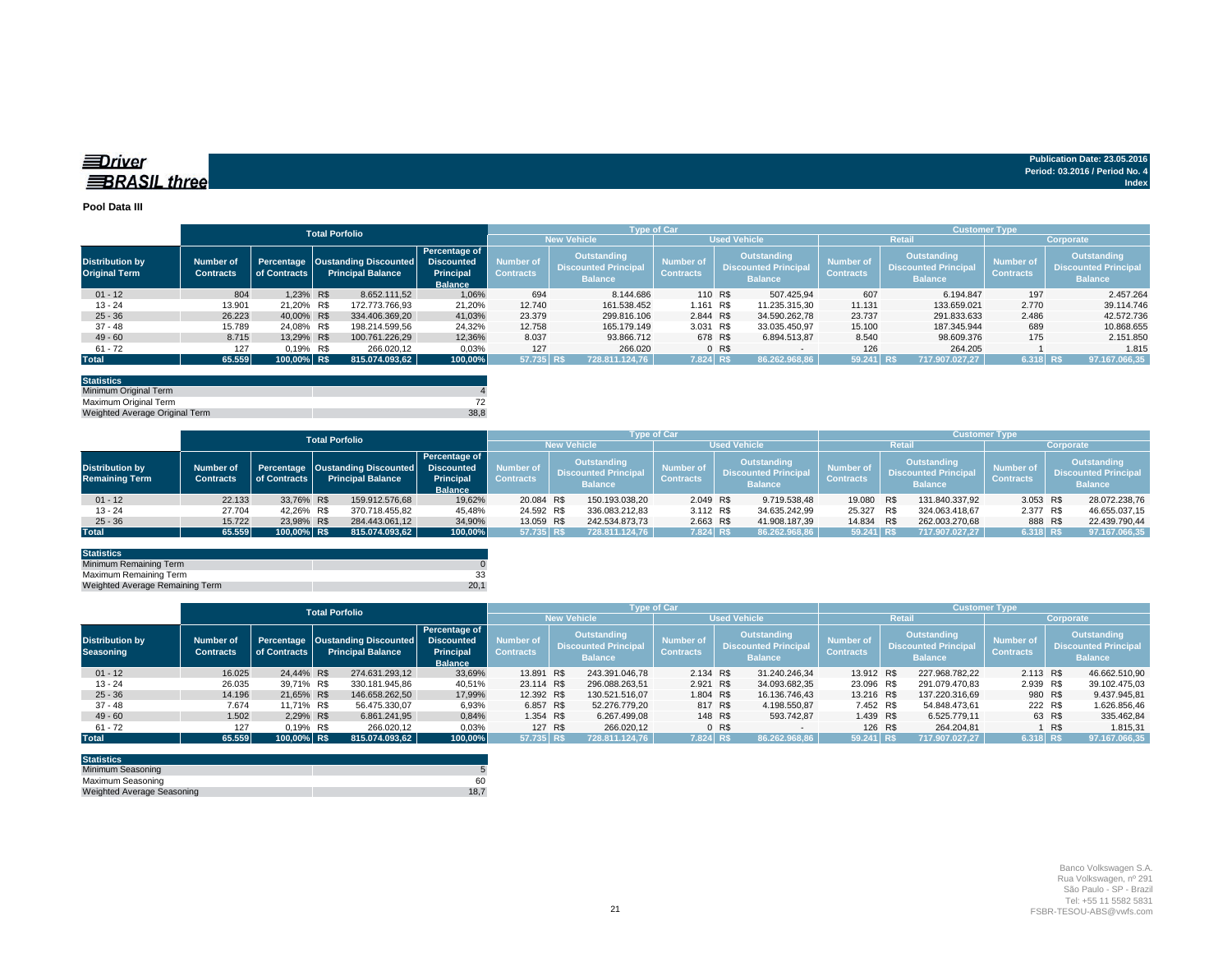*<u>IDriver</u>* **BRASIL** three

**Pool Data IV**

|                       |                                      |                            | <b>Total Porfolio</b>                                        |                                                                          |                               |                                                                     | <b>Type of Car</b>            |                                                                     | <b>Customer Type</b>                 |                                                                     |                |                                      |                                                                    |  |
|-----------------------|--------------------------------------|----------------------------|--------------------------------------------------------------|--------------------------------------------------------------------------|-------------------------------|---------------------------------------------------------------------|-------------------------------|---------------------------------------------------------------------|--------------------------------------|---------------------------------------------------------------------|----------------|--------------------------------------|--------------------------------------------------------------------|--|
|                       |                                      |                            |                                                              |                                                                          |                               | New Vehicle                                                         |                               | <b>Used Vehicle</b>                                                 |                                      |                                                                     | Retail         | Corporate                            |                                                                    |  |
| Distribution by brand | <b>Number of</b><br><b>Contracts</b> | Percentage<br>of Contracts | Outstanding<br><b>Discounted Principal</b><br><b>Balance</b> | Percentage of<br><b>Discounted</b><br><b>Principal</b><br><b>Balance</b> | Number of<br><b>Contracts</b> | <b>Outstanding</b><br><b>Discounted Principal</b><br><b>Balance</b> | Number of<br><b>Contracts</b> | <b>Outstanding</b><br><b>Discounted Principal</b><br><b>Balance</b> | <b>Number</b> of<br><b>Contracts</b> | <b>Outstanding</b><br><b>Discounted Principal</b><br><b>Balance</b> |                | <b>Number</b> of<br><b>Contracts</b> | <b>Outstanding</b><br><b>Discounted Principa</b><br><b>Balance</b> |  |
| <b>AUDI</b>           | 2.637                                | 4.02% R\$                  | 62.419.576.00                                                | 7,66%                                                                    | 2.569 R\$                     | 60.582.420.79                                                       |                               | 68 R\$<br>1.837.155.21                                              | 2.307 R\$                            |                                                                     | 53.199.815.38  | 330 R\$                              | 9.219.760,62                                                       |  |
| VW C&L                | 59.761                               | 91.16% R\$                 | 717.943.487.07                                               | 88.08%                                                                   | 54.918 R\$                    | 664.908.263.40                                                      | 4.843 R\$                     | 53.035.223.67                                                       | 53.861 R\$                           |                                                                     | 631.683.786.75 | 5.900 R\$                            | 86.259.700,32                                                      |  |
| OTHER BRANDS          | 3.161                                | 4.82% R\$                  | 34.711.030,55                                                | 4,26%                                                                    | 248 R\$                       | 3.320.440.57                                                        | 2.913 R\$                     | 31.390.589,98                                                       | 3.073 R\$                            |                                                                     | 33.023.425.14  |                                      | 88 R\$<br>1.687.605,41                                             |  |
| <b>Total</b>          | 65.559                               | 100,00% R\$                | 815.074.093.62                                               | 100.00%                                                                  | 57.735 RS                     | 728.811.124.76                                                      | 7.824 RS                      | 86.262.968.86                                                       | 59.241 R\$                           |                                                                     | 717.907.027.27 | 6318 RS                              | 97.167.066,35                                                      |  |

|                                                                    |                                      |                            | <b>Total Porfolio</b>                                        |                                                                          | <b>Type of Car</b>            |                    |                                                                    |                               |                                                                     |                     |                                      | <b>Customer Type</b>                                                |                |                        |     |                                                                     |  |
|--------------------------------------------------------------------|--------------------------------------|----------------------------|--------------------------------------------------------------|--------------------------------------------------------------------------|-------------------------------|--------------------|--------------------------------------------------------------------|-------------------------------|---------------------------------------------------------------------|---------------------|--------------------------------------|---------------------------------------------------------------------|----------------|------------------------|-----|---------------------------------------------------------------------|--|
|                                                                    |                                      |                            |                                                              |                                                                          |                               | <b>New Vehicle</b> |                                                                    |                               |                                                                     | <b>Used Vehicle</b> |                                      | <b>Retail</b>                                                       | Corporate      |                        |     |                                                                     |  |
| <b>Distribution by</b><br><b>Geographic</b><br><b>Distribution</b> | <b>Number of</b><br><b>Contracts</b> | Percentage<br>of Contracts | Outstanding<br><b>Discounted Principal</b><br><b>Balance</b> | Percentage of<br><b>Discounted</b><br><b>Principal</b><br><b>Balance</b> | Number of<br><b>Contracts</b> |                    | <b>Outstanding</b><br><b>Discounted Principa</b><br><b>Balance</b> | Number of<br><b>Contracts</b> | <b>Outstanding</b><br><b>Discounted Principal</b><br><b>Balance</b> |                     | <b>Number of</b><br><b>Contracts</b> | <b>Outstanding</b><br><b>Discounted Principal</b><br><b>Balance</b> |                | Number of<br>Contracts |     | <b>Outstanding</b><br><b>Discounted Principal</b><br><b>Balance</b> |  |
| AC                                                                 | 253                                  | 0.39% R\$                  | 3.091.062,45                                                 | 0,38%                                                                    | 197 R\$                       |                    | 2.543.296,38                                                       |                               | 56 R\$                                                              | 547.766,07          | 225 R\$                              |                                                                     | 2.734.633.16   | 28                     | R\$ | 356.429,29                                                          |  |
| AL                                                                 | 890                                  | 1.36% R\$                  | 11.232.783.26                                                | 1,38%                                                                    | 805 R\$                       |                    | 10.393.577.18                                                      |                               | 85 R\$                                                              | 839,206.08          | 832                                  | R\$                                                                 | 10.453.744.22  | 58                     | R\$ | 779.039,04                                                          |  |
| AM                                                                 | 589                                  | 0.90% R\$                  | 8.310.166.92                                                 | 1,02%                                                                    | 549 R\$                       |                    | 7.771.821.93                                                       |                               | 40 R\$                                                              | 538.344.99          | 420 R\$                              |                                                                     | 5.982.685.61   | 169                    | R\$ | 2.327.481.31                                                        |  |
| AP                                                                 | 205                                  | 0,31% R\$                  | 2.854.725.38                                                 | 0,35%                                                                    | 204 R\$                       |                    | 2.837.830,46                                                       |                               | R\$                                                                 | 16.894,92           | 187                                  | R\$                                                                 | 2.626.976,18   | 18                     | R\$ | 227.749,20                                                          |  |
| <b>BA</b>                                                          | 2.708                                | 4.13% R\$                  | 31.163.840,27                                                | 3,82%                                                                    | 2.446 R\$                     |                    | 28.303.637.93                                                      |                               | 262 R\$                                                             | 2.860.202.34        | 2.488 R\$                            |                                                                     | 27.760.668.46  | 220                    | R\$ | 3.403.171,81                                                        |  |
| СE                                                                 | 2.037                                | 3,11% R\$                  | 24.865.072.52                                                | 3,05%                                                                    | 1.822 R\$                     |                    | 22.835.056,37                                                      | 215 R\$                       |                                                                     | 2.030.016.15        | 1.882                                | R\$                                                                 | 22.829.367,64  | 155                    | R\$ | 2.035.704,88                                                        |  |
| <b>DF</b>                                                          | 1.115                                | 1.70% R\$                  | 16.255.851,32                                                | 1,99%                                                                    | 1.078 R\$                     |                    | 15.785.652.59                                                      | 37                            | R\$                                                                 | 470.198,73          | 1.064                                | R\$                                                                 | 15.418.444.19  | 51                     | R\$ | 837.407,13                                                          |  |
| ES                                                                 | 1.098                                | 1.67% R\$                  | 13.252.630.56                                                | 1,63%                                                                    | 969 R\$                       |                    | 12.118.626,56                                                      | 129                           | R\$                                                                 | 1.134.004.00        | 1.007                                | R\$                                                                 | 11.962.678.37  | 91                     | R\$ | 1.289.952,19                                                        |  |
| GO                                                                 | 2.962                                | 4,52% R\$                  | 35.249.193,99                                                | 4,32%                                                                    | 2.528 R\$                     |                    | 30.784.072,65                                                      |                               | 434 R\$                                                             | 4.465.121,34        | 2.739                                | R\$                                                                 | 31.806.793,26  | 223                    | R\$ | 3.442.400,73                                                        |  |
| MA                                                                 | 846                                  | 1.29% R\$                  | 11.005.229.88                                                | 1.35%                                                                    | 812 R\$                       |                    | 10.667.467.58                                                      | 34                            | R\$                                                                 | 337.762.30          | 824                                  | R\$                                                                 | 10.501.161.70  | 22                     | R\$ | 504.068.18                                                          |  |
| <b>MG</b>                                                          | 5.916                                | 9,02% R\$                  | 69.995.115.98                                                | 8,59%                                                                    | 5.240 R\$                     |                    | 62.840.852.77                                                      |                               | 676 R\$                                                             | 7.154.263.21        | 5.272 R\$                            |                                                                     | 60.623.732.95  | 644                    | R\$ | 9.371.383,03                                                        |  |
| MS                                                                 | 1.094                                | 1.67% R\$                  | 13.155.996.65                                                | 1.61%                                                                    | 995 R\$                       |                    | 12.156.515.13                                                      |                               | 99 R\$                                                              | 999.481.52          | 993                                  | R\$                                                                 | 11.716.635.27  | 101                    | R\$ | 1.439.361,38                                                        |  |
| MT                                                                 | 1.037                                | 1.58% R\$                  | 13.674.333.27                                                | 1,68%                                                                    | 974 R\$                       |                    | 12.859.353.30                                                      |                               | 63 R\$                                                              | 814.979.97          | 865                                  | <b>R\$</b>                                                          | 11.200.217.93  | 172                    | R\$ | 2.474.115,34                                                        |  |
| PA                                                                 | 1.364                                | 2.08% R\$                  | 19.166.344.40                                                | 2,35%                                                                    | 1.182 R\$                     |                    | 17.085.782,43                                                      |                               | 182 R\$                                                             | 2.080.561,97        | 1.222                                | R\$                                                                 | 16.688.919,09  | 142                    | R\$ | 2.477.425,31                                                        |  |
| <b>PB</b>                                                          | 1.215                                | 1.85% R\$                  | 15.128.846.46                                                | 1.86%                                                                    | 1.131 R\$                     |                    | 14.269.736.55                                                      |                               | 84 R\$                                                              | 859.109.91          | 1.142 R\$                            |                                                                     | 14.003.699.24  | 73                     | R\$ | 1.125.147,22                                                        |  |
| PE                                                                 | 2.410                                | 3.68% R\$                  | 28.748.167,96                                                | 3,53%                                                                    | 2.234 R\$                     |                    | 27.078.048,96                                                      |                               | 176 R\$                                                             | 1.670.119,00        | 2.230                                | R\$                                                                 | 26.288.765,53  | 180                    | R\$ | 2.459.402,43                                                        |  |
| PI                                                                 | 861                                  | 1.31% R\$                  | 10.758.320,15                                                | 1,32%                                                                    | 843 R\$                       |                    | 10.531.013,75                                                      |                               | 18 R\$                                                              | 227.306,40          | 801                                  | R\$                                                                 | 9.755.633.91   | 60                     | R\$ | 1.002.686,24                                                        |  |
| <b>PR</b>                                                          | 4.317                                | 6.58% R\$                  | 53.516.552.12                                                | 6,57%                                                                    | 3.682 R\$                     |                    | 46.813.800.87                                                      | 635                           | R\$                                                                 | 6.702.751.25        | 3.686                                | R\$                                                                 | 43.492.655.24  | 631                    | R\$ | 10.023.896,88                                                       |  |
| <b>RJ</b>                                                          | 4.618                                | 7.04% R\$                  | 58.244.948.35                                                | 7,15%                                                                    | 4.168 R\$                     |                    | 53.174.116.63                                                      |                               | 450 R\$                                                             | 5.070.831.72        | 4.225                                | R\$                                                                 | 52.849.676.92  | 393                    | R\$ | 5.395.271.43                                                        |  |
| <b>RN</b>                                                          | 781                                  | 1.19% R\$                  | 9.627.191.48                                                 | 1,18%                                                                    | 742 R\$                       |                    | 9.179.240,73                                                       |                               | 39 R\$                                                              | 447.950.75          | 674                                  | R\$                                                                 | 7.991.498,62   | 107                    | R\$ | 1.635.692,86                                                        |  |
| <b>RO</b>                                                          | 577                                  | 0,88% R\$                  | 7.026.860.99                                                 | 0,86%                                                                    | 505 R\$                       |                    | 6.326.757.12                                                       |                               | 72 R\$                                                              | 700.103.87          | 547                                  | R\$                                                                 | 6.550.301.14   | 30                     | R\$ | 476.559,85                                                          |  |
| <b>RR</b>                                                          | 114                                  | 0.17% R\$                  | 1.619.206.59                                                 | 0,20%                                                                    | 106 R\$                       |                    | 1.546.867.40                                                       |                               | 8 R\$                                                               | 72.339.19           | 83                                   | R\$                                                                 | 1.165.301.94   | 31                     | R\$ | 453.904.65                                                          |  |
| <b>RS</b>                                                          | 4.770                                | 7,28% R\$                  | 55.697.737.17                                                | 6,83%                                                                    | 4.175 R\$                     |                    | 49.761.885,17                                                      | 595                           | R\$                                                                 | 5.935.852.00        | 4.267                                | R\$                                                                 | 48.160.128.62  | 503                    | R\$ | 7.537.608,55                                                        |  |
| <b>SC</b>                                                          | 4.749                                | 7.24% R\$                  | 60.181.977.21                                                | 7,38%                                                                    | 4.156 R\$                     |                    | 53.142.863,75                                                      |                               | 593 R\$                                                             | 7.039.113,46        | 4.309                                | R\$                                                                 | 53.499.005,43  | 440                    | R\$ | 6.682.971,78                                                        |  |
| <b>SE</b>                                                          | 708                                  | 1,08% R\$                  | 9.321.829,60                                                 | 1,14%                                                                    | 623 R\$                       |                    | 8.349.500,53                                                       |                               | 85 R\$                                                              | 972.329,07          | 623 R\$                              |                                                                     | 8.003.635,14   | 85                     | R\$ | 1.318.194,46                                                        |  |
| <b>SP</b>                                                          | 17.985                               | 27.43% R\$                 | 227.749.065.45                                               | 27,94%                                                                   | 15.256 R\$                    |                    | 195.714.957,42                                                     | 2.729 R\$                     |                                                                     | 32.034.108,03       | 16.328                               | R\$                                                                 | 200.248.542.25 | 1.657                  | R\$ | 27.500.523,20                                                       |  |
| <b>TO</b>                                                          | 340                                  | 0.52% R\$                  | 4.181.043.24                                                 | 0,51%                                                                    | 313 R\$                       |                    | 3.938.792.62                                                       |                               | 27 R\$                                                              | 242.250.62          | 306                                  | R\$                                                                 | 3.591.525.26   | 34                     | R\$ | 589.517.98                                                          |  |
| <b>Total</b>                                                       | 65.559                               | 100.00% R\$                | 815.074.093,62                                               | 100.00%                                                                  | 57.735 R\$                    |                    | 728.811.124.76                                                     | 7.824 RS                      |                                                                     | 86.262.968.86       | 59.241 R\$                           |                                                                     | 717.907.027.27 | 6.318                  | R\$ | 97.167.066.35                                                       |  |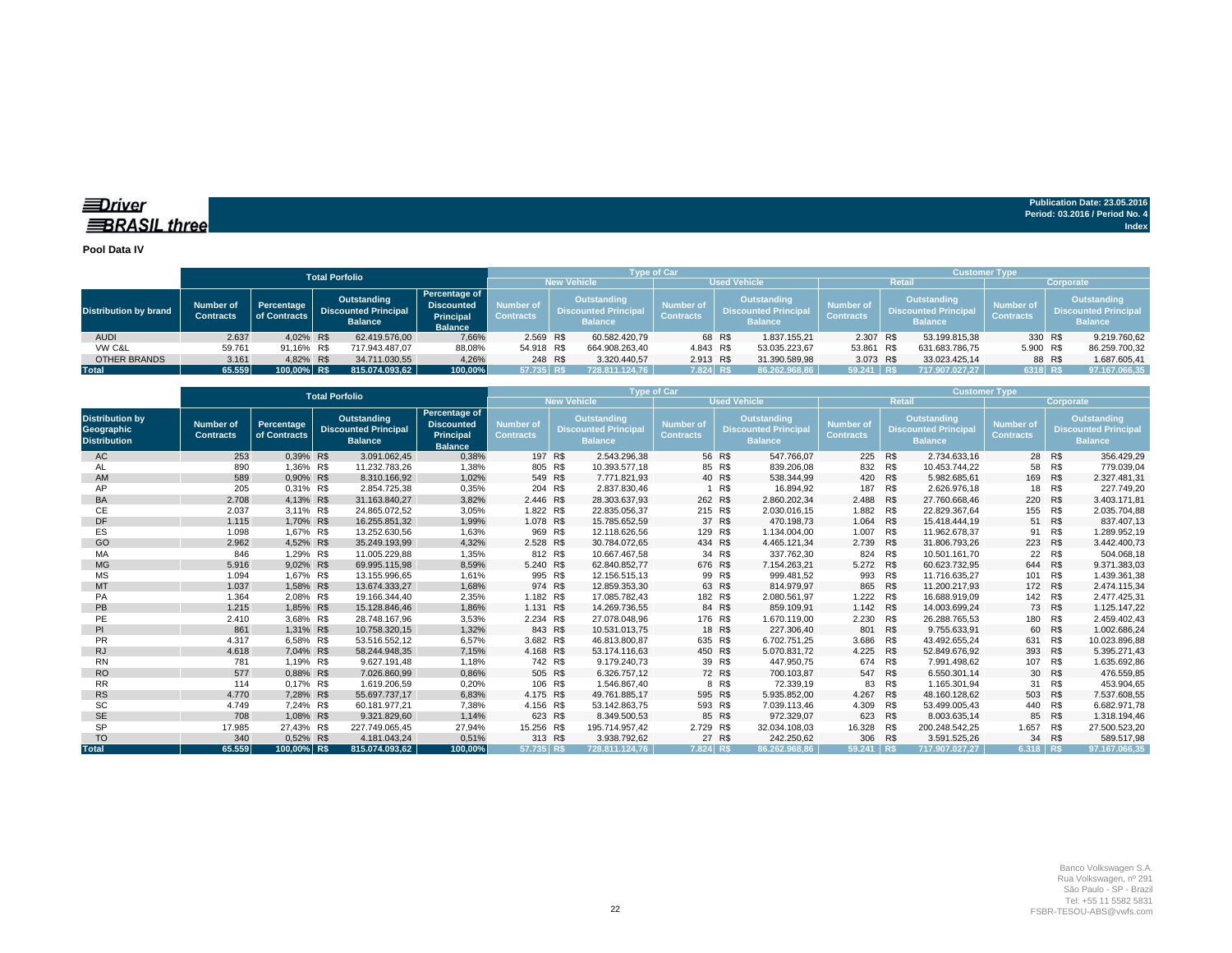### *<u>IDriver</u>* **BRASIL three**

**Publication Date: 23.05.2016 Period: 03.2016 / Period No. 4 Index**

**Pool Data V**

| <b>New Vehicle</b><br><b>Used Vehicle</b><br><b>Retail</b><br>Corporate<br>Percentage of<br>Percentage of Outstanding Discounted<br><b>Discounted</b><br>Number of<br><b>Outstanding Discounted</b><br>Number of<br>Number of<br><b>Outstanding Discounted</b><br><b>Number of</b><br><b>Outstanding Discounted</b><br><b>Distribution by Brand</b><br><b>Number of</b><br><b>Outstanding Discounted</b><br>Model<br>& Model<br><b>Principal Balance</b><br>Principal<br><b>Contracts</b><br><b>Principal Balance</b><br><b>Contracts</b><br><b>Principal Balance</b><br><b>Contracts</b><br><b>Principal Balance</b><br><b>Contracts</b><br><b>Contracts</b><br><b>Contracts</b><br><b>Principal Balance</b><br><b>Balance</b><br><b>AMAROK</b><br>2,57% R\$<br>1.542 R\$<br>1.683<br>38.951.663,58<br>4,78%<br>35.337.453,03<br>141 R\$<br>3.614.210,55<br>1.158 R\$<br>24.821.131,44<br>525 R\$<br>14.130.532,14<br><b>BORA</b><br>0 R\$<br>16 R\$<br>16 R\$<br>0 R\$<br>16<br>0,02% R\$<br>194.911,34<br>0,02%<br>194.911,34<br>194.911,34<br><b>CROSSFOX</b><br>765<br>10.173.381,18<br>1,25%<br>137 R\$<br>1,17% R\$<br>628 R\$<br>1.795.679,55<br>740 R\$<br>9.837.828,93<br>25 R\$<br>335.552,25<br>8.377.701,63<br><b>FOX</b><br>911 R\$<br>555 R\$<br>7.810.322,86<br>13.772<br>21,01% R\$<br>163.528.168,34<br>20,06%<br>12.861 R\$<br>154.171.498,05<br>9.356.670,29<br>13.217 R\$<br>155.717.845,48<br><b>FUSCA</b><br>4 R\$<br>5 R\$<br>48<br>0,07% R\$<br>0,09%<br>44 R\$<br>43 R\$<br>83.635,33<br>766.839,53<br>665.596,70<br>101.242,83<br>683.204,20<br>GOL<br>1.939 R\$<br>1.776 R\$<br>19.412<br>29,61% R\$<br>192.545.236,33<br>23,62%<br>17.473 R\$<br>17.141.433,36<br>17.636 R\$<br>19.596.867,62<br>175.403.802,97<br>172.948.368,71<br><b>GOLF</b><br>128 R\$<br>76 R\$<br>1.097<br>1,67% R\$<br>21.512.111,72<br>2,64%<br>969 R\$<br>19.743.834,17<br>1.768.277,55<br>1.021 R\$<br>19.601.273,66<br>1.910.838,06<br><b>JETTA</b><br>2,29% R\$<br>1.411 R\$<br>89 R\$<br>1.785.712,99<br>1.324 R\$<br>176 R\$<br>1.500<br>24.207.446,92<br>2,97%<br>22.421.733,93<br>20.390.582,17<br>3.816.864,75<br><b>KOMBI</b><br>287<br>0,44% R\$<br>2.923.578.04<br>217 R\$<br>828.364,27<br>149 R\$<br>138 R\$<br>0,36%<br>2.095.213,77<br>70 R\$<br>1.525.170,65<br>1.398.407,39<br>0 R\$<br>6 R\$<br>NEW BEETLE<br>0,01% R\$<br>95.772,19<br>95.772,19<br>6 R\$<br>95.772,19<br>0 R\$<br>6<br>0,01%<br><b>PARATI</b><br>58<br>0,09% R\$<br>7 R\$<br>51 R\$<br>56 R\$<br>6.787,32<br>444.335,43<br>0,05%<br>16.193,78<br>428.141,65<br>437.548,11<br>2 R\$<br>29 R\$<br>5 R\$<br>26 R\$<br>PASSAT<br>747.932,92<br>94.758,54<br>8 R\$<br>164.980,26<br>34<br>0,05% R\$<br>842.691,46<br>0,10%<br>677.711,20<br>144 R\$<br><b>POLO</b><br>477<br>5.044.611,22<br>0,62%<br>333 R\$<br>1.534.141,66<br>437 R\$<br>40 R\$<br>0,73% R\$<br>3.510.469.56<br>4.474.465,33<br>570.145,89<br>POLO SEDAN<br>436 R\$<br>575<br>0,88% R\$<br>5.453.379,26<br>0,67%<br>4.071.877,64<br>139 R\$<br>1.381.501,62<br>544 R\$<br>5.127.974,98<br>31 R\$<br>325.404,28<br><b>SANTANA</b><br>31.420,27<br>0 R\$<br>8 R\$<br>0 R\$<br>$\mathbf{8}$<br>0,01% R\$<br>0,00%<br>31.420,27<br>8 R\$<br>31.420,27<br><b>SAVEIRO</b><br>71.373.033,66<br>4.430 R\$<br>273 R\$<br>3.509.928,15<br>3.420 R\$<br>1.283 R\$<br>4.703<br>7,17% R\$<br>8,76%<br>67.863.105,51<br>52.373.595,34<br>18.999.438,32<br>0 R\$<br>1 R\$<br><b>SPACE CROSS</b><br>0,00% R\$<br>11.979,29<br>11.979,29<br>1 R\$<br>0 R\$<br>0,00%<br>11.979,29<br>17 R\$<br>209 R\$<br>214 R\$<br><b>SPACECROSS</b><br>226<br>0,34% R\$<br>3.032.631.96<br>0.37%<br>270.559,32<br>12 R\$<br>213.538,78<br>2.762.072,64<br>2.819.093,18<br>933 R\$<br>200 R\$<br><b>SPACEFOX</b><br>1,73% R\$<br>13.835.004,18<br>1,70%<br>11.616.902,40<br>2.218.101,78<br>1.066 R\$<br>12.839.645,36<br>67 R\$<br>995.358,82<br>1.133<br><b>TIGUAN</b><br>183<br>0,28% R\$<br>168 R\$<br>15 R\$<br>420.846,14<br>152 R\$<br>31 R\$<br>3.931.762,11<br>0,48%<br>3.510.915,97<br>3.135.820,40<br>795.941,71<br><b>TOUAREG</b><br>0.01% R\$<br>219,610.81<br>4 R\$<br>168.237,12<br>1 R\$<br>51.373,69<br>3 R\$<br>128.192,63<br>2 R\$<br>91.418,18<br>0,03%<br>UP<br>5.769<br>8,80% R\$<br>8,21%<br>5.710 R\$<br>59 R\$<br>5.264 R\$<br>505 R\$<br>6.634.233,39<br>66.925.063,79<br>66.099.822,19<br>825.241,60<br>60.290.830,40<br>VOYAGE<br>7.997<br>12,20% R\$<br>7.514 R\$<br>483 R\$<br>7.354 R\$<br>643 R\$<br>91.818.187,17<br>11,27%<br>5.494.287,75<br>83.438.754,20<br>8.379.432,97<br>86.323.899,42<br>OTHER VW<br>0,01% R\$<br>0 R\$<br>6 R\$<br>6 R\$<br>0 R\$<br>80.667,29<br>0,01%<br>80.667,29<br>80.667,29<br>6<br>86.259.700,32<br>59.761<br>91,16% R\$<br>717.943.487,07<br>88,08%<br>$54.918$ R\$<br>664.908.263.40<br>4.843 R\$<br>53.035.223.67<br>$53.861$ R\$<br>631.683.786,75<br>5.900 R\$<br><b>Sub-Total VW</b><br>A1<br>76<br>0,12% R\$<br>1.025.410,10<br>0,13%<br>69 R\$<br>921.850,48<br>7 R\$<br>103.559,62<br>74 R\$<br>1.001.857,13<br>2 R\$<br>23.552,97<br>Audi<br>A <sub>3</sub><br>1.149<br>1,75% R\$<br>2,91%<br>1.119 R\$<br>30 R\$<br>805.526,40<br>1.033 R\$<br>116 R\$<br>23.731.811,11<br>22.926.284,71<br>20.923.177,86<br>2.808.633,25<br>0,37% R\$<br>231 R\$<br>14 R\$<br>328.770,69<br>211 R\$<br>34 R\$<br>A4<br>245<br>5.400.959,32<br>0,66%<br>5.072.188,63<br>4.472.783,17<br>928.176,15<br>A <sub>5</sub><br>152<br>3 R\$<br>0,23% R\$<br>4.266.168,73<br>0,52%<br>149 R\$<br>104.795,31<br>124 R\$<br>28 R\$<br>4.161.373,42<br>3.463.327,01<br>802.841,72<br>A <sub>6</sub><br>2 R\$<br>0 R\$<br>0 R\$<br>2 R\$<br>$\overline{2}$<br>0.00% R\$<br>91.249.83<br>0.01%<br>91.249.83<br>91.249,83<br>$\sim$<br>A7<br>0 R\$<br>1 R\$<br>0,00% R\$<br>47.543,61<br>0,01%<br>1 R\$<br>47.543,61<br>47.543,61<br>0 R\$<br>Q <sub>3</sub><br>929<br>1,42% R\$<br>923 R\$<br>6 R\$<br>196.966,08<br>807 R\$<br>21.152.963,31<br>122 R\$<br>24.566.840,61<br>3,01%<br>24.369.874,53<br>3.413.877,30<br>Q <sub>5</sub><br>68<br>44 R\$<br>0,10% R\$<br>63 R\$<br>5 R\$<br>24 R\$<br>2.674.161,41<br>0,33%<br>2.545.137,71<br>129.023,70<br>1.610.010,70<br>1.064.150,71<br>Q7<br>0,00% R\$<br>0,02%<br>2 R\$<br>1 R\$<br>53.288,59<br>2 R\$<br>1 R\$<br>53.288,59<br>3<br>155.301,47<br>102.012,88<br>102.012,88<br>RS4<br>0,00% R\$<br>0 R\$<br>0 R\$<br>0 R\$<br>0 R\$<br>$\Omega$<br>$\sim$<br>0,00%<br>S <sub>4</sub><br>2 R\$<br>R\$<br>$\overline{2}$<br>0,00% R\$<br>65.573,17<br>0,01%<br>65.573,17<br>0 R\$<br>31.583,07<br>R\$<br>33.990,10<br>$\mathbf{1}$<br>$\mathbf{1}$<br><b>TT</b><br>10<br>0,02% R\$<br>394.556,64<br>9 R\$<br>326.875,43<br>R\$<br>10 R\$<br>394.556,64<br>0 R\$<br>0,05%<br>67.681,21<br>$\mathbf{1}$<br>2.637<br>4.02% R\$<br>$2.307$ R\$<br>9.219.760,62<br><b>Sub-Total Audi</b><br>62.419.576.00<br>7.66%<br>2.569 R\$<br>60.582.420.79<br>68 RS<br>1.837.155.21<br>53.199.815,38<br>330 R\$<br><b>OTHER BRANDS</b><br>3.161<br>4,82% R\$<br>4,26%<br>248 R\$<br>2.913 R\$<br>88 R\$<br><b>OTHER BRANDS</b><br>34.711.030,55<br>31.390.589,98<br>3.073 R\$<br>33.023.425.14<br>1.687.605,41<br>3.320.440,57<br>4,82% R\$<br>3.073 R\$<br>3.161<br>248 R\$<br>2.913 RS<br>33.023.425.14<br>88 RS<br>1.687.605,41<br><b>Sub-Total Other Brands</b><br>34.711.030.55<br>4.26%<br>3.320.440.57<br>31.390.589.98<br>65.559<br>100.00%<br>59.241 R\$<br>6.318 RS<br>97.167.066.35<br>100.00% R\$<br>815.074.093.62<br>57.735 R\$<br>728.811.124,76<br>7.824 R\$<br>86.262.968.86<br>717.907.027.27<br><b>Total</b> |           |  |                       | <b>Type of Car</b> |  | <b>Customer Type</b> |  |  |  |  |  |  |  |  |  |
|--------------------------------------------------------------------------------------------------------------------------------------------------------------------------------------------------------------------------------------------------------------------------------------------------------------------------------------------------------------------------------------------------------------------------------------------------------------------------------------------------------------------------------------------------------------------------------------------------------------------------------------------------------------------------------------------------------------------------------------------------------------------------------------------------------------------------------------------------------------------------------------------------------------------------------------------------------------------------------------------------------------------------------------------------------------------------------------------------------------------------------------------------------------------------------------------------------------------------------------------------------------------------------------------------------------------------------------------------------------------------------------------------------------------------------------------------------------------------------------------------------------------------------------------------------------------------------------------------------------------------------------------------------------------------------------------------------------------------------------------------------------------------------------------------------------------------------------------------------------------------------------------------------------------------------------------------------------------------------------------------------------------------------------------------------------------------------------------------------------------------------------------------------------------------------------------------------------------------------------------------------------------------------------------------------------------------------------------------------------------------------------------------------------------------------------------------------------------------------------------------------------------------------------------------------------------------------------------------------------------------------------------------------------------------------------------------------------------------------------------------------------------------------------------------------------------------------------------------------------------------------------------------------------------------------------------------------------------------------------------------------------------------------------------------------------------------------------------------------------------------------------------------------------------------------------------------------------------------------------------------------------------------------------------------------------------------------------------------------------------------------------------------------------------------------------------------------------------------------------------------------------------------------------------------------------------------------------------------------------------------------------------------------------------------------------------------------------------------------------------------------------------------------------------------------------------------------------------------------------------------------------------------------------------------------------------------------------------------------------------------------------------------------------------------------------------------------------------------------------------------------------------------------------------------------------------------------------------------------------------------------------------------------------------------------------------------------------------------------------------------------------------------------------------------------------------------------------------------------------------------------------------------------------------------------------------------------------------------------------------------------------------------------------------------------------------------------------------------------------------------------------------------------------------------------------------------------------------------------------------------------------------------------------------------------------------------------------------------------------------------------------------------------------------------------------------------------------------------------------------------------------------------------------------------------------------------------------------------------------------------------------------------------------------------------------------------------------------------------------------------------------------------------------------------------------------------------------------------------------------------------------------------------------------------------------------------------------------------------------------------------------------------------------------------------------------------------------------------------------------------------------------------------------------------------------------------------------------------------------------------------------------------------------------------------------------------------------------------------------------------------------------------------------------------------------------------------------------------------------------------------------------------------------------------------------------------------------------------------------------------------------------------------------------------------------------------------------------------------------------------------------------------------------------------------------------------------------------------------------------------------------------------------------------------------------------------------------------------------------------------------------------------------------------------------------------------------------------------------------------------------------------------------------------------------------------------------------------------------------------------------------------------------------------------------------------------------------------------------------------------------------------------------------------------------------------------------------------------------------------------------------------------------------------------------------------------------------------------------------------------------------------------------------------------------------------------------------------------------------------------------------------------------------------------------------------------------------------------------------------------------------------------------------------|-----------|--|-----------------------|--------------------|--|----------------------|--|--|--|--|--|--|--|--|--|
|                                                                                                                                                                                                                                                                                                                                                                                                                                                                                                                                                                                                                                                                                                                                                                                                                                                                                                                                                                                                                                                                                                                                                                                                                                                                                                                                                                                                                                                                                                                                                                                                                                                                                                                                                                                                                                                                                                                                                                                                                                                                                                                                                                                                                                                                                                                                                                                                                                                                                                                                                                                                                                                                                                                                                                                                                                                                                                                                                                                                                                                                                                                                                                                                                                                                                                                                                                                                                                                                                                                                                                                                                                                                                                                                                                                                                                                                                                                                                                                                                                                                                                                                                                                                                                                                                                                                                                                                                                                                                                                                                                                                                                                                                                                                                                                                                                                                                                                                                                                                                                                                                                                                                                                                                                                                                                                                                                                                                                                                                                                                                                                                                                                                                                                                                                                                                                                                                                                                                                                                                                                                                                                                                                                                                                                                                                                                                                                                                                                                                                                                                                                                                                                                                                                                                                                                                                                                                                                                                                                                                                                                                                                                                                                                                                                                                                                                                                                                                                                                                                                                            |           |  | <b>Total Porfolio</b> |                    |  |                      |  |  |  |  |  |  |  |  |  |
|                                                                                                                                                                                                                                                                                                                                                                                                                                                                                                                                                                                                                                                                                                                                                                                                                                                                                                                                                                                                                                                                                                                                                                                                                                                                                                                                                                                                                                                                                                                                                                                                                                                                                                                                                                                                                                                                                                                                                                                                                                                                                                                                                                                                                                                                                                                                                                                                                                                                                                                                                                                                                                                                                                                                                                                                                                                                                                                                                                                                                                                                                                                                                                                                                                                                                                                                                                                                                                                                                                                                                                                                                                                                                                                                                                                                                                                                                                                                                                                                                                                                                                                                                                                                                                                                                                                                                                                                                                                                                                                                                                                                                                                                                                                                                                                                                                                                                                                                                                                                                                                                                                                                                                                                                                                                                                                                                                                                                                                                                                                                                                                                                                                                                                                                                                                                                                                                                                                                                                                                                                                                                                                                                                                                                                                                                                                                                                                                                                                                                                                                                                                                                                                                                                                                                                                                                                                                                                                                                                                                                                                                                                                                                                                                                                                                                                                                                                                                                                                                                                                                            |           |  |                       |                    |  |                      |  |  |  |  |  |  |  |  |  |
|                                                                                                                                                                                                                                                                                                                                                                                                                                                                                                                                                                                                                                                                                                                                                                                                                                                                                                                                                                                                                                                                                                                                                                                                                                                                                                                                                                                                                                                                                                                                                                                                                                                                                                                                                                                                                                                                                                                                                                                                                                                                                                                                                                                                                                                                                                                                                                                                                                                                                                                                                                                                                                                                                                                                                                                                                                                                                                                                                                                                                                                                                                                                                                                                                                                                                                                                                                                                                                                                                                                                                                                                                                                                                                                                                                                                                                                                                                                                                                                                                                                                                                                                                                                                                                                                                                                                                                                                                                                                                                                                                                                                                                                                                                                                                                                                                                                                                                                                                                                                                                                                                                                                                                                                                                                                                                                                                                                                                                                                                                                                                                                                                                                                                                                                                                                                                                                                                                                                                                                                                                                                                                                                                                                                                                                                                                                                                                                                                                                                                                                                                                                                                                                                                                                                                                                                                                                                                                                                                                                                                                                                                                                                                                                                                                                                                                                                                                                                                                                                                                                                            | <b>VW</b> |  |                       |                    |  |                      |  |  |  |  |  |  |  |  |  |
|                                                                                                                                                                                                                                                                                                                                                                                                                                                                                                                                                                                                                                                                                                                                                                                                                                                                                                                                                                                                                                                                                                                                                                                                                                                                                                                                                                                                                                                                                                                                                                                                                                                                                                                                                                                                                                                                                                                                                                                                                                                                                                                                                                                                                                                                                                                                                                                                                                                                                                                                                                                                                                                                                                                                                                                                                                                                                                                                                                                                                                                                                                                                                                                                                                                                                                                                                                                                                                                                                                                                                                                                                                                                                                                                                                                                                                                                                                                                                                                                                                                                                                                                                                                                                                                                                                                                                                                                                                                                                                                                                                                                                                                                                                                                                                                                                                                                                                                                                                                                                                                                                                                                                                                                                                                                                                                                                                                                                                                                                                                                                                                                                                                                                                                                                                                                                                                                                                                                                                                                                                                                                                                                                                                                                                                                                                                                                                                                                                                                                                                                                                                                                                                                                                                                                                                                                                                                                                                                                                                                                                                                                                                                                                                                                                                                                                                                                                                                                                                                                                                                            |           |  |                       |                    |  |                      |  |  |  |  |  |  |  |  |  |
|                                                                                                                                                                                                                                                                                                                                                                                                                                                                                                                                                                                                                                                                                                                                                                                                                                                                                                                                                                                                                                                                                                                                                                                                                                                                                                                                                                                                                                                                                                                                                                                                                                                                                                                                                                                                                                                                                                                                                                                                                                                                                                                                                                                                                                                                                                                                                                                                                                                                                                                                                                                                                                                                                                                                                                                                                                                                                                                                                                                                                                                                                                                                                                                                                                                                                                                                                                                                                                                                                                                                                                                                                                                                                                                                                                                                                                                                                                                                                                                                                                                                                                                                                                                                                                                                                                                                                                                                                                                                                                                                                                                                                                                                                                                                                                                                                                                                                                                                                                                                                                                                                                                                                                                                                                                                                                                                                                                                                                                                                                                                                                                                                                                                                                                                                                                                                                                                                                                                                                                                                                                                                                                                                                                                                                                                                                                                                                                                                                                                                                                                                                                                                                                                                                                                                                                                                                                                                                                                                                                                                                                                                                                                                                                                                                                                                                                                                                                                                                                                                                                                            |           |  |                       |                    |  |                      |  |  |  |  |  |  |  |  |  |
|                                                                                                                                                                                                                                                                                                                                                                                                                                                                                                                                                                                                                                                                                                                                                                                                                                                                                                                                                                                                                                                                                                                                                                                                                                                                                                                                                                                                                                                                                                                                                                                                                                                                                                                                                                                                                                                                                                                                                                                                                                                                                                                                                                                                                                                                                                                                                                                                                                                                                                                                                                                                                                                                                                                                                                                                                                                                                                                                                                                                                                                                                                                                                                                                                                                                                                                                                                                                                                                                                                                                                                                                                                                                                                                                                                                                                                                                                                                                                                                                                                                                                                                                                                                                                                                                                                                                                                                                                                                                                                                                                                                                                                                                                                                                                                                                                                                                                                                                                                                                                                                                                                                                                                                                                                                                                                                                                                                                                                                                                                                                                                                                                                                                                                                                                                                                                                                                                                                                                                                                                                                                                                                                                                                                                                                                                                                                                                                                                                                                                                                                                                                                                                                                                                                                                                                                                                                                                                                                                                                                                                                                                                                                                                                                                                                                                                                                                                                                                                                                                                                                            |           |  |                       |                    |  |                      |  |  |  |  |  |  |  |  |  |
|                                                                                                                                                                                                                                                                                                                                                                                                                                                                                                                                                                                                                                                                                                                                                                                                                                                                                                                                                                                                                                                                                                                                                                                                                                                                                                                                                                                                                                                                                                                                                                                                                                                                                                                                                                                                                                                                                                                                                                                                                                                                                                                                                                                                                                                                                                                                                                                                                                                                                                                                                                                                                                                                                                                                                                                                                                                                                                                                                                                                                                                                                                                                                                                                                                                                                                                                                                                                                                                                                                                                                                                                                                                                                                                                                                                                                                                                                                                                                                                                                                                                                                                                                                                                                                                                                                                                                                                                                                                                                                                                                                                                                                                                                                                                                                                                                                                                                                                                                                                                                                                                                                                                                                                                                                                                                                                                                                                                                                                                                                                                                                                                                                                                                                                                                                                                                                                                                                                                                                                                                                                                                                                                                                                                                                                                                                                                                                                                                                                                                                                                                                                                                                                                                                                                                                                                                                                                                                                                                                                                                                                                                                                                                                                                                                                                                                                                                                                                                                                                                                                                            |           |  |                       |                    |  |                      |  |  |  |  |  |  |  |  |  |
|                                                                                                                                                                                                                                                                                                                                                                                                                                                                                                                                                                                                                                                                                                                                                                                                                                                                                                                                                                                                                                                                                                                                                                                                                                                                                                                                                                                                                                                                                                                                                                                                                                                                                                                                                                                                                                                                                                                                                                                                                                                                                                                                                                                                                                                                                                                                                                                                                                                                                                                                                                                                                                                                                                                                                                                                                                                                                                                                                                                                                                                                                                                                                                                                                                                                                                                                                                                                                                                                                                                                                                                                                                                                                                                                                                                                                                                                                                                                                                                                                                                                                                                                                                                                                                                                                                                                                                                                                                                                                                                                                                                                                                                                                                                                                                                                                                                                                                                                                                                                                                                                                                                                                                                                                                                                                                                                                                                                                                                                                                                                                                                                                                                                                                                                                                                                                                                                                                                                                                                                                                                                                                                                                                                                                                                                                                                                                                                                                                                                                                                                                                                                                                                                                                                                                                                                                                                                                                                                                                                                                                                                                                                                                                                                                                                                                                                                                                                                                                                                                                                                            |           |  |                       |                    |  |                      |  |  |  |  |  |  |  |  |  |
|                                                                                                                                                                                                                                                                                                                                                                                                                                                                                                                                                                                                                                                                                                                                                                                                                                                                                                                                                                                                                                                                                                                                                                                                                                                                                                                                                                                                                                                                                                                                                                                                                                                                                                                                                                                                                                                                                                                                                                                                                                                                                                                                                                                                                                                                                                                                                                                                                                                                                                                                                                                                                                                                                                                                                                                                                                                                                                                                                                                                                                                                                                                                                                                                                                                                                                                                                                                                                                                                                                                                                                                                                                                                                                                                                                                                                                                                                                                                                                                                                                                                                                                                                                                                                                                                                                                                                                                                                                                                                                                                                                                                                                                                                                                                                                                                                                                                                                                                                                                                                                                                                                                                                                                                                                                                                                                                                                                                                                                                                                                                                                                                                                                                                                                                                                                                                                                                                                                                                                                                                                                                                                                                                                                                                                                                                                                                                                                                                                                                                                                                                                                                                                                                                                                                                                                                                                                                                                                                                                                                                                                                                                                                                                                                                                                                                                                                                                                                                                                                                                                                            |           |  |                       |                    |  |                      |  |  |  |  |  |  |  |  |  |
|                                                                                                                                                                                                                                                                                                                                                                                                                                                                                                                                                                                                                                                                                                                                                                                                                                                                                                                                                                                                                                                                                                                                                                                                                                                                                                                                                                                                                                                                                                                                                                                                                                                                                                                                                                                                                                                                                                                                                                                                                                                                                                                                                                                                                                                                                                                                                                                                                                                                                                                                                                                                                                                                                                                                                                                                                                                                                                                                                                                                                                                                                                                                                                                                                                                                                                                                                                                                                                                                                                                                                                                                                                                                                                                                                                                                                                                                                                                                                                                                                                                                                                                                                                                                                                                                                                                                                                                                                                                                                                                                                                                                                                                                                                                                                                                                                                                                                                                                                                                                                                                                                                                                                                                                                                                                                                                                                                                                                                                                                                                                                                                                                                                                                                                                                                                                                                                                                                                                                                                                                                                                                                                                                                                                                                                                                                                                                                                                                                                                                                                                                                                                                                                                                                                                                                                                                                                                                                                                                                                                                                                                                                                                                                                                                                                                                                                                                                                                                                                                                                                                            |           |  |                       |                    |  |                      |  |  |  |  |  |  |  |  |  |
|                                                                                                                                                                                                                                                                                                                                                                                                                                                                                                                                                                                                                                                                                                                                                                                                                                                                                                                                                                                                                                                                                                                                                                                                                                                                                                                                                                                                                                                                                                                                                                                                                                                                                                                                                                                                                                                                                                                                                                                                                                                                                                                                                                                                                                                                                                                                                                                                                                                                                                                                                                                                                                                                                                                                                                                                                                                                                                                                                                                                                                                                                                                                                                                                                                                                                                                                                                                                                                                                                                                                                                                                                                                                                                                                                                                                                                                                                                                                                                                                                                                                                                                                                                                                                                                                                                                                                                                                                                                                                                                                                                                                                                                                                                                                                                                                                                                                                                                                                                                                                                                                                                                                                                                                                                                                                                                                                                                                                                                                                                                                                                                                                                                                                                                                                                                                                                                                                                                                                                                                                                                                                                                                                                                                                                                                                                                                                                                                                                                                                                                                                                                                                                                                                                                                                                                                                                                                                                                                                                                                                                                                                                                                                                                                                                                                                                                                                                                                                                                                                                                                            |           |  |                       |                    |  |                      |  |  |  |  |  |  |  |  |  |
|                                                                                                                                                                                                                                                                                                                                                                                                                                                                                                                                                                                                                                                                                                                                                                                                                                                                                                                                                                                                                                                                                                                                                                                                                                                                                                                                                                                                                                                                                                                                                                                                                                                                                                                                                                                                                                                                                                                                                                                                                                                                                                                                                                                                                                                                                                                                                                                                                                                                                                                                                                                                                                                                                                                                                                                                                                                                                                                                                                                                                                                                                                                                                                                                                                                                                                                                                                                                                                                                                                                                                                                                                                                                                                                                                                                                                                                                                                                                                                                                                                                                                                                                                                                                                                                                                                                                                                                                                                                                                                                                                                                                                                                                                                                                                                                                                                                                                                                                                                                                                                                                                                                                                                                                                                                                                                                                                                                                                                                                                                                                                                                                                                                                                                                                                                                                                                                                                                                                                                                                                                                                                                                                                                                                                                                                                                                                                                                                                                                                                                                                                                                                                                                                                                                                                                                                                                                                                                                                                                                                                                                                                                                                                                                                                                                                                                                                                                                                                                                                                                                                            |           |  |                       |                    |  |                      |  |  |  |  |  |  |  |  |  |
|                                                                                                                                                                                                                                                                                                                                                                                                                                                                                                                                                                                                                                                                                                                                                                                                                                                                                                                                                                                                                                                                                                                                                                                                                                                                                                                                                                                                                                                                                                                                                                                                                                                                                                                                                                                                                                                                                                                                                                                                                                                                                                                                                                                                                                                                                                                                                                                                                                                                                                                                                                                                                                                                                                                                                                                                                                                                                                                                                                                                                                                                                                                                                                                                                                                                                                                                                                                                                                                                                                                                                                                                                                                                                                                                                                                                                                                                                                                                                                                                                                                                                                                                                                                                                                                                                                                                                                                                                                                                                                                                                                                                                                                                                                                                                                                                                                                                                                                                                                                                                                                                                                                                                                                                                                                                                                                                                                                                                                                                                                                                                                                                                                                                                                                                                                                                                                                                                                                                                                                                                                                                                                                                                                                                                                                                                                                                                                                                                                                                                                                                                                                                                                                                                                                                                                                                                                                                                                                                                                                                                                                                                                                                                                                                                                                                                                                                                                                                                                                                                                                                            |           |  |                       |                    |  |                      |  |  |  |  |  |  |  |  |  |
|                                                                                                                                                                                                                                                                                                                                                                                                                                                                                                                                                                                                                                                                                                                                                                                                                                                                                                                                                                                                                                                                                                                                                                                                                                                                                                                                                                                                                                                                                                                                                                                                                                                                                                                                                                                                                                                                                                                                                                                                                                                                                                                                                                                                                                                                                                                                                                                                                                                                                                                                                                                                                                                                                                                                                                                                                                                                                                                                                                                                                                                                                                                                                                                                                                                                                                                                                                                                                                                                                                                                                                                                                                                                                                                                                                                                                                                                                                                                                                                                                                                                                                                                                                                                                                                                                                                                                                                                                                                                                                                                                                                                                                                                                                                                                                                                                                                                                                                                                                                                                                                                                                                                                                                                                                                                                                                                                                                                                                                                                                                                                                                                                                                                                                                                                                                                                                                                                                                                                                                                                                                                                                                                                                                                                                                                                                                                                                                                                                                                                                                                                                                                                                                                                                                                                                                                                                                                                                                                                                                                                                                                                                                                                                                                                                                                                                                                                                                                                                                                                                                                            |           |  |                       |                    |  |                      |  |  |  |  |  |  |  |  |  |
|                                                                                                                                                                                                                                                                                                                                                                                                                                                                                                                                                                                                                                                                                                                                                                                                                                                                                                                                                                                                                                                                                                                                                                                                                                                                                                                                                                                                                                                                                                                                                                                                                                                                                                                                                                                                                                                                                                                                                                                                                                                                                                                                                                                                                                                                                                                                                                                                                                                                                                                                                                                                                                                                                                                                                                                                                                                                                                                                                                                                                                                                                                                                                                                                                                                                                                                                                                                                                                                                                                                                                                                                                                                                                                                                                                                                                                                                                                                                                                                                                                                                                                                                                                                                                                                                                                                                                                                                                                                                                                                                                                                                                                                                                                                                                                                                                                                                                                                                                                                                                                                                                                                                                                                                                                                                                                                                                                                                                                                                                                                                                                                                                                                                                                                                                                                                                                                                                                                                                                                                                                                                                                                                                                                                                                                                                                                                                                                                                                                                                                                                                                                                                                                                                                                                                                                                                                                                                                                                                                                                                                                                                                                                                                                                                                                                                                                                                                                                                                                                                                                                            |           |  |                       |                    |  |                      |  |  |  |  |  |  |  |  |  |
|                                                                                                                                                                                                                                                                                                                                                                                                                                                                                                                                                                                                                                                                                                                                                                                                                                                                                                                                                                                                                                                                                                                                                                                                                                                                                                                                                                                                                                                                                                                                                                                                                                                                                                                                                                                                                                                                                                                                                                                                                                                                                                                                                                                                                                                                                                                                                                                                                                                                                                                                                                                                                                                                                                                                                                                                                                                                                                                                                                                                                                                                                                                                                                                                                                                                                                                                                                                                                                                                                                                                                                                                                                                                                                                                                                                                                                                                                                                                                                                                                                                                                                                                                                                                                                                                                                                                                                                                                                                                                                                                                                                                                                                                                                                                                                                                                                                                                                                                                                                                                                                                                                                                                                                                                                                                                                                                                                                                                                                                                                                                                                                                                                                                                                                                                                                                                                                                                                                                                                                                                                                                                                                                                                                                                                                                                                                                                                                                                                                                                                                                                                                                                                                                                                                                                                                                                                                                                                                                                                                                                                                                                                                                                                                                                                                                                                                                                                                                                                                                                                                                            |           |  |                       |                    |  |                      |  |  |  |  |  |  |  |  |  |
|                                                                                                                                                                                                                                                                                                                                                                                                                                                                                                                                                                                                                                                                                                                                                                                                                                                                                                                                                                                                                                                                                                                                                                                                                                                                                                                                                                                                                                                                                                                                                                                                                                                                                                                                                                                                                                                                                                                                                                                                                                                                                                                                                                                                                                                                                                                                                                                                                                                                                                                                                                                                                                                                                                                                                                                                                                                                                                                                                                                                                                                                                                                                                                                                                                                                                                                                                                                                                                                                                                                                                                                                                                                                                                                                                                                                                                                                                                                                                                                                                                                                                                                                                                                                                                                                                                                                                                                                                                                                                                                                                                                                                                                                                                                                                                                                                                                                                                                                                                                                                                                                                                                                                                                                                                                                                                                                                                                                                                                                                                                                                                                                                                                                                                                                                                                                                                                                                                                                                                                                                                                                                                                                                                                                                                                                                                                                                                                                                                                                                                                                                                                                                                                                                                                                                                                                                                                                                                                                                                                                                                                                                                                                                                                                                                                                                                                                                                                                                                                                                                                                            |           |  |                       |                    |  |                      |  |  |  |  |  |  |  |  |  |
|                                                                                                                                                                                                                                                                                                                                                                                                                                                                                                                                                                                                                                                                                                                                                                                                                                                                                                                                                                                                                                                                                                                                                                                                                                                                                                                                                                                                                                                                                                                                                                                                                                                                                                                                                                                                                                                                                                                                                                                                                                                                                                                                                                                                                                                                                                                                                                                                                                                                                                                                                                                                                                                                                                                                                                                                                                                                                                                                                                                                                                                                                                                                                                                                                                                                                                                                                                                                                                                                                                                                                                                                                                                                                                                                                                                                                                                                                                                                                                                                                                                                                                                                                                                                                                                                                                                                                                                                                                                                                                                                                                                                                                                                                                                                                                                                                                                                                                                                                                                                                                                                                                                                                                                                                                                                                                                                                                                                                                                                                                                                                                                                                                                                                                                                                                                                                                                                                                                                                                                                                                                                                                                                                                                                                                                                                                                                                                                                                                                                                                                                                                                                                                                                                                                                                                                                                                                                                                                                                                                                                                                                                                                                                                                                                                                                                                                                                                                                                                                                                                                                            |           |  |                       |                    |  |                      |  |  |  |  |  |  |  |  |  |
|                                                                                                                                                                                                                                                                                                                                                                                                                                                                                                                                                                                                                                                                                                                                                                                                                                                                                                                                                                                                                                                                                                                                                                                                                                                                                                                                                                                                                                                                                                                                                                                                                                                                                                                                                                                                                                                                                                                                                                                                                                                                                                                                                                                                                                                                                                                                                                                                                                                                                                                                                                                                                                                                                                                                                                                                                                                                                                                                                                                                                                                                                                                                                                                                                                                                                                                                                                                                                                                                                                                                                                                                                                                                                                                                                                                                                                                                                                                                                                                                                                                                                                                                                                                                                                                                                                                                                                                                                                                                                                                                                                                                                                                                                                                                                                                                                                                                                                                                                                                                                                                                                                                                                                                                                                                                                                                                                                                                                                                                                                                                                                                                                                                                                                                                                                                                                                                                                                                                                                                                                                                                                                                                                                                                                                                                                                                                                                                                                                                                                                                                                                                                                                                                                                                                                                                                                                                                                                                                                                                                                                                                                                                                                                                                                                                                                                                                                                                                                                                                                                                                            |           |  |                       |                    |  |                      |  |  |  |  |  |  |  |  |  |
|                                                                                                                                                                                                                                                                                                                                                                                                                                                                                                                                                                                                                                                                                                                                                                                                                                                                                                                                                                                                                                                                                                                                                                                                                                                                                                                                                                                                                                                                                                                                                                                                                                                                                                                                                                                                                                                                                                                                                                                                                                                                                                                                                                                                                                                                                                                                                                                                                                                                                                                                                                                                                                                                                                                                                                                                                                                                                                                                                                                                                                                                                                                                                                                                                                                                                                                                                                                                                                                                                                                                                                                                                                                                                                                                                                                                                                                                                                                                                                                                                                                                                                                                                                                                                                                                                                                                                                                                                                                                                                                                                                                                                                                                                                                                                                                                                                                                                                                                                                                                                                                                                                                                                                                                                                                                                                                                                                                                                                                                                                                                                                                                                                                                                                                                                                                                                                                                                                                                                                                                                                                                                                                                                                                                                                                                                                                                                                                                                                                                                                                                                                                                                                                                                                                                                                                                                                                                                                                                                                                                                                                                                                                                                                                                                                                                                                                                                                                                                                                                                                                                            |           |  |                       |                    |  |                      |  |  |  |  |  |  |  |  |  |
|                                                                                                                                                                                                                                                                                                                                                                                                                                                                                                                                                                                                                                                                                                                                                                                                                                                                                                                                                                                                                                                                                                                                                                                                                                                                                                                                                                                                                                                                                                                                                                                                                                                                                                                                                                                                                                                                                                                                                                                                                                                                                                                                                                                                                                                                                                                                                                                                                                                                                                                                                                                                                                                                                                                                                                                                                                                                                                                                                                                                                                                                                                                                                                                                                                                                                                                                                                                                                                                                                                                                                                                                                                                                                                                                                                                                                                                                                                                                                                                                                                                                                                                                                                                                                                                                                                                                                                                                                                                                                                                                                                                                                                                                                                                                                                                                                                                                                                                                                                                                                                                                                                                                                                                                                                                                                                                                                                                                                                                                                                                                                                                                                                                                                                                                                                                                                                                                                                                                                                                                                                                                                                                                                                                                                                                                                                                                                                                                                                                                                                                                                                                                                                                                                                                                                                                                                                                                                                                                                                                                                                                                                                                                                                                                                                                                                                                                                                                                                                                                                                                                            |           |  |                       |                    |  |                      |  |  |  |  |  |  |  |  |  |
|                                                                                                                                                                                                                                                                                                                                                                                                                                                                                                                                                                                                                                                                                                                                                                                                                                                                                                                                                                                                                                                                                                                                                                                                                                                                                                                                                                                                                                                                                                                                                                                                                                                                                                                                                                                                                                                                                                                                                                                                                                                                                                                                                                                                                                                                                                                                                                                                                                                                                                                                                                                                                                                                                                                                                                                                                                                                                                                                                                                                                                                                                                                                                                                                                                                                                                                                                                                                                                                                                                                                                                                                                                                                                                                                                                                                                                                                                                                                                                                                                                                                                                                                                                                                                                                                                                                                                                                                                                                                                                                                                                                                                                                                                                                                                                                                                                                                                                                                                                                                                                                                                                                                                                                                                                                                                                                                                                                                                                                                                                                                                                                                                                                                                                                                                                                                                                                                                                                                                                                                                                                                                                                                                                                                                                                                                                                                                                                                                                                                                                                                                                                                                                                                                                                                                                                                                                                                                                                                                                                                                                                                                                                                                                                                                                                                                                                                                                                                                                                                                                                                            |           |  |                       |                    |  |                      |  |  |  |  |  |  |  |  |  |
|                                                                                                                                                                                                                                                                                                                                                                                                                                                                                                                                                                                                                                                                                                                                                                                                                                                                                                                                                                                                                                                                                                                                                                                                                                                                                                                                                                                                                                                                                                                                                                                                                                                                                                                                                                                                                                                                                                                                                                                                                                                                                                                                                                                                                                                                                                                                                                                                                                                                                                                                                                                                                                                                                                                                                                                                                                                                                                                                                                                                                                                                                                                                                                                                                                                                                                                                                                                                                                                                                                                                                                                                                                                                                                                                                                                                                                                                                                                                                                                                                                                                                                                                                                                                                                                                                                                                                                                                                                                                                                                                                                                                                                                                                                                                                                                                                                                                                                                                                                                                                                                                                                                                                                                                                                                                                                                                                                                                                                                                                                                                                                                                                                                                                                                                                                                                                                                                                                                                                                                                                                                                                                                                                                                                                                                                                                                                                                                                                                                                                                                                                                                                                                                                                                                                                                                                                                                                                                                                                                                                                                                                                                                                                                                                                                                                                                                                                                                                                                                                                                                                            |           |  |                       |                    |  |                      |  |  |  |  |  |  |  |  |  |
|                                                                                                                                                                                                                                                                                                                                                                                                                                                                                                                                                                                                                                                                                                                                                                                                                                                                                                                                                                                                                                                                                                                                                                                                                                                                                                                                                                                                                                                                                                                                                                                                                                                                                                                                                                                                                                                                                                                                                                                                                                                                                                                                                                                                                                                                                                                                                                                                                                                                                                                                                                                                                                                                                                                                                                                                                                                                                                                                                                                                                                                                                                                                                                                                                                                                                                                                                                                                                                                                                                                                                                                                                                                                                                                                                                                                                                                                                                                                                                                                                                                                                                                                                                                                                                                                                                                                                                                                                                                                                                                                                                                                                                                                                                                                                                                                                                                                                                                                                                                                                                                                                                                                                                                                                                                                                                                                                                                                                                                                                                                                                                                                                                                                                                                                                                                                                                                                                                                                                                                                                                                                                                                                                                                                                                                                                                                                                                                                                                                                                                                                                                                                                                                                                                                                                                                                                                                                                                                                                                                                                                                                                                                                                                                                                                                                                                                                                                                                                                                                                                                                            |           |  |                       |                    |  |                      |  |  |  |  |  |  |  |  |  |
|                                                                                                                                                                                                                                                                                                                                                                                                                                                                                                                                                                                                                                                                                                                                                                                                                                                                                                                                                                                                                                                                                                                                                                                                                                                                                                                                                                                                                                                                                                                                                                                                                                                                                                                                                                                                                                                                                                                                                                                                                                                                                                                                                                                                                                                                                                                                                                                                                                                                                                                                                                                                                                                                                                                                                                                                                                                                                                                                                                                                                                                                                                                                                                                                                                                                                                                                                                                                                                                                                                                                                                                                                                                                                                                                                                                                                                                                                                                                                                                                                                                                                                                                                                                                                                                                                                                                                                                                                                                                                                                                                                                                                                                                                                                                                                                                                                                                                                                                                                                                                                                                                                                                                                                                                                                                                                                                                                                                                                                                                                                                                                                                                                                                                                                                                                                                                                                                                                                                                                                                                                                                                                                                                                                                                                                                                                                                                                                                                                                                                                                                                                                                                                                                                                                                                                                                                                                                                                                                                                                                                                                                                                                                                                                                                                                                                                                                                                                                                                                                                                                                            |           |  |                       |                    |  |                      |  |  |  |  |  |  |  |  |  |
|                                                                                                                                                                                                                                                                                                                                                                                                                                                                                                                                                                                                                                                                                                                                                                                                                                                                                                                                                                                                                                                                                                                                                                                                                                                                                                                                                                                                                                                                                                                                                                                                                                                                                                                                                                                                                                                                                                                                                                                                                                                                                                                                                                                                                                                                                                                                                                                                                                                                                                                                                                                                                                                                                                                                                                                                                                                                                                                                                                                                                                                                                                                                                                                                                                                                                                                                                                                                                                                                                                                                                                                                                                                                                                                                                                                                                                                                                                                                                                                                                                                                                                                                                                                                                                                                                                                                                                                                                                                                                                                                                                                                                                                                                                                                                                                                                                                                                                                                                                                                                                                                                                                                                                                                                                                                                                                                                                                                                                                                                                                                                                                                                                                                                                                                                                                                                                                                                                                                                                                                                                                                                                                                                                                                                                                                                                                                                                                                                                                                                                                                                                                                                                                                                                                                                                                                                                                                                                                                                                                                                                                                                                                                                                                                                                                                                                                                                                                                                                                                                                                                            |           |  |                       |                    |  |                      |  |  |  |  |  |  |  |  |  |
|                                                                                                                                                                                                                                                                                                                                                                                                                                                                                                                                                                                                                                                                                                                                                                                                                                                                                                                                                                                                                                                                                                                                                                                                                                                                                                                                                                                                                                                                                                                                                                                                                                                                                                                                                                                                                                                                                                                                                                                                                                                                                                                                                                                                                                                                                                                                                                                                                                                                                                                                                                                                                                                                                                                                                                                                                                                                                                                                                                                                                                                                                                                                                                                                                                                                                                                                                                                                                                                                                                                                                                                                                                                                                                                                                                                                                                                                                                                                                                                                                                                                                                                                                                                                                                                                                                                                                                                                                                                                                                                                                                                                                                                                                                                                                                                                                                                                                                                                                                                                                                                                                                                                                                                                                                                                                                                                                                                                                                                                                                                                                                                                                                                                                                                                                                                                                                                                                                                                                                                                                                                                                                                                                                                                                                                                                                                                                                                                                                                                                                                                                                                                                                                                                                                                                                                                                                                                                                                                                                                                                                                                                                                                                                                                                                                                                                                                                                                                                                                                                                                                            |           |  |                       |                    |  |                      |  |  |  |  |  |  |  |  |  |
|                                                                                                                                                                                                                                                                                                                                                                                                                                                                                                                                                                                                                                                                                                                                                                                                                                                                                                                                                                                                                                                                                                                                                                                                                                                                                                                                                                                                                                                                                                                                                                                                                                                                                                                                                                                                                                                                                                                                                                                                                                                                                                                                                                                                                                                                                                                                                                                                                                                                                                                                                                                                                                                                                                                                                                                                                                                                                                                                                                                                                                                                                                                                                                                                                                                                                                                                                                                                                                                                                                                                                                                                                                                                                                                                                                                                                                                                                                                                                                                                                                                                                                                                                                                                                                                                                                                                                                                                                                                                                                                                                                                                                                                                                                                                                                                                                                                                                                                                                                                                                                                                                                                                                                                                                                                                                                                                                                                                                                                                                                                                                                                                                                                                                                                                                                                                                                                                                                                                                                                                                                                                                                                                                                                                                                                                                                                                                                                                                                                                                                                                                                                                                                                                                                                                                                                                                                                                                                                                                                                                                                                                                                                                                                                                                                                                                                                                                                                                                                                                                                                                            |           |  |                       |                    |  |                      |  |  |  |  |  |  |  |  |  |
|                                                                                                                                                                                                                                                                                                                                                                                                                                                                                                                                                                                                                                                                                                                                                                                                                                                                                                                                                                                                                                                                                                                                                                                                                                                                                                                                                                                                                                                                                                                                                                                                                                                                                                                                                                                                                                                                                                                                                                                                                                                                                                                                                                                                                                                                                                                                                                                                                                                                                                                                                                                                                                                                                                                                                                                                                                                                                                                                                                                                                                                                                                                                                                                                                                                                                                                                                                                                                                                                                                                                                                                                                                                                                                                                                                                                                                                                                                                                                                                                                                                                                                                                                                                                                                                                                                                                                                                                                                                                                                                                                                                                                                                                                                                                                                                                                                                                                                                                                                                                                                                                                                                                                                                                                                                                                                                                                                                                                                                                                                                                                                                                                                                                                                                                                                                                                                                                                                                                                                                                                                                                                                                                                                                                                                                                                                                                                                                                                                                                                                                                                                                                                                                                                                                                                                                                                                                                                                                                                                                                                                                                                                                                                                                                                                                                                                                                                                                                                                                                                                                                            |           |  |                       |                    |  |                      |  |  |  |  |  |  |  |  |  |
|                                                                                                                                                                                                                                                                                                                                                                                                                                                                                                                                                                                                                                                                                                                                                                                                                                                                                                                                                                                                                                                                                                                                                                                                                                                                                                                                                                                                                                                                                                                                                                                                                                                                                                                                                                                                                                                                                                                                                                                                                                                                                                                                                                                                                                                                                                                                                                                                                                                                                                                                                                                                                                                                                                                                                                                                                                                                                                                                                                                                                                                                                                                                                                                                                                                                                                                                                                                                                                                                                                                                                                                                                                                                                                                                                                                                                                                                                                                                                                                                                                                                                                                                                                                                                                                                                                                                                                                                                                                                                                                                                                                                                                                                                                                                                                                                                                                                                                                                                                                                                                                                                                                                                                                                                                                                                                                                                                                                                                                                                                                                                                                                                                                                                                                                                                                                                                                                                                                                                                                                                                                                                                                                                                                                                                                                                                                                                                                                                                                                                                                                                                                                                                                                                                                                                                                                                                                                                                                                                                                                                                                                                                                                                                                                                                                                                                                                                                                                                                                                                                                                            |           |  |                       |                    |  |                      |  |  |  |  |  |  |  |  |  |
|                                                                                                                                                                                                                                                                                                                                                                                                                                                                                                                                                                                                                                                                                                                                                                                                                                                                                                                                                                                                                                                                                                                                                                                                                                                                                                                                                                                                                                                                                                                                                                                                                                                                                                                                                                                                                                                                                                                                                                                                                                                                                                                                                                                                                                                                                                                                                                                                                                                                                                                                                                                                                                                                                                                                                                                                                                                                                                                                                                                                                                                                                                                                                                                                                                                                                                                                                                                                                                                                                                                                                                                                                                                                                                                                                                                                                                                                                                                                                                                                                                                                                                                                                                                                                                                                                                                                                                                                                                                                                                                                                                                                                                                                                                                                                                                                                                                                                                                                                                                                                                                                                                                                                                                                                                                                                                                                                                                                                                                                                                                                                                                                                                                                                                                                                                                                                                                                                                                                                                                                                                                                                                                                                                                                                                                                                                                                                                                                                                                                                                                                                                                                                                                                                                                                                                                                                                                                                                                                                                                                                                                                                                                                                                                                                                                                                                                                                                                                                                                                                                                                            |           |  |                       |                    |  |                      |  |  |  |  |  |  |  |  |  |
|                                                                                                                                                                                                                                                                                                                                                                                                                                                                                                                                                                                                                                                                                                                                                                                                                                                                                                                                                                                                                                                                                                                                                                                                                                                                                                                                                                                                                                                                                                                                                                                                                                                                                                                                                                                                                                                                                                                                                                                                                                                                                                                                                                                                                                                                                                                                                                                                                                                                                                                                                                                                                                                                                                                                                                                                                                                                                                                                                                                                                                                                                                                                                                                                                                                                                                                                                                                                                                                                                                                                                                                                                                                                                                                                                                                                                                                                                                                                                                                                                                                                                                                                                                                                                                                                                                                                                                                                                                                                                                                                                                                                                                                                                                                                                                                                                                                                                                                                                                                                                                                                                                                                                                                                                                                                                                                                                                                                                                                                                                                                                                                                                                                                                                                                                                                                                                                                                                                                                                                                                                                                                                                                                                                                                                                                                                                                                                                                                                                                                                                                                                                                                                                                                                                                                                                                                                                                                                                                                                                                                                                                                                                                                                                                                                                                                                                                                                                                                                                                                                                                            |           |  |                       |                    |  |                      |  |  |  |  |  |  |  |  |  |
|                                                                                                                                                                                                                                                                                                                                                                                                                                                                                                                                                                                                                                                                                                                                                                                                                                                                                                                                                                                                                                                                                                                                                                                                                                                                                                                                                                                                                                                                                                                                                                                                                                                                                                                                                                                                                                                                                                                                                                                                                                                                                                                                                                                                                                                                                                                                                                                                                                                                                                                                                                                                                                                                                                                                                                                                                                                                                                                                                                                                                                                                                                                                                                                                                                                                                                                                                                                                                                                                                                                                                                                                                                                                                                                                                                                                                                                                                                                                                                                                                                                                                                                                                                                                                                                                                                                                                                                                                                                                                                                                                                                                                                                                                                                                                                                                                                                                                                                                                                                                                                                                                                                                                                                                                                                                                                                                                                                                                                                                                                                                                                                                                                                                                                                                                                                                                                                                                                                                                                                                                                                                                                                                                                                                                                                                                                                                                                                                                                                                                                                                                                                                                                                                                                                                                                                                                                                                                                                                                                                                                                                                                                                                                                                                                                                                                                                                                                                                                                                                                                                                            |           |  |                       |                    |  |                      |  |  |  |  |  |  |  |  |  |
|                                                                                                                                                                                                                                                                                                                                                                                                                                                                                                                                                                                                                                                                                                                                                                                                                                                                                                                                                                                                                                                                                                                                                                                                                                                                                                                                                                                                                                                                                                                                                                                                                                                                                                                                                                                                                                                                                                                                                                                                                                                                                                                                                                                                                                                                                                                                                                                                                                                                                                                                                                                                                                                                                                                                                                                                                                                                                                                                                                                                                                                                                                                                                                                                                                                                                                                                                                                                                                                                                                                                                                                                                                                                                                                                                                                                                                                                                                                                                                                                                                                                                                                                                                                                                                                                                                                                                                                                                                                                                                                                                                                                                                                                                                                                                                                                                                                                                                                                                                                                                                                                                                                                                                                                                                                                                                                                                                                                                                                                                                                                                                                                                                                                                                                                                                                                                                                                                                                                                                                                                                                                                                                                                                                                                                                                                                                                                                                                                                                                                                                                                                                                                                                                                                                                                                                                                                                                                                                                                                                                                                                                                                                                                                                                                                                                                                                                                                                                                                                                                                                                            |           |  |                       |                    |  |                      |  |  |  |  |  |  |  |  |  |
|                                                                                                                                                                                                                                                                                                                                                                                                                                                                                                                                                                                                                                                                                                                                                                                                                                                                                                                                                                                                                                                                                                                                                                                                                                                                                                                                                                                                                                                                                                                                                                                                                                                                                                                                                                                                                                                                                                                                                                                                                                                                                                                                                                                                                                                                                                                                                                                                                                                                                                                                                                                                                                                                                                                                                                                                                                                                                                                                                                                                                                                                                                                                                                                                                                                                                                                                                                                                                                                                                                                                                                                                                                                                                                                                                                                                                                                                                                                                                                                                                                                                                                                                                                                                                                                                                                                                                                                                                                                                                                                                                                                                                                                                                                                                                                                                                                                                                                                                                                                                                                                                                                                                                                                                                                                                                                                                                                                                                                                                                                                                                                                                                                                                                                                                                                                                                                                                                                                                                                                                                                                                                                                                                                                                                                                                                                                                                                                                                                                                                                                                                                                                                                                                                                                                                                                                                                                                                                                                                                                                                                                                                                                                                                                                                                                                                                                                                                                                                                                                                                                                            |           |  |                       |                    |  |                      |  |  |  |  |  |  |  |  |  |
|                                                                                                                                                                                                                                                                                                                                                                                                                                                                                                                                                                                                                                                                                                                                                                                                                                                                                                                                                                                                                                                                                                                                                                                                                                                                                                                                                                                                                                                                                                                                                                                                                                                                                                                                                                                                                                                                                                                                                                                                                                                                                                                                                                                                                                                                                                                                                                                                                                                                                                                                                                                                                                                                                                                                                                                                                                                                                                                                                                                                                                                                                                                                                                                                                                                                                                                                                                                                                                                                                                                                                                                                                                                                                                                                                                                                                                                                                                                                                                                                                                                                                                                                                                                                                                                                                                                                                                                                                                                                                                                                                                                                                                                                                                                                                                                                                                                                                                                                                                                                                                                                                                                                                                                                                                                                                                                                                                                                                                                                                                                                                                                                                                                                                                                                                                                                                                                                                                                                                                                                                                                                                                                                                                                                                                                                                                                                                                                                                                                                                                                                                                                                                                                                                                                                                                                                                                                                                                                                                                                                                                                                                                                                                                                                                                                                                                                                                                                                                                                                                                                                            |           |  |                       |                    |  |                      |  |  |  |  |  |  |  |  |  |
|                                                                                                                                                                                                                                                                                                                                                                                                                                                                                                                                                                                                                                                                                                                                                                                                                                                                                                                                                                                                                                                                                                                                                                                                                                                                                                                                                                                                                                                                                                                                                                                                                                                                                                                                                                                                                                                                                                                                                                                                                                                                                                                                                                                                                                                                                                                                                                                                                                                                                                                                                                                                                                                                                                                                                                                                                                                                                                                                                                                                                                                                                                                                                                                                                                                                                                                                                                                                                                                                                                                                                                                                                                                                                                                                                                                                                                                                                                                                                                                                                                                                                                                                                                                                                                                                                                                                                                                                                                                                                                                                                                                                                                                                                                                                                                                                                                                                                                                                                                                                                                                                                                                                                                                                                                                                                                                                                                                                                                                                                                                                                                                                                                                                                                                                                                                                                                                                                                                                                                                                                                                                                                                                                                                                                                                                                                                                                                                                                                                                                                                                                                                                                                                                                                                                                                                                                                                                                                                                                                                                                                                                                                                                                                                                                                                                                                                                                                                                                                                                                                                                            |           |  |                       |                    |  |                      |  |  |  |  |  |  |  |  |  |
|                                                                                                                                                                                                                                                                                                                                                                                                                                                                                                                                                                                                                                                                                                                                                                                                                                                                                                                                                                                                                                                                                                                                                                                                                                                                                                                                                                                                                                                                                                                                                                                                                                                                                                                                                                                                                                                                                                                                                                                                                                                                                                                                                                                                                                                                                                                                                                                                                                                                                                                                                                                                                                                                                                                                                                                                                                                                                                                                                                                                                                                                                                                                                                                                                                                                                                                                                                                                                                                                                                                                                                                                                                                                                                                                                                                                                                                                                                                                                                                                                                                                                                                                                                                                                                                                                                                                                                                                                                                                                                                                                                                                                                                                                                                                                                                                                                                                                                                                                                                                                                                                                                                                                                                                                                                                                                                                                                                                                                                                                                                                                                                                                                                                                                                                                                                                                                                                                                                                                                                                                                                                                                                                                                                                                                                                                                                                                                                                                                                                                                                                                                                                                                                                                                                                                                                                                                                                                                                                                                                                                                                                                                                                                                                                                                                                                                                                                                                                                                                                                                                                            |           |  |                       |                    |  |                      |  |  |  |  |  |  |  |  |  |
|                                                                                                                                                                                                                                                                                                                                                                                                                                                                                                                                                                                                                                                                                                                                                                                                                                                                                                                                                                                                                                                                                                                                                                                                                                                                                                                                                                                                                                                                                                                                                                                                                                                                                                                                                                                                                                                                                                                                                                                                                                                                                                                                                                                                                                                                                                                                                                                                                                                                                                                                                                                                                                                                                                                                                                                                                                                                                                                                                                                                                                                                                                                                                                                                                                                                                                                                                                                                                                                                                                                                                                                                                                                                                                                                                                                                                                                                                                                                                                                                                                                                                                                                                                                                                                                                                                                                                                                                                                                                                                                                                                                                                                                                                                                                                                                                                                                                                                                                                                                                                                                                                                                                                                                                                                                                                                                                                                                                                                                                                                                                                                                                                                                                                                                                                                                                                                                                                                                                                                                                                                                                                                                                                                                                                                                                                                                                                                                                                                                                                                                                                                                                                                                                                                                                                                                                                                                                                                                                                                                                                                                                                                                                                                                                                                                                                                                                                                                                                                                                                                                                            |           |  |                       |                    |  |                      |  |  |  |  |  |  |  |  |  |
|                                                                                                                                                                                                                                                                                                                                                                                                                                                                                                                                                                                                                                                                                                                                                                                                                                                                                                                                                                                                                                                                                                                                                                                                                                                                                                                                                                                                                                                                                                                                                                                                                                                                                                                                                                                                                                                                                                                                                                                                                                                                                                                                                                                                                                                                                                                                                                                                                                                                                                                                                                                                                                                                                                                                                                                                                                                                                                                                                                                                                                                                                                                                                                                                                                                                                                                                                                                                                                                                                                                                                                                                                                                                                                                                                                                                                                                                                                                                                                                                                                                                                                                                                                                                                                                                                                                                                                                                                                                                                                                                                                                                                                                                                                                                                                                                                                                                                                                                                                                                                                                                                                                                                                                                                                                                                                                                                                                                                                                                                                                                                                                                                                                                                                                                                                                                                                                                                                                                                                                                                                                                                                                                                                                                                                                                                                                                                                                                                                                                                                                                                                                                                                                                                                                                                                                                                                                                                                                                                                                                                                                                                                                                                                                                                                                                                                                                                                                                                                                                                                                                            |           |  |                       |                    |  |                      |  |  |  |  |  |  |  |  |  |
|                                                                                                                                                                                                                                                                                                                                                                                                                                                                                                                                                                                                                                                                                                                                                                                                                                                                                                                                                                                                                                                                                                                                                                                                                                                                                                                                                                                                                                                                                                                                                                                                                                                                                                                                                                                                                                                                                                                                                                                                                                                                                                                                                                                                                                                                                                                                                                                                                                                                                                                                                                                                                                                                                                                                                                                                                                                                                                                                                                                                                                                                                                                                                                                                                                                                                                                                                                                                                                                                                                                                                                                                                                                                                                                                                                                                                                                                                                                                                                                                                                                                                                                                                                                                                                                                                                                                                                                                                                                                                                                                                                                                                                                                                                                                                                                                                                                                                                                                                                                                                                                                                                                                                                                                                                                                                                                                                                                                                                                                                                                                                                                                                                                                                                                                                                                                                                                                                                                                                                                                                                                                                                                                                                                                                                                                                                                                                                                                                                                                                                                                                                                                                                                                                                                                                                                                                                                                                                                                                                                                                                                                                                                                                                                                                                                                                                                                                                                                                                                                                                                                            |           |  |                       |                    |  |                      |  |  |  |  |  |  |  |  |  |
|                                                                                                                                                                                                                                                                                                                                                                                                                                                                                                                                                                                                                                                                                                                                                                                                                                                                                                                                                                                                                                                                                                                                                                                                                                                                                                                                                                                                                                                                                                                                                                                                                                                                                                                                                                                                                                                                                                                                                                                                                                                                                                                                                                                                                                                                                                                                                                                                                                                                                                                                                                                                                                                                                                                                                                                                                                                                                                                                                                                                                                                                                                                                                                                                                                                                                                                                                                                                                                                                                                                                                                                                                                                                                                                                                                                                                                                                                                                                                                                                                                                                                                                                                                                                                                                                                                                                                                                                                                                                                                                                                                                                                                                                                                                                                                                                                                                                                                                                                                                                                                                                                                                                                                                                                                                                                                                                                                                                                                                                                                                                                                                                                                                                                                                                                                                                                                                                                                                                                                                                                                                                                                                                                                                                                                                                                                                                                                                                                                                                                                                                                                                                                                                                                                                                                                                                                                                                                                                                                                                                                                                                                                                                                                                                                                                                                                                                                                                                                                                                                                                                            |           |  |                       |                    |  |                      |  |  |  |  |  |  |  |  |  |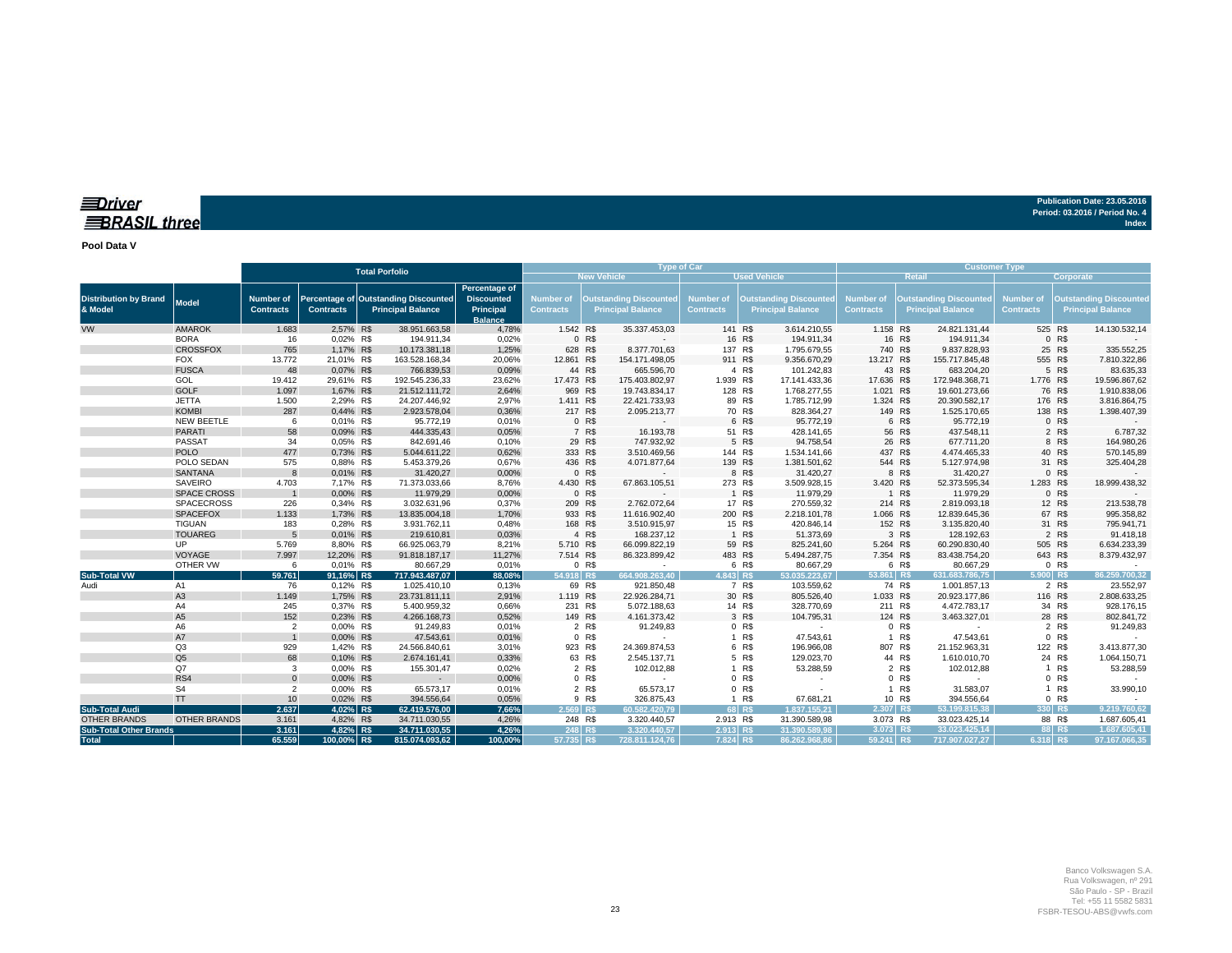# **EDriver BRASIL three**

**Publication Date: 23.05.2016 Period: 03.2016 / Period No. 4 Index**

**Pool Data IV**

| <b>EA189</b> Engine status | <b>Number of</b><br><b>Contracts</b> | <b>Contracts</b> | Percentage of Outstanding Discounted<br><b>Principal Balance</b> | Percentage of<br><b>Discounted</b><br><b>Principal</b><br><b>Balance</b> |
|----------------------------|--------------------------------------|------------------|------------------------------------------------------------------|--------------------------------------------------------------------------|
| EA189 Engine               | 37                                   | 0.06% R\$        | 696.167,04                                                       | 0,09%                                                                    |
| Other                      | 65.522                               | 99,94% R\$       | 814.377.926,58                                                   | 99,91%                                                                   |
| <b>Total</b>               | 65.559                               | 100,00% R\$      | 815.074.093,62                                                   | 100,00%                                                                  |